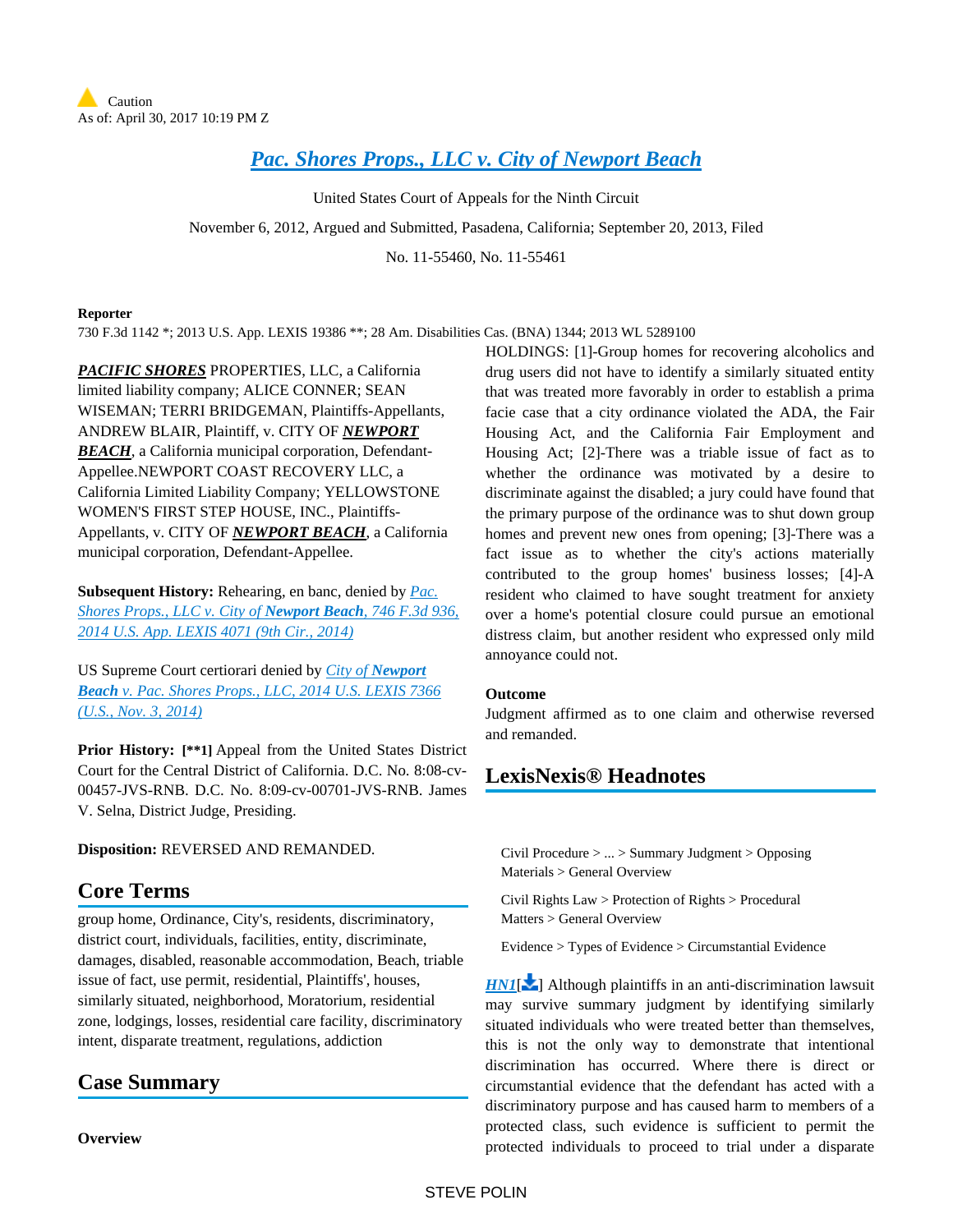treatment theory. This is no less true where the defendant is willing to harm certain similarly-situated individuals who are not members of the disfavored group in order to accomplish a discriminatory objective, while preserving the appearance of neutrality.

<span id="page-1-0"></span>Civil Procedure > Appeals > Summary Judgment Review > Standards of Review

Civil Procedure > Appeals > Standards of Review > De Novo Review

*[HN2](https://advance.lexis.com/api/document?collection=cases&id=urn:contentItem:59D4-S301-F04K-V0HG-00000-00&context=&link=LNHNREFclscc2)*[\[](#page-13-0) $\blacktriangleright$ ] A district court's grant of summary judgment is reviewed de novo. The court of appeals must determine, viewing the evidence in the light most favorable to the nonmoving party, whether there are any genuine issues of material fact and whether the district court correctly applied the relevant substantive law.

Business & Corporate Compliance > ... > Contractual Relations & Housing > Fair Housing Rights > Enforcement Actions

Civil Rights Law > ... > Contractual Relations & Housing > Fair Housing Rights > Fair Housing Act

Business & Corporate Compliance > ... > Protection of Disabled Persons > Americans With Disabilities Act > Enforcement Actions

**[HN3](https://advance.lexis.com/api/document?collection=cases&id=urn:contentItem:59D4-S301-F04K-V0HG-00000-00&context=&link=LNHNREFclscc3)[\[](#page-13-1)** ] When plaintiffs allege intentional discrimination under the Americans with Disabilities Act, the Fair Housing Act, or the California Fair Employment and Housing Act, any indication of discriminatory motive may suffice to raise a question that can only be resolved by a fact-finder.

<span id="page-1-2"></span>Business & Corporate Compliance > ... > Contractual Relations & Housing > Fair Housing Rights > Enforcement Actions

Civil Rights Law > ... > Contractual Relations & Housing > Fair Housing Rights > Fair Housing Act

<span id="page-1-1"></span>**[HN4](https://advance.lexis.com/api/document?collection=cases&id=urn:contentItem:59D4-S301-F04K-V0HG-00000-00&context=&link=LNHNREFclscc4)[\[](#page-13-2)** ] A court applies the same standards to Fair Housing Act and California Fair Employment and Housing Act claims.

Civil Rights Law > ... > Fair Housing Rights > Protected Classes > Disability Discrimination

Civil Rights Law > ... > Contractual Relations & Housing > Fair Housing Rights > Fair Housing Act

Civil Rights Law > ... > Contractual Relations & Housing > Fair Housing Rights > Prohibited Conduct

*[HN5](https://advance.lexis.com/api/document?collection=cases&id=urn:contentItem:59D4-S301-F04K-V0HG-00000-00&context=&link=LNHNREFclscc5)*<sup>[\[](#page-13-3) $\angle$ </sup>] The Fair Housing Act (FHA) renders it unlawful to discriminate in the sale or rental, or to otherwise make unavailable or deny, a dwelling to any buyer or renter because of a handicap. *42 U.S.C.S. § 3604(f)(1)*. It is well established that persons recovering from drug and/or alcohol addiction are disabled under the FHA and therefore protected from housing discrimination. *42 U.S.C.S. § 3602(h)*. It is equally well established that zoning practices that discriminate against disabled individuals can be discriminatory, and therefore violate *§ 3604*, if they contribute to making unavailable or denying housing to those persons. Amendments to the FHA to include protections against disability discrimination also apply to state or local land use or health and safety laws, regulations, practices, or decisions which discriminate against individuals with handicaps. Finally, group homes are "dwellings" under *42 U.S.C.S. § 3602(b)*, and therefore the FHA prohibits discriminatory actions that adversely affect the availability of such group homes.

<span id="page-1-4"></span>Civil Rights Law > ... > Fair Housing Rights > Protected Classes > Disability Discrimination

Business & Corporate Compliance > ... > Contractual Relations & Housing > Fair Housing Rights > Enforcement Actions

<span id="page-1-3"></span>**[HN6](https://advance.lexis.com/api/document?collection=cases&id=urn:contentItem:59D4-S301-F04K-V0HG-00000-00&context=&link=LNHNREFclscc6)<sup>[\[](#page-13-4) 1</sup>]** The Fair Housing Act permits suit by anyone "aggrieved" by housing discrimination against the disabled. *42 U.S.C.S. § 3613*.

Civil Rights Law > ... > Fair Housing Rights > Protected Classes > Disability Discrimination

Civil Rights Law > ... > Protection of Disabled Persons > Americans With Disabilities Act > Scope

*[HN7](https://advance.lexis.com/api/document?collection=cases&id=urn:contentItem:59D4-S301-F04K-V0HG-00000-00&context=&link=LNHNREFclscc7)*<sup>[\[](#page-13-5)22]</sup> The Americans with Disabilities Act (ADA) provides that no qualified individual with a disability shall, by reason of such disability, be excluded from participation in or be denied the benefits of the services, programs, or activities of a public entity, or be subjected to discrimination by any such entity. *[42 U.S.C.S. § 12132](https://advance.lexis.com/api/document?collection=statutes-legislation&id=urn:contentItem:4YF7-GN41-NRF4-40JX-00000-00&context=)*. Like the Fair Housing Act (FHA), this provision prohibits governmental entities from discriminating against disabled persons through zoning. Also like the FHA, the ADA's protections extend to persons recovering from drug or alcohol addiction. The standards regarding disparate treatment claims under the ADA are typically identical, and courts accordingly interpret them in tandem.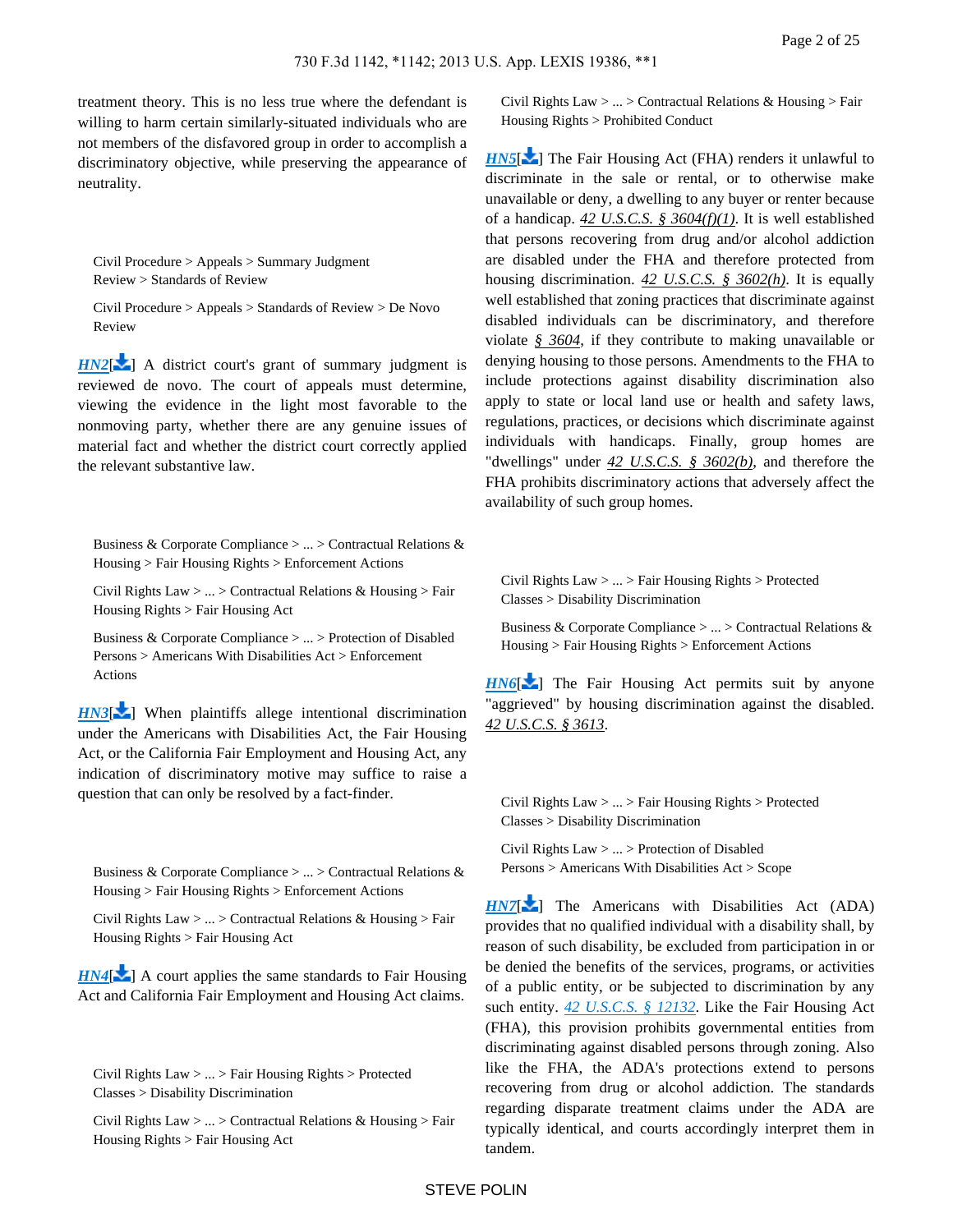## <span id="page-2-0"></span>Business & Corporate Compliance > ... > Protection of Disabled Persons > Americans With Disabilities Act > Enforcement Actions

*[HN8](https://advance.lexis.com/api/document?collection=cases&id=urn:contentItem:59D4-S301-F04K-V0HG-00000-00&context=&link=LNHNREFclscc8)*<sup> $\vert$ </sup> *42 U.S.C.S.* § 12133 extends a cause of action to any person alleging discrimination on the basis of disability.

Civil Procedure > ... > Summary Judgment > Burdens of Proof > Nonmovant Persuasion & Proof

Civil Rights Law > Protection of Rights > Procedural Matters > General Overview

Evidence > Types of Evidence > Circumstantial Evidence

*[HN9](https://advance.lexis.com/api/document?collection=cases&id=urn:contentItem:59D4-S301-F04K-V0HG-00000-00&context=&link=LNHNREFclscc9)*<sup>[\[](#page-14-0)2</sup>] Plaintiffs who allege disparate treatment under statutory anti-discrimination laws need not demonstrate the existence of a similarly situated entity who or which was treated better than the plaintiffs in order to prevail. Proving the existence of a similarly situated entity is only one way to survive summary judgment on a disparate treatment claim. A plaintiff does not, however, have to rely on the McDonnell Douglas approach to create a triable issue of fact regarding discriminatory intent in a disparate treatment case. Instead, he may simply produce direct or circumstantial evidence demonstrating that a discriminatory reason more likely than not motivated the defendant and that the defendant's actions adversely affected the plaintiff in some way. The McDonnell Douglas test is inapplicable where the plaintiff presents direct evidence of discrimination.

Business & Corporate Compliance > ... > Contractual Relations & Housing > Fair Housing Rights > Enforcement Actions

Civil Rights Law > ... > Contractual Relations & Housing > Fair Housing Rights > Fair Housing Act

Business & Corporate Compliance > ... > Protection of Disabled Persons > Americans With Disabilities Act > Enforcement Actions

*[HN10](https://advance.lexis.com/api/document?collection=cases&id=urn:contentItem:59D4-S301-F04K-V0HG-00000-00&context=&link=LNHNREFclscc10)*<sup>[\[](#page-14-1)2]</sup> The standards of proof required for the Fair Housing Act, Americans with Disabilities Act, and California Fair Employment and Housing Act disparate treatment claims are identical, and are all drawn largely from Title VII of the Civil Rights Act of 1964 cases.

#### Evidence > Burdens of Proof > Burden Shifting

*[HN11](https://advance.lexis.com/api/document?collection=cases&id=urn:contentItem:59D4-S301-F04K-V0HG-00000-00&context=&link=LNHNREFclscc11)*<sup>[\[](#page-14-2)2]</sup> In McDonnell Douglas, the U.S. Supreme Court set forth a burden shifting mechanism explaining how a plaintiff could survive summary judgment based on the treatment of a similarly situated entity. Under McDonnell Douglas, a plaintiff establishes a prima facie case of discrimination by showing that he was treated worse than such an entity. The burden then shifts to the defendant to present a legitimate reason for the allegedly discriminatory action. Finally, the plaintiff bears the ultimate burden of demonstrating the explanation is pretextual.

<span id="page-2-1"></span>Civil Procedure > ... > Summary Judgment > Burdens of Proof > Nonmovant Persuasion & Proof

Civil Rights Law > Protection of Rights > Procedural Matters > General Overview

Evidence > Types of Evidence > Circumstantial Evidence

*[HN12](https://advance.lexis.com/api/document?collection=cases&id=urn:contentItem:59D4-S301-F04K-V0HG-00000-00&context=&link=LNHNREFclscc12)*[\[](#page-14-3) ] When plaintiffs rely on the "direct or circumstantial evidence" approach, instead of McDonnell Douglas, to survive summary judgment, a court turns to the "sensitive" multi-factor inquiry articulated by the U.S. Supreme Court in Arlington Heights v. Metropolitan Housing Corp. to determine whether the plaintiffs have created a triable issue of fact that the defendant's actions were motivated by discriminatory intent. Under Arlington Heights, a court analyzes whether the defendant's actions were motivated by a discriminatory purpose by examining (1) statistics demonstrating a clear pattern unexplainable on grounds other than discriminatory ones, (2) the historical background of the decision, (3) the specific sequence of events leading up to the challenged decision, (4) the defendant's departures from its normal procedures or substantive conclusions, and (5) relevant legislative or administrative history. These factors are non-exhaustive. When a plaintiff opts to rely on the Arlington Heights factors to demonstrate discriminatory intent through direct or circumstantial evidence, the plaintiff need provide very little such evidence to raise a genuine issue of fact; any indication of discriminatory motive may suffice to raise a question that can only be resolved by a fact-finder.

Civil Rights Law > Protection of Rights > Procedural Matters > General Overview

Constitutional Law > Equal Protection > General Overview

Civil Rights Law > Protection of Rights > Procedural Matters > General Overview

*[HN13](https://advance.lexis.com/api/document?collection=cases&id=urn:contentItem:59D4-S301-F04K-V0HG-00000-00&context=&link=LNHNREFclscc13)*<sup>[\[](#page-14-4)2]</sup> The Arlington Heights test was developed to detect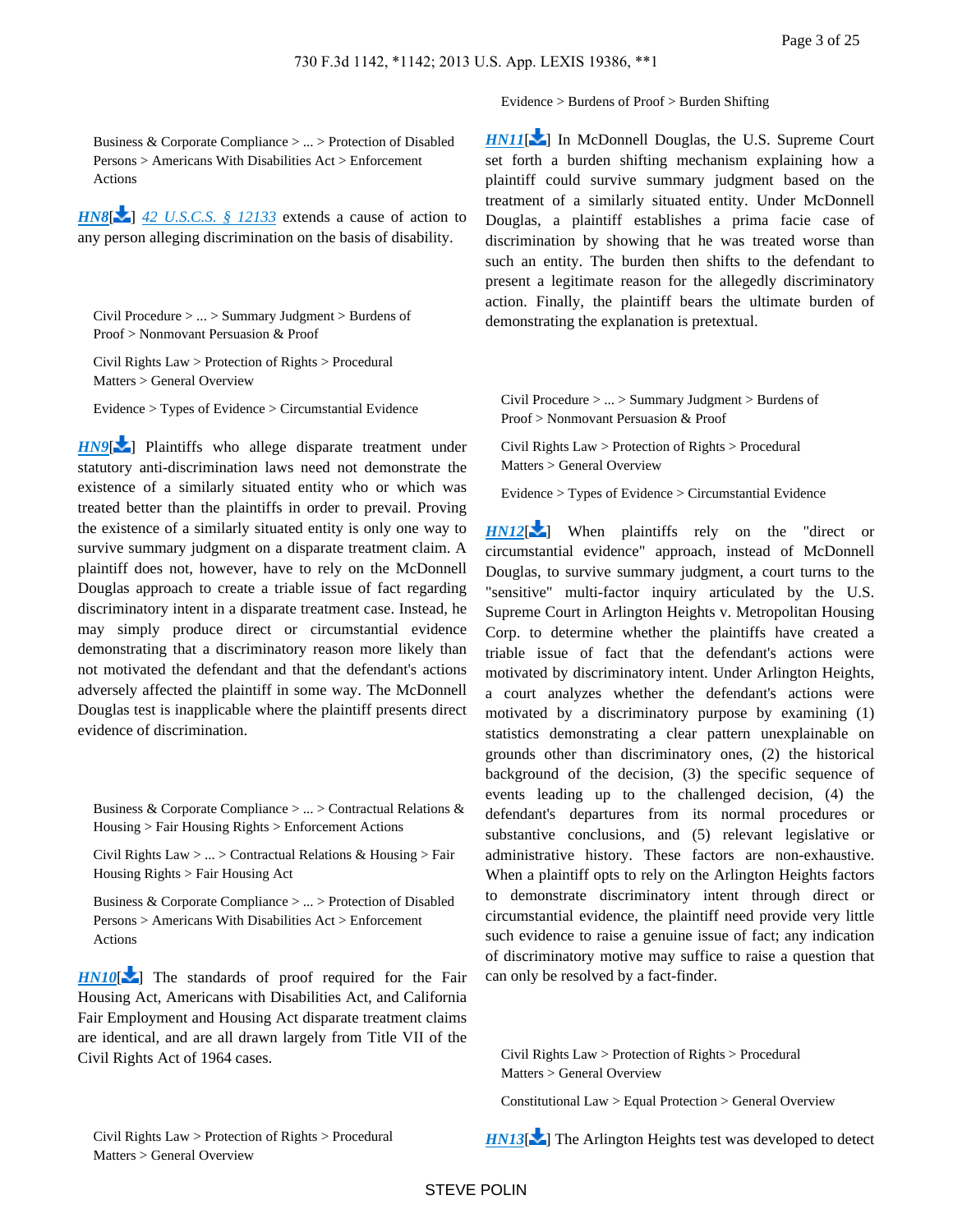discriminatory animus in the context of a *Fourteenth Amendment* equal protection claim. However, it is well established that the Arlington Heights factors also provide one way for a plaintiff who alleges statutory discrimination to establish discriminatory intent.

<span id="page-3-0"></span>Civil Rights Law > Protection of Rights > Procedural Matters > General Overview

*[HN14](https://advance.lexis.com/api/document?collection=cases&id=urn:contentItem:59D4-S301-F04K-V0HG-00000-00&context=&link=LNHNREFclscc14)*<sup>[\[](#page-15-0)1</sup>] McDonnell-Douglas simply permits a plaintiff to raise an inference of discrimination by identifying a similarly situated entity who was treated more favorably. It is not a straightjacket requiring the plaintiff to demonstrate that such similarly situated entities exist.

<span id="page-3-1"></span>Civil Rights Law > General Overview

Civil Rights Law > ... > Contractual Relations & Housing > Fair Housing Rights > Fair Housing Act

 $HNI5$ [\[](#page-15-1) $\geq$ ] A willingness to inflict collateral damage by harming some, or even all, individuals from a favored group in order to successfully harm members of a disfavored class does not cleanse the taint of discrimination; it simply underscores the depth of the defendant's animus. That an ordinance also discriminates against individuals unprotected by the Fair Housing Act (FHA) does not eliminate an FHA violation.

<span id="page-3-3"></span>Civil Rights Law > General Overview

*[HN16](https://advance.lexis.com/api/document?collection=cases&id=urn:contentItem:59D4-S301-F04K-V0HG-00000-00&context=&link=LNHNREFclscc16)*[\[](#page-15-2) ] Proxy discrimination is a form of facial discrimination. It arises when the defendant enacts a law or policy that treats individuals differently on the basis of seemingly neutral criteria that are so closely associated with the disfavored group that discrimination on the basis of such criteria is, constructively, facial discrimination against the disfavored group. For example, discriminating against individuals with gray hair is a proxy for age discrimination because the "fit" between age and gray hair is sufficiently close. The difference between proxy discrimination and facially neutral overdiscrimination is merely one of degree. In a case of proxy discrimination the defendant discriminates against individuals on the basis of criteria that are almost exclusively indicators of membership in the disfavored group. By contrast, facially neutral overdiscrimination arises when the defendant exhibits a willingness to distinguish amongst individuals on the basis of facially neutral criteria, knowing <span id="page-3-2"></span>(but accepting) that some individuals who are not members of the disfavored group will suffer alongside the targeted individuals.

Civil Rights Law > General Overview

*[HN17](https://advance.lexis.com/api/document?collection=cases&id=urn:contentItem:59D4-S301-F04K-V0HG-00000-00&context=&link=LNHNREFclscc17)* $\sim$ ] The principle that overdiscrimination is prohibited undergirds all of constitutional and statutory antidiscrimination law, although it often goes unsaid precisely because it is so foundational. Discriminatory laws, policies, or actions will often have negative effects (whether intended or not) on individuals who do not belong to the disfavored group. This does not, however, change the fact that such laws, policies, or actions are discriminatory when they are undertaken for the purpose of harming protected individuals.

<span id="page-3-4"></span>Civil Rights Law > General Overview

<span id="page-3-5"></span> $HNI8$  It is beyond dispute that legislatures may not defer to the discriminatory wishes or objections of some fraction of the body politic.

Administrative Law > Governmental Information > Public Information > Sunshine Legislation

<span id="page-3-6"></span>*[HN19](https://advance.lexis.com/api/document?collection=cases&id=urn:contentItem:59D4-S301-F04K-V0HG-00000-00&context=&link=LNHNREFclscc19)*[\[](#page-18-0) ] *[Cal. Gov't Code § 54952.2](https://advance.lexis.com/api/document?collection=statutes-legislation&id=urn:contentItem:4WN7-NKN0-R03J-P496-00000-00&context=)* prohibits private meetings of a majority of members of a legislative body.

Civil Rights Law > General Overview

 $HN20$ [\[](#page-18-1) $\blacktriangle$ ] It is unlawful discrimination to subject individuals to the rigors of the governmental or administrative process with an intent to burden, hinder, or punish them by reason of their membership in a protected class.

<span id="page-3-7"></span>Civil Rights Law > General Overview

*[HN21](https://advance.lexis.com/api/document?collection=cases&id=urn:contentItem:59D4-S301-F04K-V0HG-00000-00&context=&link=LNHNREFclscc21)*[\[](#page-18-2) $\blacktriangleright$ ] Subjecting an entity protected by antidiscrimination laws to a permit or registration requirement, when the requirement is imposed for a discriminatory purpose, has obvious adverse impacts upon that entity, and being forced to submit to such a regime is sufficient to establish injury in a disparate treatment claim. This will be true even if such permits are granted freely.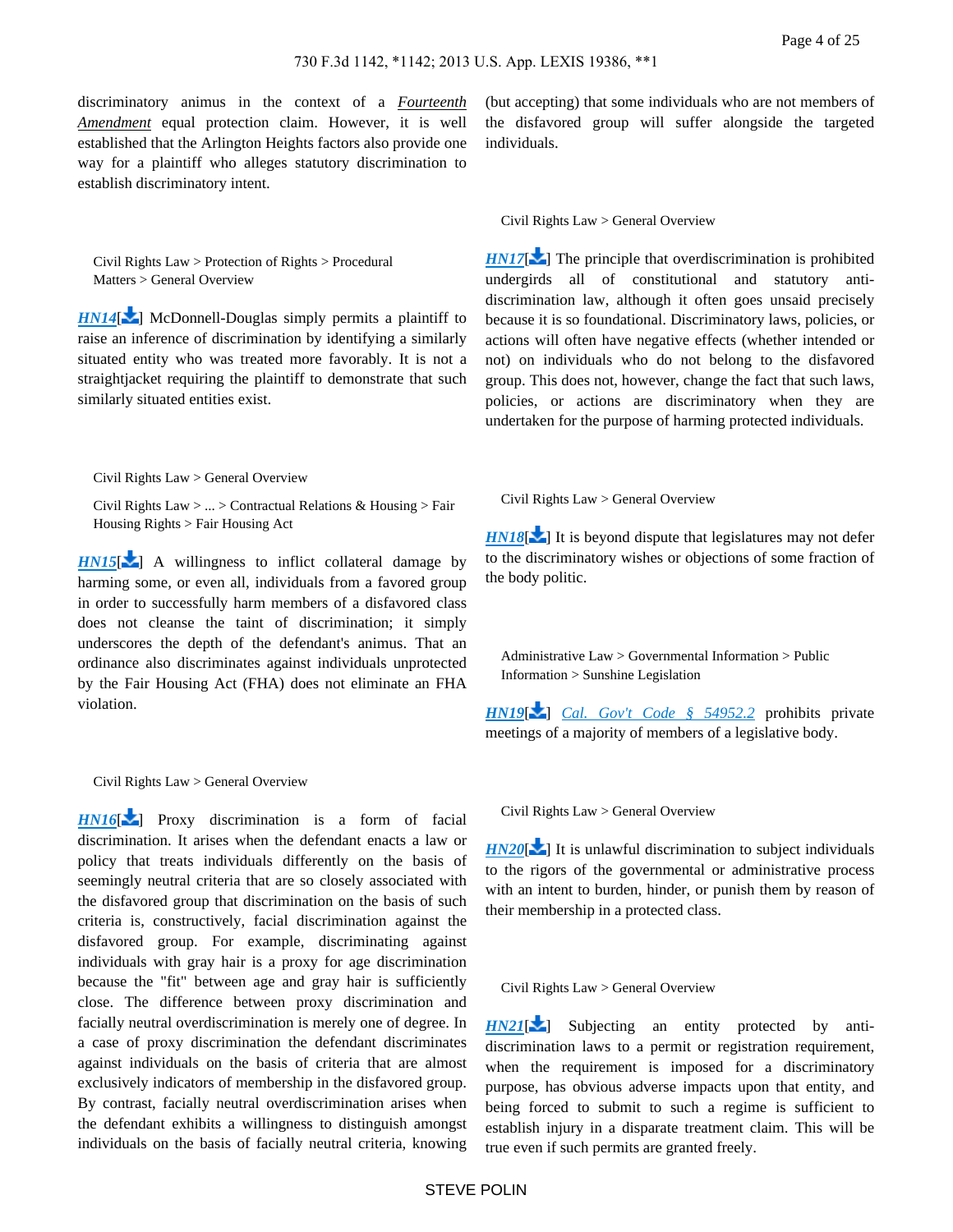#### Housing Rights > Remedies

Civil Procedure > ... > Justiciability > Standing > General **Overview** 

Business & Corporate Compliance > ... > Contractual Relations & Housing > Fair Housing Rights > Enforcement Actions

Civil Rights Law > ... > Contractual Relations & Housing > Fair Housing Rights > Fair Housing Act

 $H N22$ [\[](#page-19-0) $\blacktriangleright$ ] Staff time spent responding to intentionally discriminatory actions by a municipality is an injury sufficient to confer standing under the Fair Housing Act and the California Fair Employment and Housing Act.

<span id="page-4-0"></span>Civil Rights Law > ... > Protection of Disabled Persons > Americans With Disabilities Act > Scope

<span id="page-4-1"></span>*[HN23](https://advance.lexis.com/api/document?collection=cases&id=urn:contentItem:59D4-S301-F04K-V0HG-00000-00&context=&link=LNHNREFclscc23)*<sup>[\[](#page-19-1)22]</sup> Segregation of the disabled is an injury protected by the Americans with Disabilities Act.

Civil Rights Law > General Overview

 $HN24$  ] Just as plaintiffs in a discrimination action need not have applied for a permit in order to allege that a permit requirement is discriminatory, so too may plaintiffs challenge a discriminatory permit regime even if they begrudgingly apply for a permit in order to minimize the harm they suffer under that regime.

Civil Rights Law > Protection of Rights > Procedural Matters > General Overview

Evidence > Relevance > Relevant Evidence

*[HN25](https://advance.lexis.com/api/document?collection=cases&id=urn:contentItem:59D4-S301-F04K-V0HG-00000-00&context=&link=LNHNREFclscc25)*[\[](#page-19-3) $\blacktriangleright$ ] Disparate impact is not irrelevant to proving intentional discrimination. Discriminatory acts towards third parties may be used to show actions taken against the plaintiff were motivated by discrimination. Statistical evidence can be used to show disparate treatment. Motive can in some situations be inferred from the mere fact of differences in treatment. A single piece of evidence can support multiple theories of liability.

<span id="page-4-2"></span>Civil Rights Law > ... > Contractual Relations & Housing > Fair Housing Rights > Fair Housing Act

Civil Rights Law > ... > Contractual Relations & Housing > Fair

*[HN26](https://advance.lexis.com/api/document?collection=cases&id=urn:contentItem:59D4-S301-F04K-V0HG-00000-00&context=&link=LNHNREFclscc26)*<sup>[\[](#page-20-0)22]</sup> Diverted staff time is a compensable injury under the Fair Housing Act (FHA). The issue is not whether the plaintiffs would have paid the employees' salaries absent the defendant's wrongdoing, but, rather, whether the plaintiffs were deprived of the services they paid for because of the need for the employees to divert their attention to minimize the damage from the defendant's misconduct.

<span id="page-4-3"></span>Civil Rights Law > ... > Procedural Matters > Costs & Attorney Fees > General Overview

*[HN27](https://advance.lexis.com/api/document?collection=cases&id=urn:contentItem:59D4-S301-F04K-V0HG-00000-00&context=&link=LNHNREFclscc27)*[\[](#page-20-1)  $\blacktriangleright$ ] Attorney's fees may be recovered as damages in a civil rights action where the fees were necessary to obtain a permit in a proceeding that only occurred as a result of city officials' discriminatory animus.

<span id="page-4-4"></span>Civil Rights Law > ... > Contractual Relations & Housing > Fair Housing Rights > Fair Housing Act

Business & Corporate Compliance > ... > Protection of Disabled Persons > Americans With Disabilities Act > Enforcement Actions

*[HN28](https://advance.lexis.com/api/document?collection=cases&id=urn:contentItem:59D4-S301-F04K-V0HG-00000-00&context=&link=LNHNREFclscc28)*<sup>[\[](#page-20-2) $\angle$ </sup>] A damages action under the Fair Housing Act sounds basically in tort—the statute merely defines a new legal duty, and authorizes the courts to compensate a plaintiff for the injury caused by the defendant's wrongful breach. Common law tort principles of causation apply to the Americans with Disabilities Act. Accordingly, general tort principles of causation usually govern statutory discrimination cases except when there is a statutory command to the contrary.

<span id="page-4-5"></span>Torts > ... > Elements > Causation > General Overview

Torts > ... > Causation > Proximate Cause > Foreseeability of Harm

Torts > ... > Proof > Evidence > Burdens of Proof

*[HN29](https://advance.lexis.com/api/document?collection=cases&id=urn:contentItem:59D4-S301-F04K-V0HG-00000-00&context=&link=LNHNREFclscc29)*[\[](#page-20-3) $\blacktriangleright$ ] At tort, plaintiffs bear the burden of demonstrating that the defendant's conduct caused some harm suffered by the plaintiffs. However, the plaintiffs are not required to eliminate entirely all possibility that the defendant's conduct was not a cause. It is enough that they introduce evidence from which reasonable men may conclude that it is more probable that the event was caused by the defendant than that it is not. Moreover, the plaintiff does not have to prove a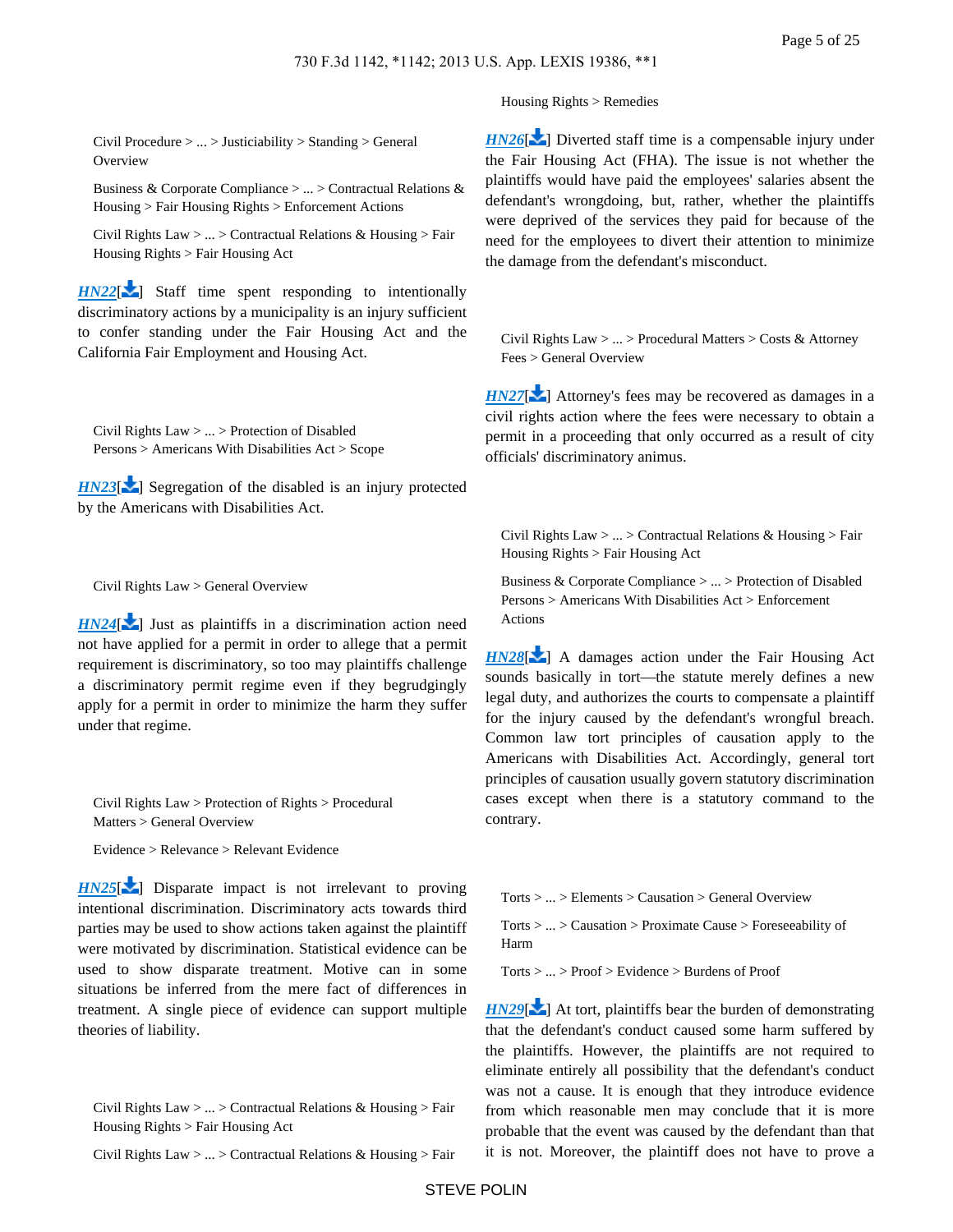series of negatives; he does not have to offer evidence which positively excludes every other possible cause of an accident. Rather, the plaintiffs can demonstrate causation by proving that the defendant's wrongful conduct was a "substantial factor" in bringing about the harm in question. The "substantial factor" test is described as a uniformly accepted principle of tort law. The doctrine of proximate cause serves merely to protect defendants from unforeseeable results of their negligence when too many unexpected things have happened between the defendant's wrongdoing and the plaintiff's injury.

Business & Corporate Compliance > ... > Contractual Relations & Housing > Fair Housing Rights > Enforcement Actions

Civil Rights Law > ... > Contractual Relations & Housing > Fair Housing Rights > Fair Housing Act

*[HN30](https://advance.lexis.com/api/document?collection=cases&id=urn:contentItem:59D4-S301-F04K-V0HG-00000-00&context=&link=LNHNREFclscc30)*[\[](#page-21-0) $\blacktriangleright$ ] The fact that Fair Housing Act plaintiffs' injuries must be proximately caused by the defendant's discriminatory acts does not, of course, mean that the defendants are not liable for foreseeable, but indirect, effects of discrimination.

<span id="page-5-0"></span>Civil Procedure > ... > Summary Judgment > Burdens of Proof > Nonmovant Persuasion & Proof

Civil Procedure > Trials > Jury Trials > Province of Court & Jury

Evidence > Burdens of Proof > Allocation

Torts > ... > Elements > Causation > General Overview

*[HN31](https://advance.lexis.com/api/document?collection=cases&id=urn:contentItem:59D4-S301-F04K-V0HG-00000-00&context=&link=LNHNREFclscc31)*<sup>2</sup> ] Causation is an intensely factual question that should typically be resolved by a jury. Juries are expected to rely on their common sense in resolving questions of causation. Indeed, it is jurors' common experience of living on a populated planet that renders them at least as reliable, if not more so, than a single judge at assessing issues of causation. Once a plaintiff presents evidence that he suffered the sort of injury that would be the expected consequence of the defendant's wrongful conduct, he has done enough to withstand summary judgment on the ground of absence of causation. These principles are not a matter of burdenshifting—the plaintiffs always bear the burden of proving that the defendant's actions caused their injuries—but rather a simple recognition that making reasonable inferences about causation is one of the things that juries do best.

<span id="page-5-1"></span>Torts > Remedies > Damages > Proof

*[HN32](https://advance.lexis.com/api/document?collection=cases&id=urn:contentItem:59D4-S301-F04K-V0HG-00000-00&context=&link=LNHNREFclscc32)*[\[](#page-22-0) $\blacktriangleright$ ] Where a tort itself is of such a nature as to preclude the ascertainment of the amount of damages with certainty it would be a perversion of fundamental principles of justice to deny all relief to the injured person, and thereby relieve the wrongdoer from making any amend for his acts. In such case, while the damages may not be determined by mere speculation or guess, it will be enough if the evidence show the extent of the damages as a matter of just and reasonable inference, although the result be only approximate.

Civil Rights Law > ... > Contractual Relations & Housing > Fair Housing Rights > Fair Housing Act

Civil Rights Law  $> ... >$  Contractual Relations & Housing  $>$  Fair Housing Rights > Remedies

*[HN33](https://advance.lexis.com/api/document?collection=cases&id=urn:contentItem:59D4-S301-F04K-V0HG-00000-00&context=&link=LNHNREFclscc33)*<sup>[\[](#page-23-0)2]</sup> Damages are available under the Fair Housing Act (FHA) for any unusual level of anxiety, embarrassment, or humiliation suffered by plaintiffs as a result of a defendant's discriminatory actions, and a plaintiff's testimony is sufficient to create a triable issue of fact as to such emotional distress. Department of Housing and Urban Development regulations, *[24 C.F.R. § 180.670\(b\)\(3\)\(i\)](https://advance.lexis.com/api/document?collection=administrative-codes&id=urn:contentItem:5K2F-YCH0-008G-Y2CB-00000-00&context=)*, recognize the availability of damages for humiliation and embarrassment. Damages are available under the FHA for any emotional distress which exceeds the normal transient and trivial aggravation attendant to securing suitable housing.

<span id="page-5-2"></span>Civil Procedure > ... > Responses > Defenses, Demurrers & Objections > Waiver & Preservation of Defenses

Civil Rights Law > Protection of Rights > Procedural Matters > General Overview

*[HN34](https://advance.lexis.com/api/document?collection=cases&id=urn:contentItem:59D4-S301-F04K-V0HG-00000-00&context=&link=LNHNREFclscc34)*[\[](#page-23-1) $\blacktriangleright$ ] Waivers of civil rights claims must be voluntary, deliberate, and informed.

Civil Rights Law  $> ... >$  Contractual Relations & Housing  $>$  Fair Housing Rights > Fair Housing Act

Civil Rights Law > ... > Contractual Relations & Housing > Fair Housing Rights > Remedies

*[HN35](https://advance.lexis.com/api/document?collection=cases&id=urn:contentItem:59D4-S301-F04K-V0HG-00000-00&context=&link=LNHNREFclscc35)*[\[](#page-24-0) $\blacktriangleright$ ] Although a Fair Housing Act plaintiff can certainly recover for distress, even if that distress does not physically manifest itself or necessitate pscyhological counseling, a plaintiff's mild annoyance is insufficient to support a claim for emotional distress damages.

**Counsel:** Elizabeth Brancart (argued) and Christopher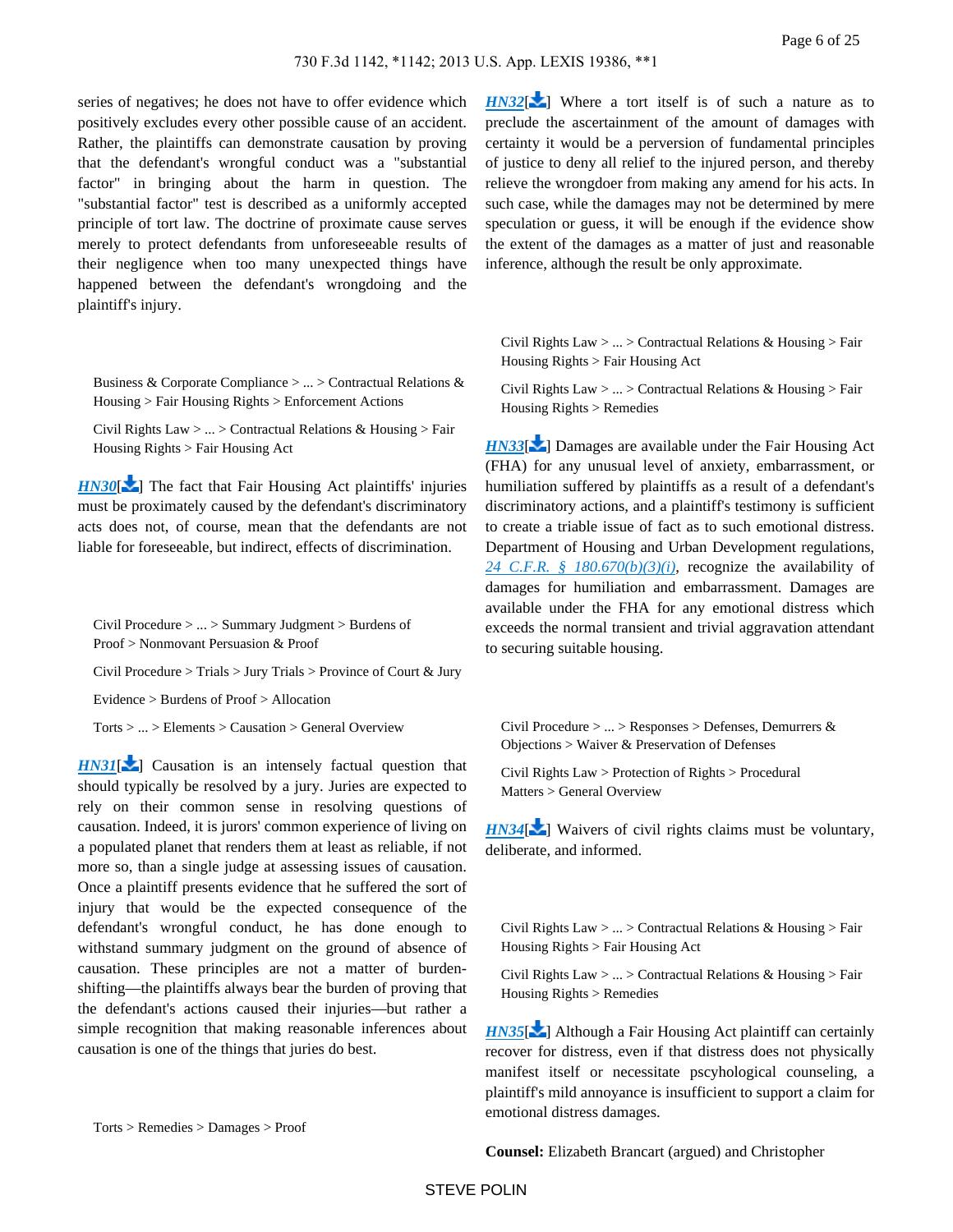Brancart, Brancart & Brancart, Pescadero, California; and Steven G. Polin, Law Offices of Steven G. Polin, Washington, D.C.; for Plaintiffs-Appellants.

T. Peter Pierce (argued), Saskia T. Asamura, and Toussaint S. Bailey, Richards Watson & Gershon, P.C., Los Angeles, California; and Aaron Harp, City Attorney of *Newport Beach*, *Newport Beach*, California; for Defendant-Appellee.

Thomas E. Perez, Assistant Attorney General, Dennis J. Dimsey, Teresa Kwong (argued), United States Department of Justice, Civil Rights Division, Appellate Section, Washington, D.C., for Amicus Curiae United States.

Chris M. Amantea and Alexandrea H. Young, Hunton & Williams LLP, Los Angeles, California; and Paula D. Pearlman, Shawna L. Parks, and Umbreen Bhatti, Disability Rights Legal Center, Los Angeles, California, for Amici Curiae Disability Rights Legal Center, Disability Rights California, Western Center on Law and Poverty, and Disability Rights Education **[\*\*2]** & Defense Fund.

Kira L. Klatchko and Jeffrey V. Dunn, Best Best & Krieger LLP, Indian Wells, California, for Amicus Curiae League of California Cities.

**Judges:** Before: Alex Kozinski, Chief Judge, Stephen Reinhardt, and Sidney R. Thomas, Circuit Judges. Opinion by Judge Reinhardt.

**Opinion by:** Stephen Reinhardt

## **Opinion**

### **SUMMARY**\*

## **Housing Discrimination**

The panel reversed the district court's orders granting summary judgment in favor of the City of Newport on claims that a City ordinance violated the Fair Housing Act, the Americans with Disabilities Act, the California Fair Employment and Housing Act, and the *Equal Protection Clause* by having the practical effect of prohibiting new group homes for recovering alcoholics and drug users from opening in most residential zones.

The panel held that the district court erred in disregarding the evidence that the City's sole objective in enacting and enforcing its ordinance was to discriminate against persons deemed to be disabled under state and federal housing discrimination laws. The panel held that the plaintiffs were not required to identify similarly **[\*\*3]** situated individuals who were treated better than themselves in order to survive summary judgment. It held that where there is direct or circumstantial evidence that the defendant has acted with a discriminatory purpose and has caused harm to members of a protected class, such evidence is sufficient to permit the protected individuals to proceed to trial under a disparate treatment theory.

The panel also held that the district court erred in concluding that the plaintiffs failed to create a triable issue of fact as to whether the losses that their businesses suffered were caused by the enactment and enforcement of the ordinance when the plaintiffs presented evidence that they experienced a significant decline in business after the ordinance's enactment, that the publicity surrounding the ordinance greatly reduced referrals, and that current and prospective residents expressed concern about whether the group-home plaintiffs would close. In addition, the panel held that the costs borne by the plaintiffs to present their permit applications and the costs spent assuring the public that they were still operating despite the City's efforts to close them were compensable. Finally, the panel **[\*\*4]** held that the district court erred in dismissing one plaintiff's claim for emotional distress, but correctly dismissed another plaintiff's similar claim.

## **[\*1147] OPINION**

#### REINHARDT, Circuit Judge:

Prior to 2008, "group homes"—i.e., homes in which recovering alcoholics and drug users live communally and mutually support each other's recovery—were generally permitted to locate in residential zones in the City of *Newport*  **Beach** ("the City") and they did so freely.<sup>1</sup> By 2008, a number of residents of the City launched a campaign to restrict or eliminate group homes in their neighborhoods. After enacting several moratoria, the City enacted an Ordinance ("the Ordinance") which had the practical effect of prohibiting new group homes from opening in most residential zones. Even in the few areas where they were permitted to open, new group homes were required to submit to a permit process. Existing group homes also had to undergo

<sup>\*</sup> This summary constitutes no part of the opinion of the court. It has been prepared by court staff for the convenience of the reader.

<sup>&</sup>lt;sup>1</sup>We follow the parties' convention in referring to addiction recovery  **[\*\*5]** facilities as "group homes." The term "group homes" is not defined in the Ordinance or in any relevant statute, however. As used by the parties and in this opinion, the term refers only to addiction recovery facilities and not to any other sort of communal living arrangement.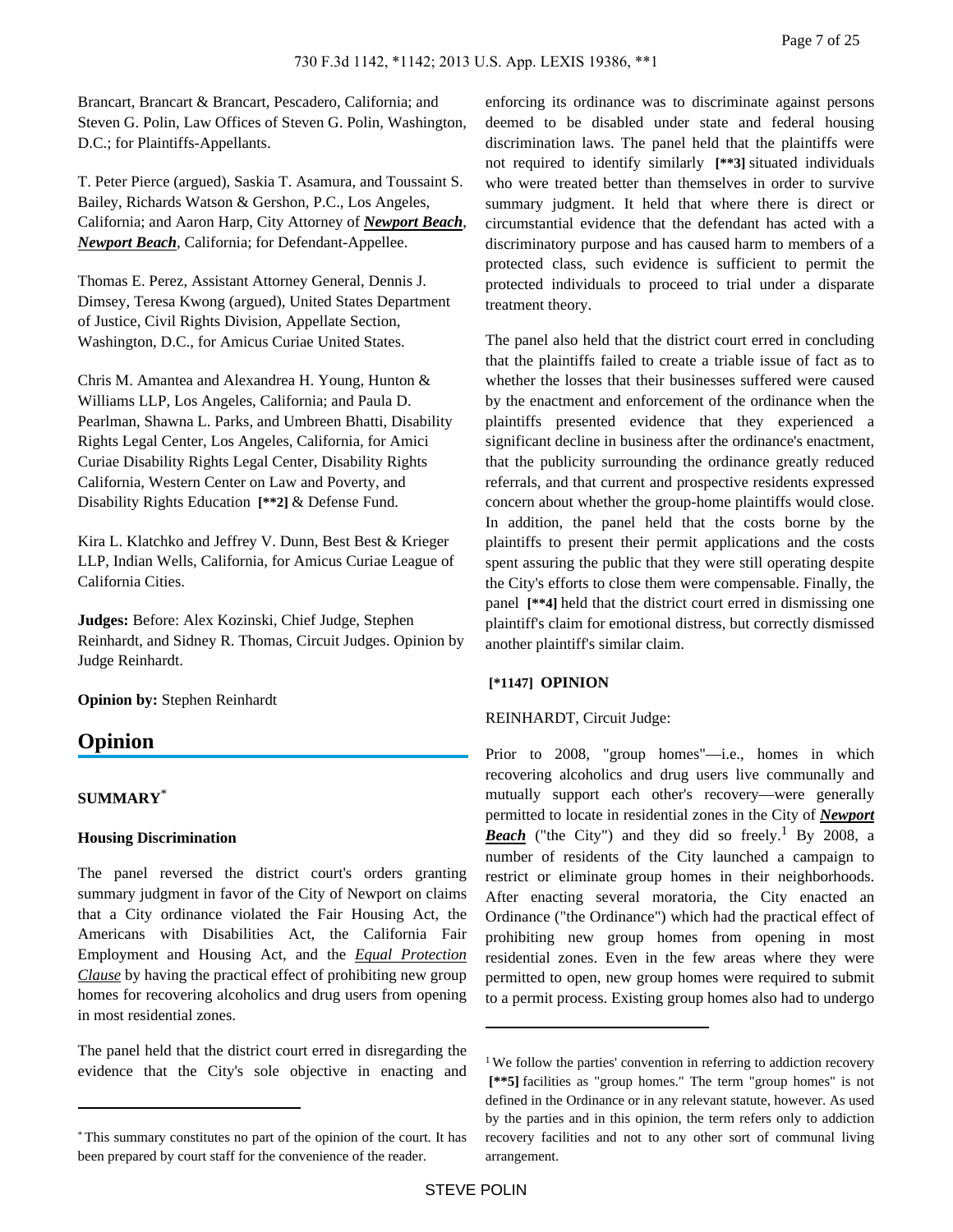the same permit process in order to continue their operations. Among the factors to be considered when granting or denying a permit to any group home was the number of other such facilities in the neighborhood.

On its face, the Ordinance did not single out group homes; persons recovering from addiction are protected from housing discrimination under state and federal anti-discrimination laws. Instead, the Ordinance facially imposed restrictions on some other types of group living arrangements as well. At the same time, the City did not impose similar regulations on properties rented by homeowners to vacationing tourists, despite the fact that such rental properties may cause similar social problems as group homes. On advice of counsel, the City had initially planned to regulate such rental properties in order to avoid the appearance of discriminating against group homes, but it backed down from doing so in the face of opposition from a number of City residents.

Taken in the light most favorable to the non-moving party, Plaintiffs' evidence shows that the City's purpose in enacting the Ordinance was to exclude group homes **[\*\*6]** from most residential districts and to bring about the closure of existing group homes in those areas. The evidence also shows that the Ordinance regulated other types of group residential arrangements primarily for the purpose of maintaining a veneer of neutrality. Several existing group homes, which, as a result of the Ordinance, were required to apply for a use permit in order to continue operating in residential areas, sued the City, alleging that the Ordinance discriminated against them as facilities that provide housing opportunities for disabled individuals recovering from addiction. The district court acknowledged the evidence that the City acted with a discriminatory motive but found that evidence "irrelevant" because, it stated, the City had not treated group homes any worse than certain other group living arrangements.

<span id="page-7-0"></span>We reverse and hold that the district court erred in disregarding the evidence that the City's sole objective in enacting and enforcing its Ordinance was to discriminate against persons deemed to be disabled under state and federal housing discrimination laws.  $HNI[\hat{\mathbf{T}}]$  $HNI[\hat{\mathbf{T}}]$  Although plaintiffs in an anti-discrimination lawsuit may survive **[\*1148]** summary judgment by identifying **[\*\*7]** similarly situated individuals who were treated better than themselves, this is not the only way to demonstrate that intentional discrimination has occurred. Where, as here, there is direct or circumstantial evidence that the defendant has acted with a discriminatory purpose and has caused harm to members of a protected class, such evidence is sufficient to permit the protected individuals to proceed to trial under a disparate treatment theory. This is no less true where, as here, the defendant is willing to harm certain similarly-situated individuals who are not members of

the disfavored group in order to accomplish a discriminatory objective, while preserving the appearance of neutrality.

We also hold that the district court erred in concluding that the Plaintiffs failed to create a triable issue of fact as to whether the losses that their businesses suffered were caused by the enactment and enforcement of the Ordinance. The Plaintiffs presented evidence that they experienced a significant decline in business after the Ordinance's enactment, that the publicity surrounding the Ordinance greatly reduced referrals, and that current and prospective residents expressed concern about whether **[\*\*8]** the group home Plaintiffs would close. By requiring the Plaintiffs to prove more, the district court failed to draw all reasonable inferences in their favor, as it was required to do at summary judgment. In addition, we hold that the costs borne by the Plaintiffs to present their permit applications and the costs spent assuring the public that they were still operating despite the City's efforts to close them are compensable. Finally, we hold that the district court erred in dismissing Plaintiff Wiseman's claim for emotional distress, but correctly dismissed Plaintiff Bridgeman's similar claim.

#### **FACTUAL BACKGROUND**

### **I**

*Newport Beach* ("the City") is a Southern California beachfront community with about 80,000 residents and is one of the wealthiest cities in the United States.<sup>2</sup> In the late 1990s "group homes" began opening in increasing numbers in the City, particularly in the beachfront neighborhoods of West Newport and Balboa Park. Group homes are residential facilities in which individuals recovering from drug and alcohol addiction temporarily reside. They provide a communal living environment in which residents help each other to recover from their addictions. In order to preserve a substance-free **[\*\*9]** environment, group homes limit occupancy to persons who are sober; a resident who uses drugs or alcohol is immediately evicted. Because individuals recovering from addiction need to stay for varying lengths of time, they do not typically sign written leases. Typically, group home operators meet with and screen potential residents in advance to ensure that they are serious about pursuing a sober lifestyle.

By April 2007, the City contained 73 group homes, 48 of which were licensed treatment facilities and 25 of which were

<sup>2</sup>It is also the setting for the popular television show *The O.C*., now playing on secondary runs. Also currently showing on Netflix is *Arrested Development*.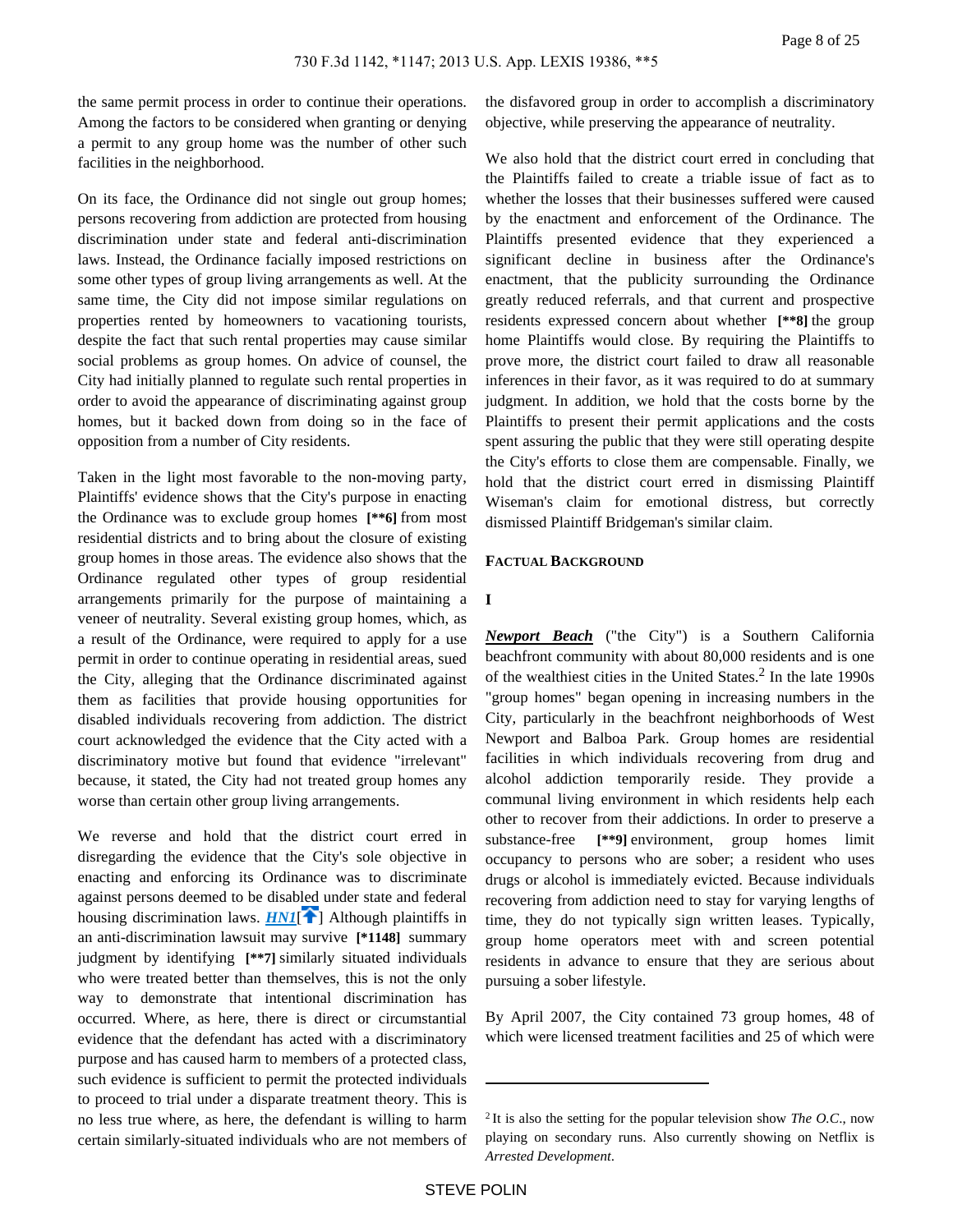unlicensed sober houses. $3$  At that time the City also had 801 outstanding short-term lodging permits, which were issued to owners of properties that were regularly offered **[\*1149]** for rental for short periods of time. These homes are usually rented for profit for a period of 30 days or fewer to tourists who elect *Newport Beach* as a beach vacation destination. Like group homes, short-term lodgings cater to a revolving clientele that can cause strains on neighborhood resources. In *Newport Beach*, "short term lodgings" are generally  **[\*\*10]** referred to as "vacation homes," and we use the terms interchangeably.

The three group home Plaintiffs, *Pacific Shores* Properties LLC ("*Pacific Shores*"), Newport Coast Recovery LLC ("NCR"), and Yellowstone Women's First Step House, Inc. ("Yellowstone") (collectively, "the Group Homes") were part of the influx of group homes into *Newport Beach* during the mid-to-late 1990s and the early 2000s. The individual Plaintiffs are, respectively, one of the owners and two former residents of *Pacific Shores*. *Pacific Shores* and Yellowstone operate unlicensed sober houses, while NCR is a statelicensed facility. Each Group Home spent hundreds of thousands of dollars purchasing and renovating the homes it operates.

The increasing number of group homes in *Newport Beach* generated escalating hostility on the part of some City residents who, in a series of public meetings, repeatedly described **[\*\*11]** the persons in recovery as "not true handicapped," "criminals," "gang members," and "druggies," among other derogatory terms.<sup>4</sup> In response to these concerns, the City passed a series of moratoria in 2007—Ordinances 2007-8, 2007-10, and 2007-16 (collectively, the "Moratoria")—followed by a new permanent zoning Ordinance 2008-5 ("the Ordinance"). Because the City's intent in passing these measures is central to this appeal, we recount their history in detail.

### **II**

The City's attempts to formally address group homes began at a City Council meeting on January 23, 2007. At that meeting,

members of the public expressed their displeasure with group homes and submitted a petition signed by 88 residents asking the City Council to address the issue. Shortly before that meeting, in an email to a concerned citizen, then-Mayor Rosansky wrote, "I suspect that these [group home]  **[\*\*12]** facilities do nothing to really solve the problem but only serve as wherehouses [sic] for alcoholics and drug addicts until they really hit bottom."

The City Council decided to form an Intense Residential Occupancy Committee ("IROC") "to review and understand the state and federal laws and regulations that limit [the] City's ability to regulate" and "to research and identify solutions to the problems and make . . . recommendations to the [C]ity [C]ouncil for changes to regulations applicable to all residential uses in a manner that preserves the residential character of our neighborhoods." Eight members were appointed to the IROC, including then-Mayor Rosansky, another council member, and Planning Commissioner Michael Toerge, as well as several private citizens.

The IROC's work culminated in a proposed ordinance that imposed a moratorium on establishing or operating any new "transitory uses" in a residential district for a period of 45 days, including group homes and short term lodgings. Angry citizens protested the freeze on the latter category, i.e., vacation homes. Craig Batley, a realtor and a member of the IROC, e-mailed City Council members to express the view that "the focus needs **[\*\*13]** to be on **[\*1150]** Group Homes and only Group Homes." At a City Council meeting on April 24, 2007, citizens submitted a 400-signature petition against including short term lodgings in the moratorium. The City nevertheless enacted the moratorium as drafted. In a newspaper article published shortly thereafter, the City Attorney expressed the view that regulating only group homes would be discriminatory absent a showing that they caused different social problems than short-term lodgings.

In order to demonstrate that group homes did cause different social problems than vacation homes, the City conducted a citizen survey on the respective impacts of each type of housing. The City had never conducted a survey in connection with legislation before. The survey was distributed to four neighborhoods, three of which were the "[n]eighborhoods that seemed to generate the most complaints about [group homes]." One citizen opposed to group homes had one hundred surveys left on her doorstep to personally distribute.

The City Attorney prepared a report summarizing the 47 survey responses the City received and recommending that the City Council lift the moratorium with respect to vacation homes. The City Attorney's **[\*\*14]** report also suggested amending the City Code to separately address problems

<sup>3</sup>There are two types of group homes. Unlicensed "sober houses," also known as "sober living homes," are group homes occupied by persons in recovery with no formal substance abuse treatment program. Licensed California Alcohol and Drug Program ("ADP") facilities, by contrast, provide substance abuse treatment on site.

<sup>4</sup>One City resident described the attitude in *Newport Beach* towards group homes in particularly stark terms: "the idea of the guys with torches and pitchforks coming off the bridge is much closer to the sentiment [in one neighborhood] than the oh, ho-hum we want to help some poor druggy for the tenth time go through the system."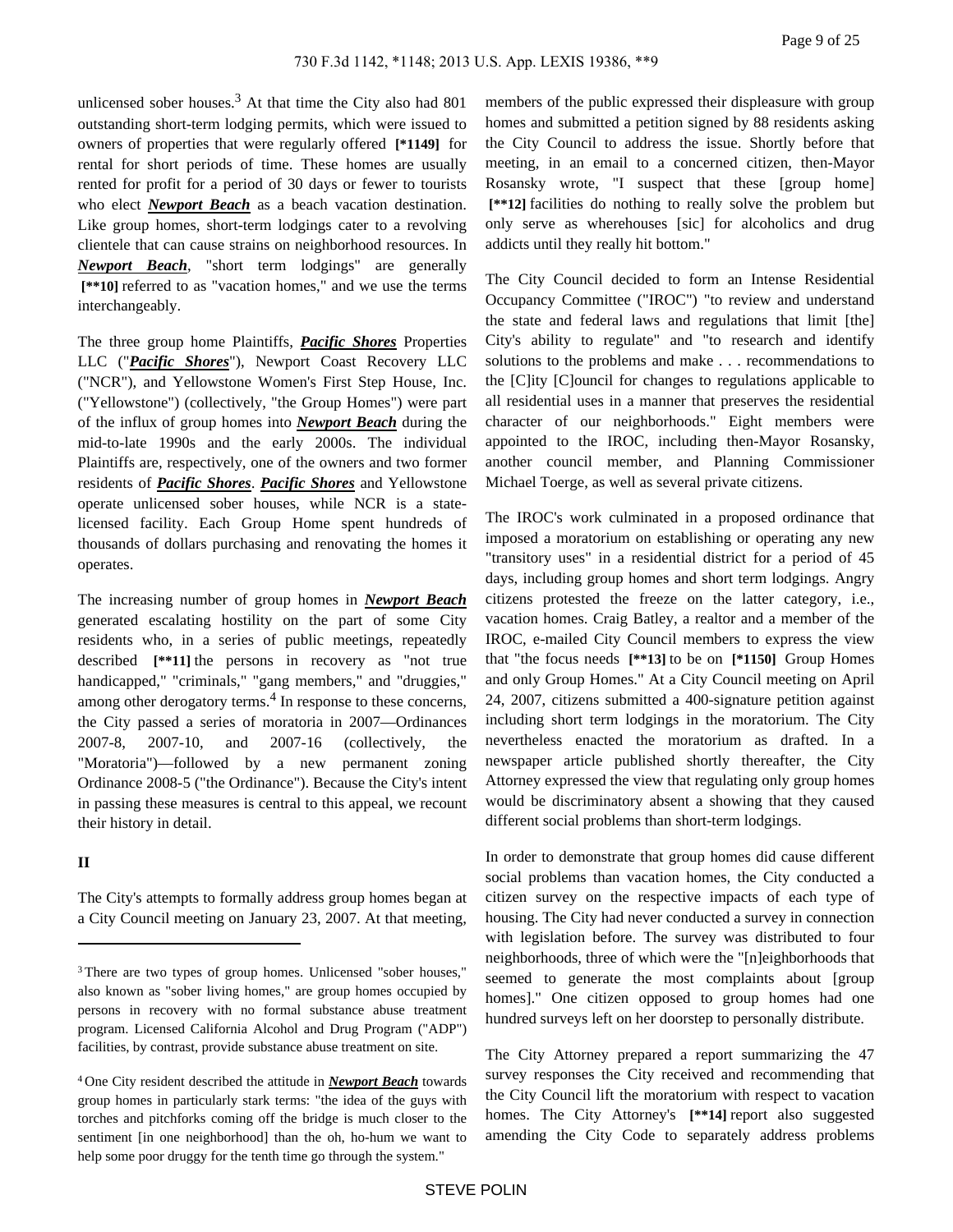caused by short-term lodgings, although the proposed amendments were never enacted. On May 30, 2007, the City Council passed Ordinance 2007-10 ("the revised Moratorium"), which followed the report's recommendation to lift the freeze on short-term lodging permits, but continued to prohibit new group homes. The revised Moratorium was renewed for an additional year on October 30, 2007. The district court found that the revised Moratorium was facially discriminatory because it singled out group homes for adverse treatment.

Around spring or fall of 2007, the City created an "Interdepartmental Group Homes Task Force," headed by Assistant City Manager David Kiff to "verify" the number and location of group homes in the City, and to enforce code violations against them, including violations of the thenapplicable moratorium. The City hired James Sinasek to work with Kiff. During the second half of 2007, Sinasek investigated group homes by searching the internet to locate them and posing as a potential client. He visited suspected group home sites, observed the properties, and photographed residents, vehicles, and license **[\*\*15]** plates at or around the properties. Both Kiff and Sinasek attended meetings at the homes of members of the Concerned Citizens of *Newport Beach* ("CCNB"), a citizen advocacy group opposed to group homes, at which CCNB members provided lists of additional suspected group home sites for Kiff and Sinasek to investigate.<sup>5</sup> As a result of this investigation, three group homes, including *Pacific Shores*, were cited for violating the revised Moratorium.

Meanwhile, City officials worked to amend the City's municipal zoning code. At a Planning Commission meeting on June 21, 2007, the City Planner and outside counsel, Goldfarb & Lipman ("Goldfarb") presented a draft ordinance to the Commission. The draft regulated both group homes and short-term lodgings because Goldfarb advised that doing so was necessary to avoid enacting an unlawful discriminatory ordinance. Commissioner Toerge, a member of the IROC, argued that the City needed to "be more aggressive" because it was "inundated" with group homes; he endorsed an alternate **[\*1151]** draft prepared by attorneys employed by the CCNB. Goldfarb subsequently prepared **[\*\*16]** a memorandum explaining why the CCNB's proposed ordinance would be discriminatory.

Nonetheless, the City Planner prepared a revised ordinance that did not regulate short-term lodgings. On September 20, 2007, an attorney from Goldfarb testified to the City Council that not regulating vacation homes might raise concerns about discrimination, and stated that "[t]here are still other nonconforming uses that are not necessarily residential care facilities [i.e., group homes]. We seem to not know exactly how many of those there are . . . but I think you grasp the situation that it does—it does change the overall impression." Most public comments from City residents expressed frustration that the Commission had rejected as facially discriminatory the CCNB's more aggressive ordinance. Commissioner Toerge suggested that the Commission should not be considering legal discrimination concerns: "I mean save that for the courtroom." The Planning Commission approved the revised draft.

While the Planning Commission was considering drafts of the Ordinance, the City Council formed an Ad Hoc Committee on Group Residential Legal Review whose sole purpose was to replace Goldfarb, the firm advising the City **[\*\*17]** that failure to regulate short-term lodgings would be discriminatory, with new special counsel. This Committee's work resulted in the city hiring new counsel, Richards, Watson, & Gershon PC, the firm that represents the City in this appeal.

On October 9, 2007, the City Council formed an additional Ad Hoc Committee on Group Residential Uses to work with new counsel on revising the draft ordinance that had been recommended by the Planning Commission. The committee was chaired by Council Member Henn and included two other council members. No such Committee had ever been formed by the city before and its meetings were not open to the public.

On January 8, 2008, the Committee proposed another draft ordinance to the City Council. Unlike the draft approved by the Planning Commission, this one provided that hearing officers who were to adjudicate group homes' use permit applications were to consider as a factor the concentration of group homes in the neighborhood. Council Member Henn defended the Ordinance against residents who wanted to limit the density of group homes even more explicitly. He explained that the Ordinance had four objectives. The first was to ensure that no new group homes **[\*\*18]** would open in *Newport Beach*: "Do you get my drift? No new ones anywhere unless an applicant can somehow prove a need for special accommodation under federal law." The second objective was to "assure that those homes that do operate in [the] community must meet the requirements of the stringent process and agree to strict operational guidelines or their permit will be revoked." Third, the City would "assure that there will be strict enforcement of the new ordinances going forward." The fourth objective was "to substantially relieve the existing overconcentration of group homes and their adverse impacts."

<sup>5</sup>These lists included the meeting sites for members of Alcoholics Anonymous and Narcotics Anonymous.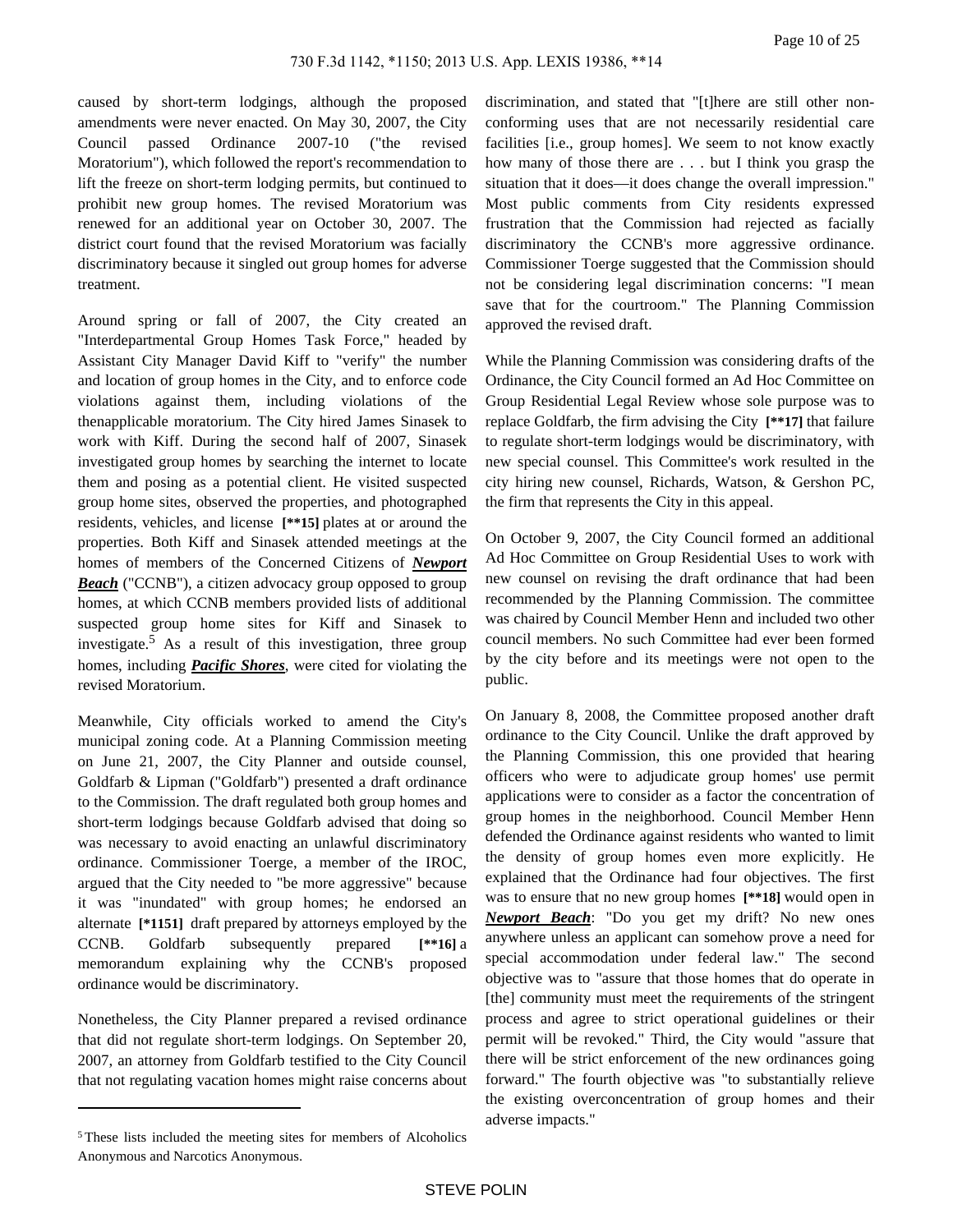Henn continued: "We have carefully evaluated the idea of simply banning all unlicensed [group] homes in all but the multifamily areas of the Peninsula. The siren song of that solution was carefully evaluated, and unfortunately, as in so many facets of life, our ideal must be tempered by reality." He explained that "to do so would risk an immediately successful court challenge that would immediately enjoin the City from executing the ordinance . . . while we fight it in court." He concluded saying, "I believe that taken together these findings and requirements **[\*1152]** will, in fact, result in **[\*\*19]** a substantial reduction in the number of group homes on the Peninsula. . . . *I ask you judge us by our actual results*."<sup>6</sup>

On January 22, 2008, the City Council met to approve the Ordinance and yet again confronted citizens who felt that the Ordinance should be even stricter and expressly regulate the concentration of group homes. Outside counsel explained that the approach adopted by the Ordinance—case-by-case analysis of each facility by a Hearing Officer—was harder to challenge in court than a strict limit on the density of group homes. Counsel assured the public that the Ordinance allowed "plenty of . . . hooks and standards for a [H]earing [O]fficer to apply [to deny a permit application]." Council Member Henn described the use permit process imposed by the Ordinance as "a very substantive attack" on the "issue of overconcentration [of group homes.]" Henn also pointed out that he was "not aware of any other city in the State of California that has adopted an ordinance that's as aggressive **[\*\*20]** as [the City's] in terms of the location of new [group homes]." Then, immediately after Henn's comments, the City Council approved the Ordinance, which prohibits new group homes in most residential areas, requires existing group homes in those areas to submit to a burdensome permit process, and subjects those seeking to establish group homes in the limited areas in which they are still permitted to operate to the same onerous permit process.

## **III**

The Ordinance is codified as part of Title 20 of the City of *Newport Beach* Municipal Code ("NBMC"). Prior to the Ordinance's enactment, the City treated group homes as "single housekeeping units." "Single housekeeping units" are generally permitted to locate in all residential zones without any special permit. The Ordinance's key innovation was to amend the definition of "single housekeeping unit" to exclude group homes. This was accomplished in two critical ways: the amended definition added the requirements that (1) a single

housekeeping unit have a single, *written* lease and (2) the residents themselves must decide who will be a member of the household. As a result of these amendments, group homes no longer qualify as "single housekeeping units"  **[\*\*21]** because the residents do not sign written leases and are chosen by staff (instead of by each other) to ensure the maintenance of a sober environment.<sup>7</sup>

Instead, under the Ordinance, group homes are now regulated as "residential care facilities"—i.e., facilities in which disabled individuals reside together but not as a "single housekeeping unit."<sup>8</sup> NBMC **[\*1153]** § 20.05.030(H)-(J). As "residential care facilities," group homes now face significant restrictions on location, and otherwise, to which they were not subject prior to the Ordinance's enactment when they typically qualified as "single housekeeping units" and were able to operate freely in all residential areas. Under the Ordinance, as "residential care facilities," new group homes may not locate in most residential zones under any circumstances, although they may locate in "multi-family" residential zones if they obtain a special use permit.  **[\*\*22]** NBMC § 20.10.020. Group homes that already existed in any residential zone when the Ordinance was enacted and which were rendered nonconforming by the Ordinance, were required to apply for a special use permit within 90 days of its enactment in order to continue operating. NBMC §§ 20.62.080(A)(4), 20.62.090, 20.91A.020. Thus, the practical result of the Ordinance is that group homes are treated far less favorably than they were prior to the Ordinance's enactment.<sup>9</sup>

<sup>6</sup>Although Henn at one point stated that the City wished to ban unlicensed homes, the larger context of his remarks suggests that the City preferred to ban *all* group homes, both licensed and unlicensed.

<sup>7</sup>A very small number of facilities are run by the residents alone, without the supervision of an operator, and thus may still qualify as "single housekeeping units." Those few facilities might therefore remain unregulated by the Ordinance. None of the Group Home Plaintiffs here fall in that category.

<sup>8</sup>The NBMC distinguishes between "general" residential care facilities (those with more than six residents) and "small" residential care facilities (those with six or fewer residents), although the difference is not relevant here. California law requires that *licensed* facilities with six residents or fewer be treated as single-family dwellings for zoning purposes by all municipalities. As a result such facilities are classified as "small licensed residential care facilities" under the NBMC and treated the same as single family homes. All unlicensed residential care facilities, on the other hand, are "general residential care facilities" subject to the Ordinance, regardless of size. Similarly, all licensed facilities with more **[\*\*23]** than six residents are "general residential care facilities."

<sup>9</sup>As we explain in more detail, *infra*, the district court mistakenly relied on the fact that the Ordinance imposes even more restrictive regulations on other types of "group residential" living arrangements. "Group residential" living arrangements, a classification that was newly introduced by the Ordinance, are "[s]hared living quarters,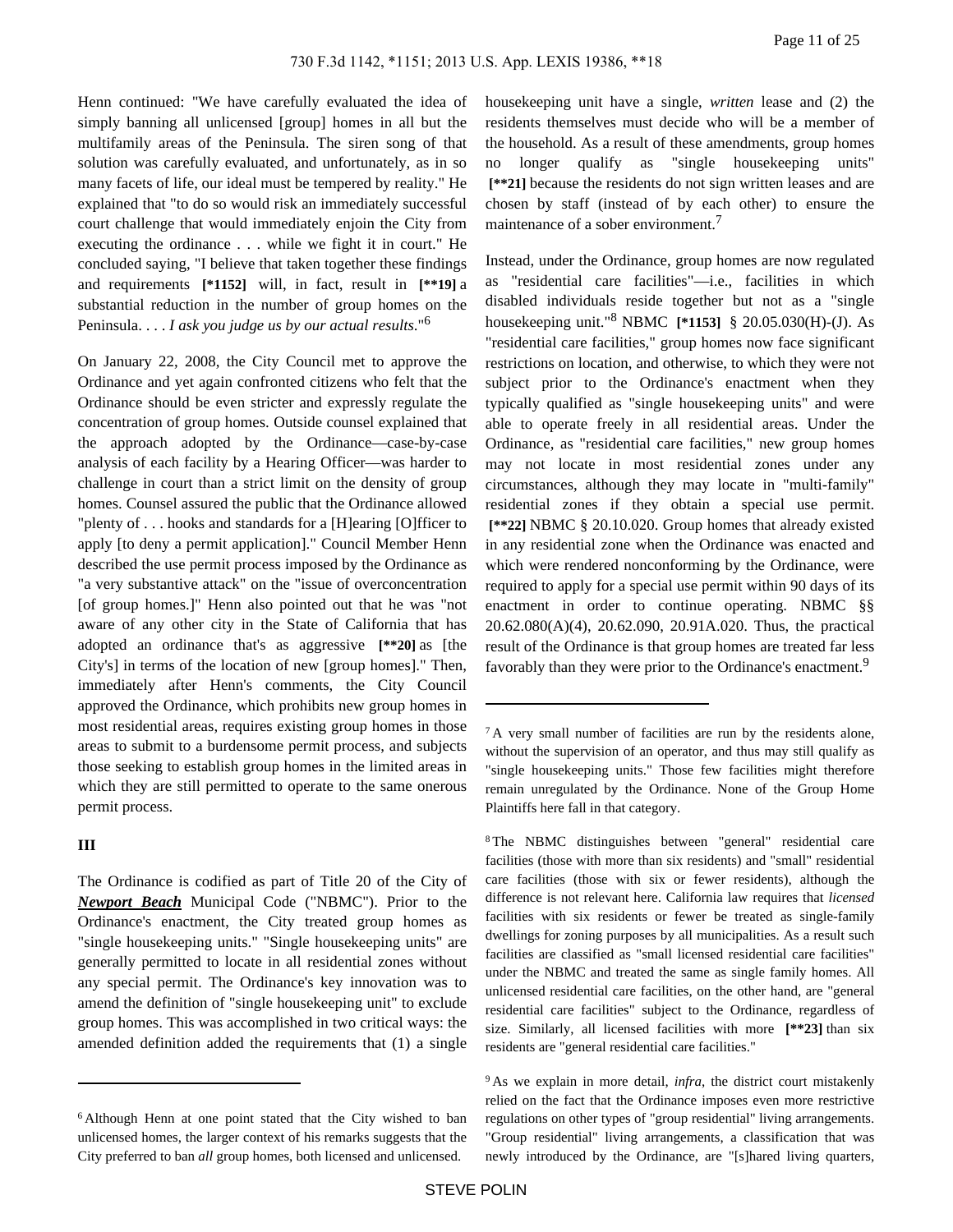The extensive conditions and findings that a hearing office must make in order to issue **[\*\*24]** a special use permit in a residential zone are set forth in NBMC § 20.91A. Among other factors, the hearing officer must consider whether granting a permit to a particular residential care facility would be "compatible with the character of the surrounding neighborhood" and whether granting the use permit will result in a concentration of more than roughly 1-2 such facilities per block.<sup>10</sup> NBMC § 20.91A.060(D). Use permit denials may be appealed to the City Council under a substantial evidence standard of review. NBMC § 20.91A.040.

Finally, the Ordinance also provides that the rules described above can be waived if a residential care facility can demonstrate that such waiver is a necessary "reasonable accommodation" for **[\*\*25]** the disabled under federal or state fair housing laws. NBMC, Chapter 20.98. As with use permits, the Ordinance requires the hearing officer to consider whether the requested accommodation would "alter the character of the neighborhood," and the concentration of facilities in the neighborhood in question and the City as a whole. NBMC § 20.98.025(C)-(D)

## **[\*1154] IV**

Council Member Henn had encouraged the public to judge the city by its results, and the results were significant. On May 23, 2008, three days after the 90-day deadline for pre-existing group homes to file a use permit application, the City served "abatement notifications" on every group home in the City that had not yet applied, including *Pacific Shores*. No abatement notices were sent to any other non-conforming business or individual although the City was aware of certain non-conforming commercial entities located in residential

occupied by two or more persons not living together as a single housekeeping unit" and "include[], without limitation, boarding or rooming houses, dormitories, fraternities, sororities, and private residential clubs." NBMC § 20.05.030(C). Such living arrangements, whether new or pre-existing, are flatly prohibited from existing in any residential zone. There is no evidence, however, that more than a minimal number of "group residential" living arrangements existed in residential zones at the time that the Ordinance was enacted. NBMC §§ 20.05.030(C), 20.10.020. In any event, it seems unlikely that any significant number of such establishments would have existed in the residential areas of *Newport Beach*.

<sup>10</sup>Because the Plaintiffs do not directly challenge the legality of permitting the hearing officer to consider the concentration of such facilities when granting or denying permits, we do not address that question. *But see, e.g., [Larkin v. State of Mich. Dep't of Social](https://advance.lexis.com/api/document?collection=cases&id=urn:contentItem:3S4X-1N70-006F-M44T-00000-00&context=)  [Servs., 89 F.3d 285, 289-90 \(6th Cir. 1996\)](https://advance.lexis.com/api/document?collection=cases&id=urn:contentItem:3S4X-1N70-006F-M44T-00000-00&context=)* (invalidating a spacing requirement for housing for the disabled); *[Children's Alliance v. City](https://advance.lexis.com/api/document?collection=cases&id=urn:contentItem:3S4N-KBN0-00B1-F3WR-00000-00&context=)  [of Bellevue, 950 F. Supp. 1491, 1499 \(W.D. Wash. 1997\)](https://advance.lexis.com/api/document?collection=cases&id=urn:contentItem:3S4N-KBN0-00B1-F3WR-00000-00&context=)* (similar).

areas.<sup>11</sup>

Because they each had more than six residents, **[\*\*26]** *Pacific Shores*, NCR, and Yellowstone were all classified by the City as "residential care facilities, general," and were therefore required to obtain a use permit or a reasonable accommodation in order to continue operating in residential zones. NBMC § 20.91A.020. The managers of all three facilities testified that the permit application process was burdensome, time-consuming, and costly, requiring hundreds of hours of staff time as well as tens of thousands of dollars in legal assistance to prepare and present the permit applications. The public hearings held regarding the Group Homes' permit applications were attended by City residents who repeated the same slurs and stereotypes about persons in recovery that had been common during prior public gatherings and yelled at the Group Homes' managers and attorneys.

On April 14, 2009, after two public hearings, the hearing officer denied Yellowstone's use permit and reasonable accommodation applications in their entirety, finding that Yellowstone was not qualified for a special use permit because it had not fully complied with zoning laws when it was first opened; the City Council affirmed that denial. NCR's applications for a use permit **[\*\*27]** and reasonable accommodation were denied on September 17, 2009, in part because of its proximity to another group home, as well as a school, a day care facility, and a liquor store. NCR appealed to the City Council, obtained a remand, was denied again, and then appealed a second time, but was forced by economic pressures to close prior to having its second appeal heard.

On September 23, 2008, *Pacific Shores* submitted a reasonable accommodation application for 18 beds at each of its facilities, but did not apply for a use permit. The application was denied, and before its appeal could be heard, *Pacific Shores* submitted an amended reasonable accommodation request seeking to be allowed to continue operations at two of its three houses with a maximum of 12 residents per facility, instead of 18. That request was granted.

The Ordinance shut down other group homes. On July 30, 2008, Kiff gave a public presentation defending the Ordinance's efficacy. Kiff explained that the Ordinance had forced group homes "to fight, stay, or leave," and noted that of just over 600 group home beds in the City prior to the Ordinance, 220 were at facilities that would soon be required to close. According to Kiff, **[\*\*28]** housing opportunities in

<sup>&</sup>lt;sup>11</sup> The City did serve abatement notices on some of these commercial entities on July 12, 2010, shortly after the Plaintiffs relied on the City's failure to enforce the Ordinance against these entities in their opposition to the City's summary judgment motion.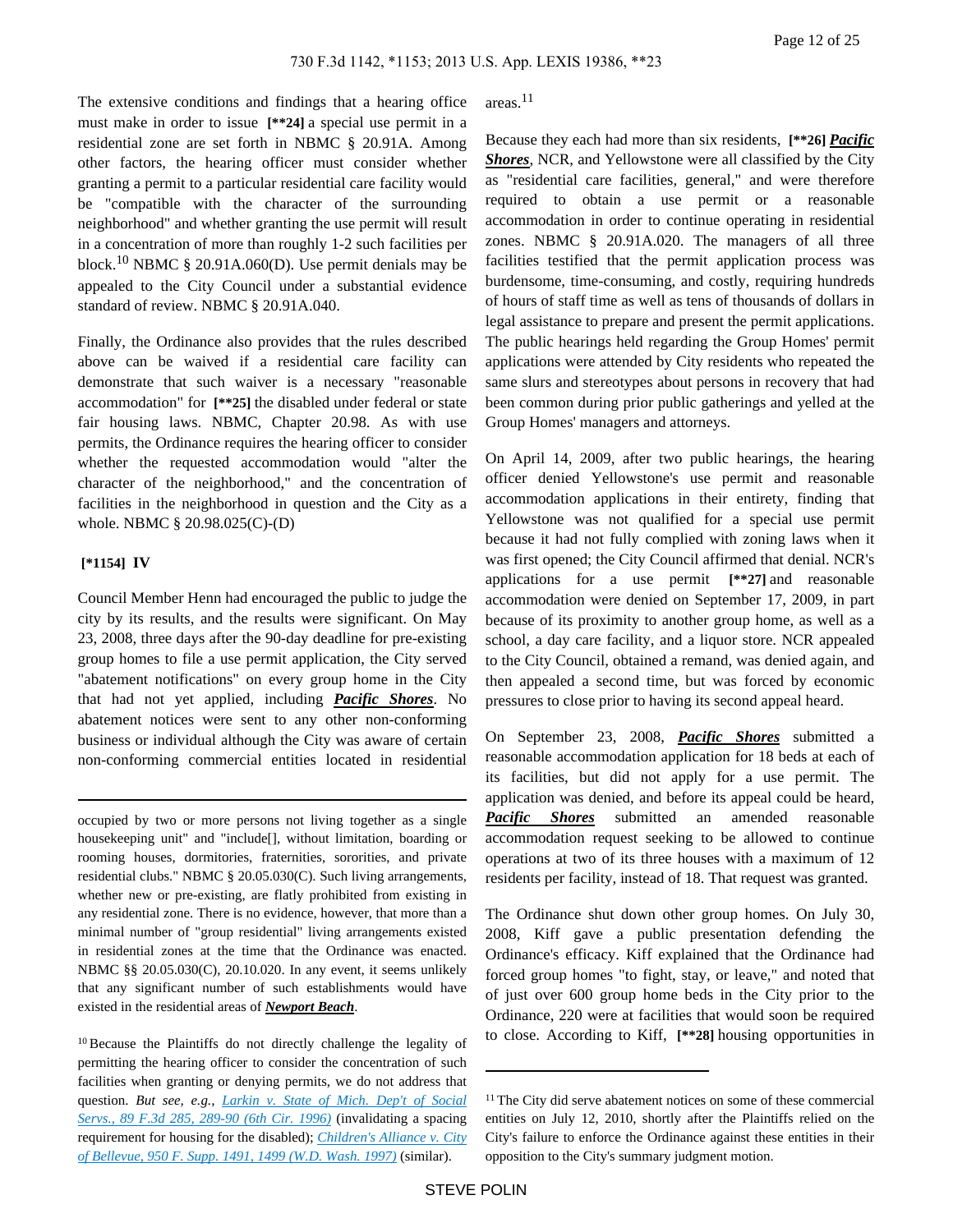group homes were set to decline by 40% citywide "with all of the use permit hearings yet to come." He commented that *Pacific Shores* was the City's "most aggressive challenger" and that "they [we]re not going quietly." Kiff ended his presentation stating that anti-discrimination laws "make[] me mad, too" but that "as long as I'm here, you have my commitment—and I know you do of the City Council—to trying **[\*1155]** to bring owner-occupied back to West Newport."

As Kiff predicted, by February 2009, more than 25 Group Homes—about one third of the number of Group Homes that had existed in 2007—had either closed or were pending closure. By March 2010, only four group homes had been granted use permits; five others had obtained reasonable accommodations, including the two granted to *Pacific Shores*. No new group homes had opened since the Ordinance's enactment.<sup>12</sup>

The City's enforcement of the Ordinance against group homes was widely publicized in the press, on the internet, via a public letter from the **[\*\*29]** City to residents, and on the City's website. The City's actions were particularly well known within the community of providers and therapists in Orange County and Southern California, and the City acknowledged as much in its communications with citizens. The managers and staff at the Group Homes spent substantial portions of their time contacting referral sources to assure them that, despite negative publicity, the Group Homes were not closing. Both *Pacific Shores* and NCR hired web consultants to improve their web ranking so that their webpages "appeared above web pages about the City's actions to close" them.

Each of the Group Homes experienced a dramatic decline in revenues of between 40% and 50% in the two years after the Ordinance's enactment. NCR closed in 2009 as a result of its declining business. In addition, as the City acknowledged at oral argument, prior to reducing its reasonable accommodation request to only 12 beds per homes, *Pacific Shores* had a higher occupancy rate at both of the two homes for which its request was granted, so it lost substantial revenue as a result of the new 12 bed limitation.

## **PROCEDURAL HISTORY**

This is a consolidated appeal of two separate lawsuits  **[\*\*30]** resulting from the Ordinance's enactment and enforcement. *Pacific Shores*, its owner Alice Connor, and two *Pacific Shores* residents sued the City alleging discrimination under the federal Fair Housing Act ("FHA"), the Americans with Disabilities Act ("ADA"), California Fair Employment and Housing Act ("FEHA"), and the *Equal Protection Clause*, as well as assorted other state and federal statutory and constitutional claims not at issue here. NCR and Yellowstone filed a separate suit alleging nearly identical claims. All of the Plaintiffs sought damages as well as declaratory and injunctive relief. The district court disposed of most of the Plaintiffs' claims in two separate summary judgment rulings.

First, the district court granted summary judgment to the City "with respect to [all of the] Plaintiffs' disparate treatment and selective enforcement claims brought under the FHA, ADA, FEHA, and the *Equal Protection Clause*," because the Plaintiffs failed to show that they were "treated differently than similarly situated non-disabled individuals in the enforcement of Ordinance 2008-5." In so doing, the court acknowledged "the large amount of evidence . . . regarding *Newport Beach*'s allegedly **[\*\*31]** discriminatory intent," but concluded that it was "irrelevant." However, the district court denied the City summary judgment as to *Pacific Shores*' claim that the Revised Moratorium was discriminatory, holding that it was facially discriminatory against group homes.<sup>13</sup>

 **[\*1156]** In a second summary judgment order, the district court dismissed all of the Group Homes' remaining claims for damages, determining that none of the Group Homes had demonstrated that any of the harm they suffered was caused by the Revised Moratorium or the Ordinance as opposed to other causes for which the City was not responsible, such as the downturn in the economy or hostility of City residents towards group homes. The district court also dismissed the two individual residents' damages claims, concluding that neither produced any evidence of having suffered compensable emotional distress.

In order to obtain a final judgment, the Plaintiffs voluntarily dismissed their remaining claims with prejudice, including their claims to injunctive relief under a disparate impact  **[\*\*32]** theory and their challenges to the City's adjudication of each Group Home's particular use permit and reasonable accommodation applications. The district court entered final judgment in favor of the City on March 14, 2011.

The Plaintiffs timely appealed for review of two issues: (1) "whether the district court erred in granting summary

<sup>&</sup>lt;sup>12</sup> Doing so would have been difficult. Under the limitations imposed by the Ordinance, only 33 out of 16,811 residential parcels in the City are possible sites for a new group home.

<sup>&</sup>lt;sup>13</sup> Pacific Shores was the only plaintiff to challenge the enforcement of the Revised Moratorium because it was the only plaintiff against whom it was enforced.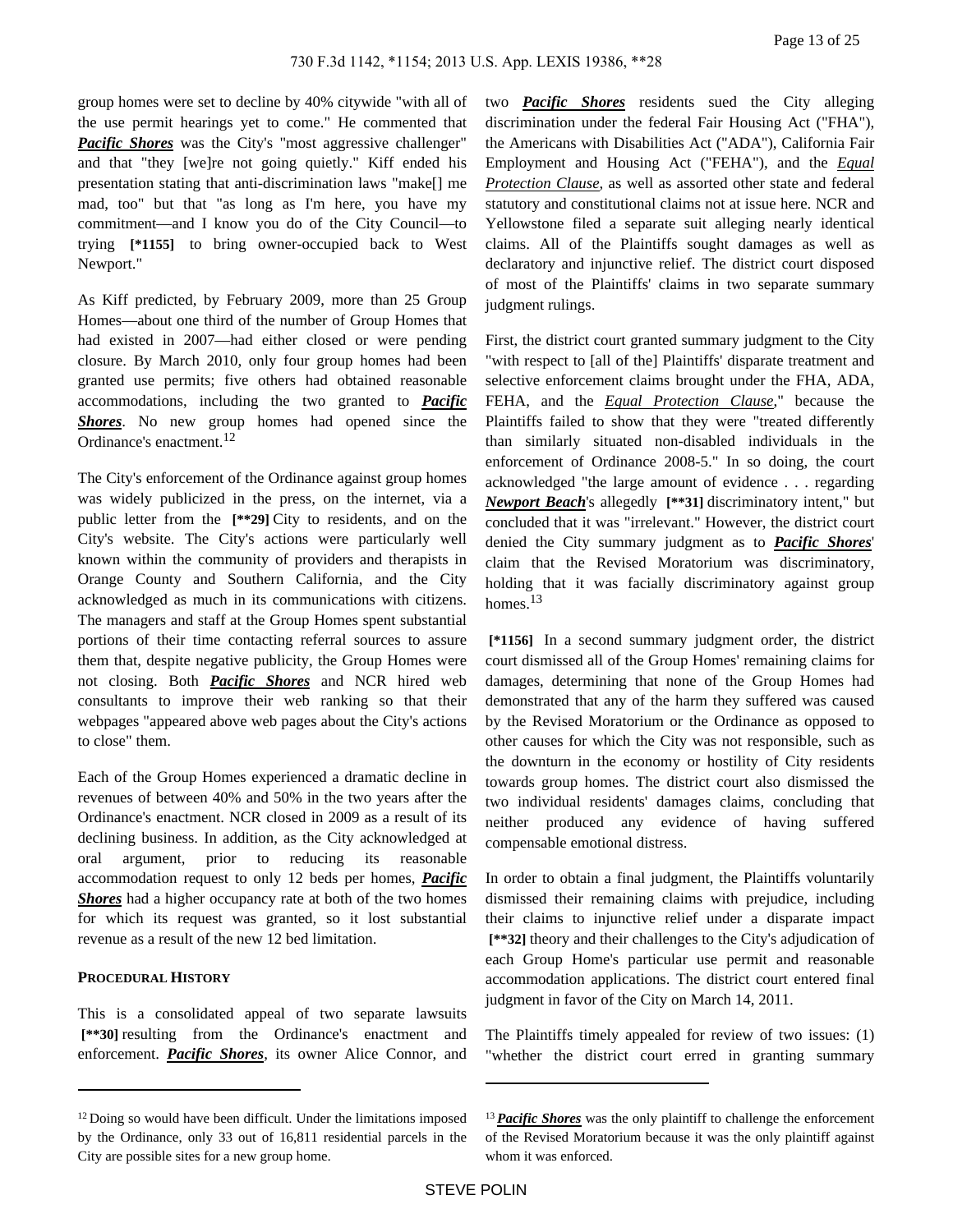judgment against plaintiffs on their intentional discrimination claims despite substantial evidence that the City enacted a zoning ordinance for the purpose of discriminating against housing for disabled persons and enforced that ordinance to effect its discriminatory purpose" and (2) "whether the district court erred in granting summary judgment against plaintiffs, who were the targets of the discriminatory ordinance enacted and enforced by the City, on the grounds that plaintiffs could not show that the City was the cause of any of their injuries." We have jurisdiction pursuant to *28 U.S.C. § 1291*.

#### <span id="page-13-0"></span>**STANDARD OF REVIEW**

*[HN2](https://advance.lexis.com/api/document?collection=cases&id=urn:contentItem:59D4-S301-F04K-V0HG-00000-00&context=&link=clscc2)*<sup>[\[](#page-1-0)4]</sup> A district court's grant of summary judgment is reviewed de novo. *[Balvage v. Ryderwood Improvement and](https://advance.lexis.com/api/document?collection=cases&id=urn:contentItem:52R4-B1P1-F04K-V018-00000-00&context=)  [Serv. Ass'n, Inc., 642 F.3d 765, 775 \(9th Cir. 2011\)](https://advance.lexis.com/api/document?collection=cases&id=urn:contentItem:52R4-B1P1-F04K-V018-00000-00&context=)*. We must determine, viewing the evidence in the light most favorable to the nonmoving **[\*\*33]** party, whether there are any genuine issues of material fact and whether the district court correctly applied the relevant substantive law. *[Olsen v. Idaho State Bd.](https://advance.lexis.com/api/document?collection=cases&id=urn:contentItem:4C3V-CFW0-0038-X28J-00000-00&context=)  [of Med., 363 F.3d 916, 922 \(9th Cir. 2004\)](https://advance.lexis.com/api/document?collection=cases&id=urn:contentItem:4C3V-CFW0-0038-X28J-00000-00&context=)*. *[HN3](https://advance.lexis.com/api/document?collection=cases&id=urn:contentItem:59D4-S301-F04K-V0HG-00000-00&context=&link=clscc3)*[<sup> $\uparrow$ </sup>] When plaintiffs allege intentional discrimination under the ADA, FHA, or FEHA,<sup>14</sup> "any indication of discriminatory motive may suffice to raise a question that can only be resolved by a fact-finder." *[McGinest v. GTE Serv. Corp., 360 F.3d 1103,](https://advance.lexis.com/api/document?collection=cases&id=urn:contentItem:4BX3-6180-0038-X197-00000-00&context=)  [1124 \(9th Cir. 2004\)](https://advance.lexis.com/api/document?collection=cases&id=urn:contentItem:4BX3-6180-0038-X197-00000-00&context=)* (internal quotations marks and ellipses omitted).

#### **ANALYSIS**

**I**

## <span id="page-13-3"></span>**A**

 $H N 5$ [\[](#page-1-1) $\uparrow$ ] The Fair Housing Act renders it unlawful "[t]o discriminate in the sale or rental, or to otherwise make unavailable or deny, a dwelling to any buyer or renter because of a handicap[.]"<sup>15</sup> *42 U.S.C. § 3604(f)(1)*. It is well established that persons recovering from drug and/or alcohol addiction are disabled under the FHA and therefore protected from housing discrimination. *[City of Edmonds v. Washington](https://advance.lexis.com/api/document?collection=cases&id=urn:contentItem:3S4X-7MW0-003B-P28B-00000-00&context=)  [State Bldg. Code Council, 18 F.3d 802, 803, 804 \(9th Cir.](https://advance.lexis.com/api/document?collection=cases&id=urn:contentItem:3S4X-7MW0-003B-P28B-00000-00&context=)  [1994\)](https://advance.lexis.com/api/document?collection=cases&id=urn:contentItem:3S4X-7MW0-003B-P28B-00000-00&context=)*; **[\*\*34]** see *42 U.S.C. § 3602(h)*. **[\*1157]** It is equally well established that zoning practices that discriminate against disabled individuals can be discriminatory, and therefore violate *§ 3604*, if they contribute to "mak[ing] unavailable or deny[ing]" housing to those persons. *See [id. at 805](https://advance.lexis.com/api/document?collection=cases&id=urn:contentItem:3S4X-7MW0-003B-P28B-00000-00&context=)*; *see also [Casa Marie, Inc. v. Superior Court of Puerto Rico, 988 F.2d](https://advance.lexis.com/api/document?collection=cases&id=urn:contentItem:3S4X-HFK0-003B-P02G-00000-00&context=)  [252, 257 n.6 \(1st Cir. 1993\)](https://advance.lexis.com/api/document?collection=cases&id=urn:contentItem:3S4X-HFK0-003B-P02G-00000-00&context=)* (collecting cases and discussing legislative history); H.R. Rep. No. 100-711, at 24 (1988) (stating that amendments to the FHA to include protections against disability discrimination "also apply to state or local land use or health and safety laws, regulations, practices, or decisions which discriminate against individuals with handicaps"). Finally, group homes such as the ones at issue here are "dwellings" under *42 U.S.C. § 3602(b)*, and therefore the FHA prohibits discriminatory actions that adversely affect the availability of such group homes. *See, e.g., [Schwarz v.](https://advance.lexis.com/api/document?collection=cases&id=urn:contentItem:4TMV-9C40-TX4N-G0F7-00000-00&context=)  [City of Treasure Island, 544 F.3d 1201, 1213-16 \(11th Cir.](https://advance.lexis.com/api/document?collection=cases&id=urn:contentItem:4TMV-9C40-TX4N-G0F7-00000-00&context=)  [2008\)](https://advance.lexis.com/api/document?collection=cases&id=urn:contentItem:4TMV-9C40-TX4N-G0F7-00000-00&context=)*; *[Lakeside Resort Enters., LP v. Bd. of Superiors of](https://advance.lexis.com/api/document?collection=cases&id=urn:contentItem:4KFP-2GW0-0038-X1BN-00000-00&context=)  [Palmyra Twp., 455 F.3d 154, 160 \(3d Cir. 2006\)](https://advance.lexis.com/api/document?collection=cases&id=urn:contentItem:4KFP-2GW0-0038-X1BN-00000-00&context=)*; *[Larkin, 89](https://advance.lexis.com/api/document?collection=cases&id=urn:contentItem:3S4X-1N70-006F-M44T-00000-00&context=)  [F.3d at 289](https://advance.lexis.com/api/document?collection=cases&id=urn:contentItem:3S4X-1N70-006F-M44T-00000-00&context=)*. 16

<span id="page-13-5"></span><span id="page-13-1"></span>*[HN7](https://advance.lexis.com/api/document?collection=cases&id=urn:contentItem:59D4-S301-F04K-V0HG-00000-00&context=&link=clscc7)*<sup> $\uparrow$ </sup>] The Americans with Disabilities Act provides that "no qualified individual with a disability shall, by reason of such disability, be excluded from participation in or be denied the benefits of the services, programs, or activities of a public entity, or be subjected to discrimination by any such entity." *[42 U.S.C. § 12132](https://advance.lexis.com/api/document?collection=statutes-legislation&id=urn:contentItem:4YF7-GN41-NRF4-40JX-00000-00&context=)*. Like the FHA, this provision prohibits governmental entities from discriminating against disabled persons through zoning. *See [Bay Area Addiction Research &](https://advance.lexis.com/api/document?collection=cases&id=urn:contentItem:3WMC-2720-0038-X4S9-00000-00&context=)  [Treatment, Inc. v. City of Antioch, 179 F.3d 725, 730-32 \(9th](https://advance.lexis.com/api/document?collection=cases&id=urn:contentItem:3WMC-2720-0038-X4S9-00000-00&context=)  [Cir. 1999\)](https://advance.lexis.com/api/document?collection=cases&id=urn:contentItem:3WMC-2720-0038-X4S9-00000-00&context=)*. Also like the FHA, the ADA's protections extend to persons recovering from drug or alcohol addiction.<sup>17</sup> *[Hernandez v. Hughes Missile Systems Co., 362 F.3d 564, 568](https://advance.lexis.com/api/document?collection=cases&id=urn:contentItem:4C0M-TTK0-0038-X0S8-00000-00&context=)  [\(9th Cir. 2004\)](https://advance.lexis.com/api/document?collection=cases&id=urn:contentItem:4C0M-TTK0-0038-X0S8-00000-00&context=)*. The standards **[\*\*36]** regarding disparate treatment claims under the ADA are typically identical, and courts accordingly "interpret them in tandem," as we do here. *[Tsombanidis v. West Haven Fire Dep't., 352 F.3d 565, 573](https://advance.lexis.com/api/document?collection=cases&id=urn:contentItem:4B7H-MTJ0-0038-X463-00000-00&context=)  [n.4 \(2d Cir. 2003\)](https://advance.lexis.com/api/document?collection=cases&id=urn:contentItem:4B7H-MTJ0-0038-X463-00000-00&context=)*. 18

<sup>18</sup> In addition to prohibiting intentional discrimination, both the FHA and the ADA also require public entities to grant such "reasonable accommodations" as are necessary to provide equal housing

<sup>&</sup>lt;sup>14</sup> We do not separately discuss the Plaintiffs' state law fair housing claims from this point on because  $HM4$ <sup>[ $\uparrow$ </sup>[\]](#page-1-2) we "apply the same standards to FHA and FEHA claims." *Walker v. City of Lakewood, 272 F.3d 1114, 1131 n.8 (9th Cir. 2001)*.

<sup>&</sup>lt;sup>15</sup> Although the FHA refers to "handicap," hereinafter "we use  **[\*\*35]** the preferred term, 'disabled,' except when referring to the statutory language." *[Budnick v. Town of Carefree, 518 F.3d 1109,](https://advance.lexis.com/api/document?collection=cases&id=urn:contentItem:4S1M-6HN0-TXFX-D2FK-00000-00&context=)  [1114 n.5 \(9th Cir. 2008\)](https://advance.lexis.com/api/document?collection=cases&id=urn:contentItem:4S1M-6HN0-TXFX-D2FK-00000-00&context=)*.

<span id="page-13-4"></span><sup>&</sup>lt;sup>16</sup>The Group Homes have a cause of action, even though they are not themselves disabled individuals, because  $H\overline{N6}$   $\uparrow$  1 the FHA permits suit by anyone "aggrieved" by housing discrimination against the disabled. *See [San Pedro Hotel Co. v. City of Los Angeles, 159 F.3d](https://advance.lexis.com/api/document?collection=cases&id=urn:contentItem:3V20-86N0-0038-X1PY-00000-00&context=)  [470, 475 \(9th Cir. 1998\)](https://advance.lexis.com/api/document?collection=cases&id=urn:contentItem:3V20-86N0-0038-X1PY-00000-00&context=)*; *42 U.S.C. § 3613* (same).

<span id="page-13-6"></span><span id="page-13-2"></span><sup>&</sup>lt;sup>17</sup>The ADA provides the Group Homes with a cause of action, even though they are not themselves disabled. *See, e.g., [MX Grp., Inc. v.](https://advance.lexis.com/api/document?collection=cases&id=urn:contentItem:4620-T270-0038-X09G-00000-00&context=)  [City of Covington, 293 F.3d 326, 334 \(6th Cir. 2002\)](https://advance.lexis.com/api/document?collection=cases&id=urn:contentItem:4620-T270-0038-X09G-00000-00&context=)*; *[HN8](https://advance.lexis.com/api/document?collection=cases&id=urn:contentItem:59D4-S301-F04K-V0HG-00000-00&context=&link=clscc8)*[\[](#page-2-0) ] *[42](https://advance.lexis.com/api/document?collection=statutes-legislation&id=urn:contentItem:4YF7-GPR1-NRF4-4148-00000-00&context=)  [U.S.C. § 12133](https://advance.lexis.com/api/document?collection=statutes-legislation&id=urn:contentItem:4YF7-GPR1-NRF4-4148-00000-00&context=)* (extending a cause of action to "any person alleging discrimination on the basis of disability").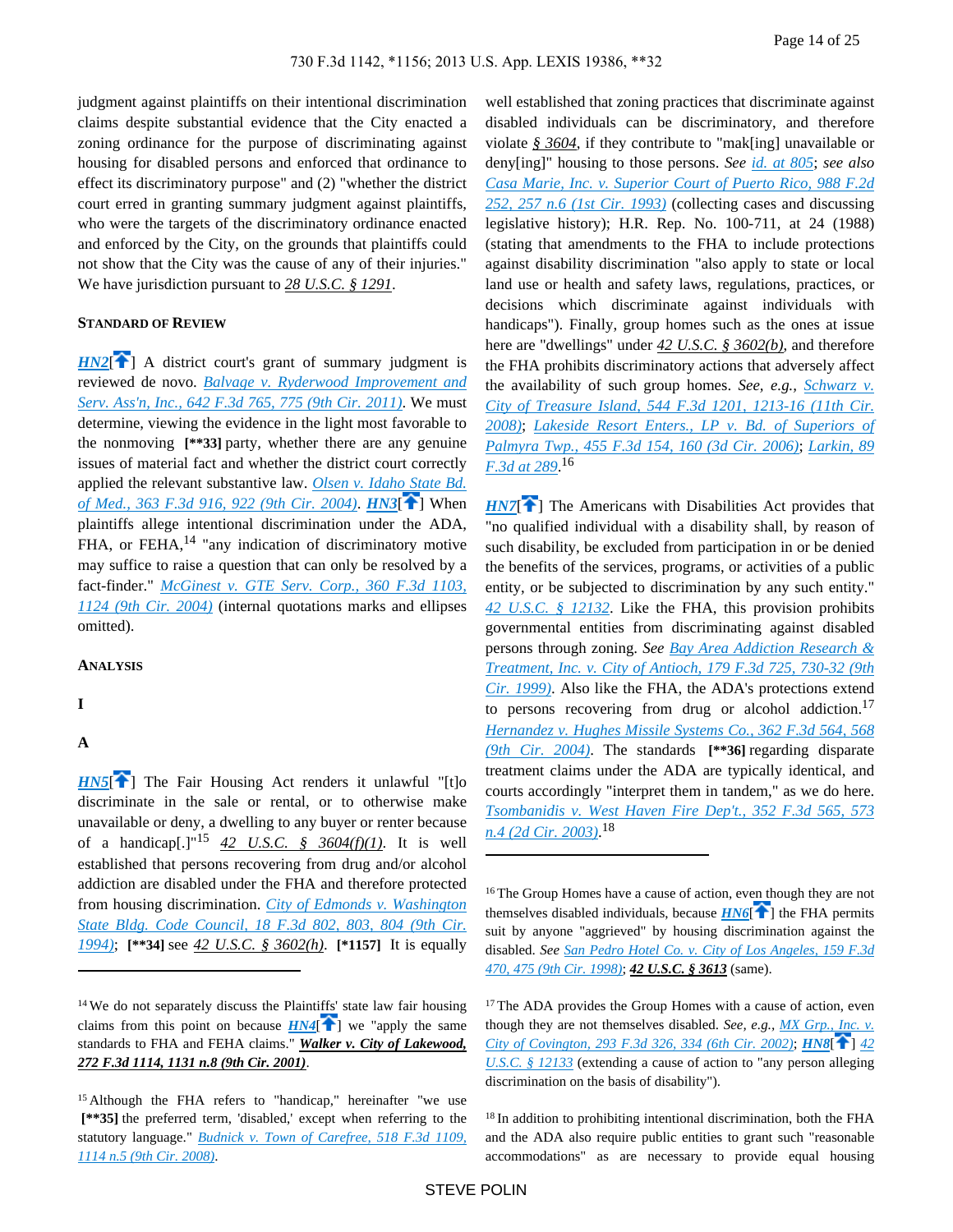Quite properly, the City does not challenge any of these foundational principles. Instead, the **[\*\*37]** primary liabilityphase question presented here is whether the district court properly dismissed the Plaintiffs' disparate treatment claims for failure to demonstrate that any similarly situated entity was treated worse than the Plaintiffs under the Ordinance. The Plaintiffs argue that it was error to disregard the large amount of evidence in the record suggesting that the Ordinance was enacted for the discriminatory purpose of harming group homes and thereby limiting the housing opportunities available to individuals recovering **[\*1158]** from addiction. We now turn to that question.

## **B**

<span id="page-14-0"></span>Our cases clearly establish that  $H N9$ [ $\uparrow$ ] plaintiffs who allege disparate treatment under statutory anti-discrimination laws need not demonstrate the existence of a similarly situated entity who or which was treated better than the plaintiffs in order to prevail. *See, e.g., [Budnick, 518 F.3d at 1114](https://advance.lexis.com/api/document?collection=cases&id=urn:contentItem:4S1M-6HN0-TXFX-D2FK-00000-00&context=)*; *[McGinest v. GTE Serv. Corp., 360 F.3d 1103, 1122 \(9th Cir.](https://advance.lexis.com/api/document?collection=cases&id=urn:contentItem:4BX3-6180-0038-X197-00000-00&context=)  [2004\)](https://advance.lexis.com/api/document?collection=cases&id=urn:contentItem:4BX3-6180-0038-X197-00000-00&context=)* (same in Title VII context).19 Proving the existence of a similarly situated entity is only *one* way to survive summary judgment on a disparate treatment claim. *See [McDonnell](https://advance.lexis.com/api/document?collection=cases&id=urn:contentItem:3S4X-CVH0-003B-S2WK-00000-00&context=)  [Douglas Corp. v. Green, 411 U.S. 792, 93 S. Ct. 1817, 36 L.](https://advance.lexis.com/api/document?collection=cases&id=urn:contentItem:3S4X-CVH0-003B-S2WK-00000-00&context=)  [Ed. 2d 668 \(1973\)](https://advance.lexis.com/api/document?collection=cases&id=urn:contentItem:3S4X-CVH0-003B-S2WK-00000-00&context=)*. <sup>20</sup> A plaintiff does not, however, have to rely **[\*\*38]** on the *McDonnell Douglas* approach to create a triable issue of fact regarding discriminatory intent in a disparate treatment case. *See [Costa v. Desert Palace, Inc., 299](https://advance.lexis.com/api/document?collection=cases&id=urn:contentItem:46DX-6YS0-0038-X0CM-00000-00&context=)* 

opportunities to disabled individuals. *See, e.g., [id. at 573](https://advance.lexis.com/api/document?collection=cases&id=urn:contentItem:4B7H-MTJ0-0038-X463-00000-00&context=)*; *[McGary v.](https://advance.lexis.com/api/document?collection=cases&id=urn:contentItem:4DNJ-D480-0038-X4M2-00000-00&context=)  [City of Portland, 386 F.3d 1259, 1261-62 \(FHA\), 1269 \(ADA\) \(9th](https://advance.lexis.com/api/document?collection=cases&id=urn:contentItem:4DNJ-D480-0038-X4M2-00000-00&context=)  [Cir. 2004\)](https://advance.lexis.com/api/document?collection=cases&id=urn:contentItem:4DNJ-D480-0038-X4M2-00000-00&context=)*. On appeal, presumably because they challenge the Ordinance as a whole rather than the City's failure to grant their individual reasonable accommodation requests, the Plaintiffs have proceeded primarily based upon a disparate treatment theory.

<span id="page-14-1"></span><sup>19</sup>  $HNI0$ <sup>[</sup> $\bigcap$ ] The standards of proof required for the Plaintiffs' FHA, ADA, and FEHA disparate treatment claims are identical, and are all drawn largely from Title VII cases. *See [Budnick, 518 F.3d at 1114](https://advance.lexis.com/api/document?collection=cases&id=urn:contentItem:4S1M-6HN0-TXFX-D2FK-00000-00&context=)* (Title VII standards apply to FHA claims); *Walker, 272 F.3d at 1131 n.8* (FHA standards apply to FEHA claims); *[Hernandez, 362](https://advance.lexis.com/api/document?collection=cases&id=urn:contentItem:4C0M-TTK0-0038-X0S8-00000-00&context=)  [F.3d at 568](https://advance.lexis.com/api/document?collection=cases&id=urn:contentItem:4C0M-TTK0-0038-X0S8-00000-00&context=)* (Title VII standards apply to ADA claims).

<span id="page-14-2"></span><sup>20</sup>*[HN11](https://advance.lexis.com/api/document?collection=cases&id=urn:contentItem:59D4-S301-F04K-V0HG-00000-00&context=&link=clscc11)*[ ] In *McDonnell Douglas*, **[\*\*39]** the Supreme Court set forth a burden shifting mechanism explaining how a plaintiff could survive summary judgment based on the treatment of a similarly situated entity. Under *McDonnell Douglas*, a plaintiff establishes a *prima facie* case of discrimination by showing that he was treated worse than such an entity. *[Id. at 1824](https://advance.lexis.com/api/document?collection=cases&id=urn:contentItem:3S4X-CVH0-003B-S2WK-00000-00&context=)*. The burden then shifts to the defendant to present a legitimate reason for the allegedly discriminatory action. *Id*. Finally, the plaintiff bears the ultimate burden of demonstrating the explanation is pretextual. *[Id. at 1824-](https://advance.lexis.com/api/document?collection=cases&id=urn:contentItem:3S4X-CVH0-003B-S2WK-00000-00&context=) [25](https://advance.lexis.com/api/document?collection=cases&id=urn:contentItem:3S4X-CVH0-003B-S2WK-00000-00&context=)*.

*[F.3d 838, 855 \(9th Cir. 2002\)](https://advance.lexis.com/api/document?collection=cases&id=urn:contentItem:46DX-6YS0-0038-X0CM-00000-00&context=)* (en banc), *aff'd*, *[539 U.S. 90,](https://advance.lexis.com/api/document?collection=cases&id=urn:contentItem:48T5-4BC0-004B-Y028-00000-00&context=)  [123 S. Ct. 2148, 156 L. Ed. 2d 84 \(2003\)](https://advance.lexis.com/api/document?collection=cases&id=urn:contentItem:48T5-4BC0-004B-Y028-00000-00&context=)*. Instead, he may "simply produce direct or circumstantial evidence demonstrating that a discriminatory reason more likely than not motivated" the defendant and that the defendant's actions adversely affected the plaintiff in some way. *[McGinest, 360](https://advance.lexis.com/api/document?collection=cases&id=urn:contentItem:4BX3-6180-0038-X197-00000-00&context=)  [F.3d at 1122](https://advance.lexis.com/api/document?collection=cases&id=urn:contentItem:4BX3-6180-0038-X197-00000-00&context=)*; *see also [Trans World Airlines, Inc. v. Thurston,](https://advance.lexis.com/api/document?collection=cases&id=urn:contentItem:3S4X-CN30-0039-N2GB-00000-00&context=)  [469 U.S. 111, 121, 105 S. Ct. 613, 83 L. Ed. 2d 523 \(1985\)](https://advance.lexis.com/api/document?collection=cases&id=urn:contentItem:3S4X-CN30-0039-N2GB-00000-00&context=)* ("[T]he *McDonnell* Douglas test is inapplicable where the plaintiff presents direct evidence of discrimination."); *[Lowe v.](https://advance.lexis.com/api/document?collection=cases&id=urn:contentItem:3S4X-D3J0-0039-P3B6-00000-00&context=)  [City of Monrovia, 775 F.2d 998, 1006-07 \(9th Cir. 1985\)](https://advance.lexis.com/api/document?collection=cases&id=urn:contentItem:3S4X-D3J0-0039-P3B6-00000-00&context=)*, *amended on other grounds*, *784 F.2d 1407 (9th Cir. 1986)*.

<span id="page-14-3"></span>*[HN12](https://advance.lexis.com/api/document?collection=cases&id=urn:contentItem:59D4-S301-F04K-V0HG-00000-00&context=&link=clscc12)*<sup>[\[](#page-2-1)4]</sup> When plaintiffs rely on the "direct or circumstantial evidence" approach, instead of *McDonnell Douglas*, to survive summary judgment, we turn to the "sensitive" multi-factor inquiry articulated by the Supreme Court in *[Arlington Heights v. Metropolitan Housing Corp.,](https://advance.lexis.com/api/document?collection=cases&id=urn:contentItem:3S4X-9M30-003B-S4DP-00000-00&context=)  [429 U.S. 252, 266, 97 S. Ct. 555, 50 L. Ed. 2d 450 \(1977\)](https://advance.lexis.com/api/document?collection=cases&id=urn:contentItem:3S4X-9M30-003B-S4DP-00000-00&context=)*, to determine whether the plaintiffs have created a triable issue of fact that the defendant's actions were motivated by discriminatory intent. *See [Gay v. Waiters' & Dairy](https://advance.lexis.com/api/document?collection=cases&id=urn:contentItem:3S4X-25B0-003B-G4JY-00000-00&context=)  [Lunchmen's Union, 694 F.2d 531, 550 \(9th Cir. 1982\)](https://advance.lexis.com/api/document?collection=cases&id=urn:contentItem:3S4X-25B0-003B-G4JY-00000-00&context=)* (applying *Arlington Heights*).21 Under *Arlington Heights*, a court analyzes whether the defendant's actions were motivated by a discriminatory **[\*\*40]** purpose by examining (1) statistics demonstrating **[\*1159]** a "clear pattern unexplainable on grounds other than" discriminatory ones, (2) "[t]he historical background of the decision," (3) "[t]he specific sequence of events leading up to the challenged decision," (4) the defendant's departures from its normal procedures or substantive conclusions, and (5) relevant "legislative or administrative history." *[429 U.S. at 266-68](https://advance.lexis.com/api/document?collection=cases&id=urn:contentItem:3S4X-9M30-003B-S4DP-00000-00&context=)*; *see [Comm.](https://advance.lexis.com/api/document?collection=cases&id=urn:contentItem:4XDF-D450-TXFX-D2BK-00000-00&context=)  [Concerning Cmty. Improvement v. City of Modesto, 583 F.3d](https://advance.lexis.com/api/document?collection=cases&id=urn:contentItem:4XDF-D450-TXFX-D2BK-00000-00&context=)  [690, 703 \(9th Cir. 2009\)](https://advance.lexis.com/api/document?collection=cases&id=urn:contentItem:4XDF-D450-TXFX-D2BK-00000-00&context=)* (applying the *Arlington Heights* factors). These factors are non-exhaustive. *[Arlington Heights,](https://advance.lexis.com/api/document?collection=cases&id=urn:contentItem:3S4X-9M30-003B-S4DP-00000-00&context=)  [429 U.S. at 268](https://advance.lexis.com/api/document?collection=cases&id=urn:contentItem:3S4X-9M30-003B-S4DP-00000-00&context=)*. When a plaintiff opts to rely on the *Arlington Heights* factors to demonstrate discriminatory intent through direct or circumstantial evidence, the plaintiff need provide "very little such evidence . . . to raise a genuine issue of fact .

<span id="page-14-4"></span><sup>&</sup>lt;sup>21</sup>*[HN13](https://advance.lexis.com/api/document?collection=cases&id=urn:contentItem:59D4-S301-F04K-V0HG-00000-00&context=&link=clscc13)*<sup>2</sup>] The *Arlington Heights* test was developed to detect discriminatory animus in the context of a *Fourteenth Amendment*  **[\*\*41]** equal protection claim. However, it is well established that the *[Arlington Heights](https://advance.lexis.com/api/document?collection=cases&id=urn:contentItem:3S4X-9M30-003B-S4DP-00000-00&context=)* factors also provide one way for a plaintiff who alleges statutory discrimination to establish discriminatory intent. *See id*.; *accord [Gallagher v. Magner, 619 F.3d 823, 833 \(8th](https://advance.lexis.com/api/document?collection=cases&id=urn:contentItem:50XB-YFK1-652R-6000-00000-00&context=)  [Cir. 2010\)](https://advance.lexis.com/api/document?collection=cases&id=urn:contentItem:50XB-YFK1-652R-6000-00000-00&context=)* (applying the *Arlington Heights* factors to discern whether a county acted with discriminatory intent in the FHA context); *[Hallmark Developers, Inc. v. Fulton Cty., Ga., 466 F.3d 1276, 1283-](https://advance.lexis.com/api/document?collection=cases&id=urn:contentItem:4M3K-MMR0-0038-X21C-00000-00&context=) [84 \(11th Cir. 2006\)](https://advance.lexis.com/api/document?collection=cases&id=urn:contentItem:4M3K-MMR0-0038-X21C-00000-00&context=)* (same); *[Tsombanidis, 352 F.3d at 579](https://advance.lexis.com/api/document?collection=cases&id=urn:contentItem:4B7H-MTJ0-0038-X463-00000-00&context=)* (same in FHA and ADA contexts).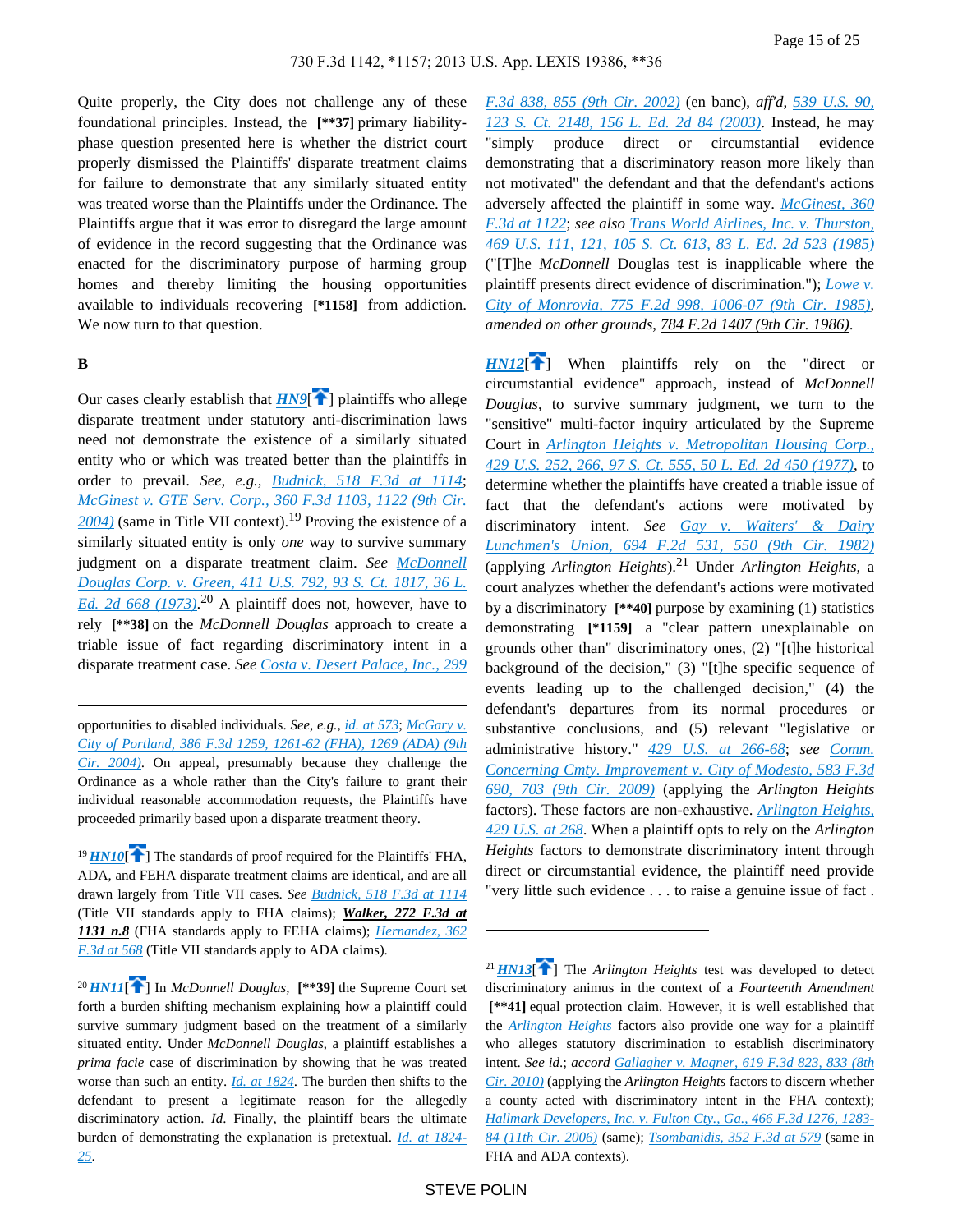. .; any indication of discriminatory motive . . . may suffice to raise a question that can only be resolved by a fact-finder." *[Schnidrig v. Columbia Mach, Inc., 80 F.3d 1406, 1409 \(9th](https://advance.lexis.com/api/document?collection=cases&id=urn:contentItem:3S4X-2MF0-006F-M0FK-00000-00&context=)  [Cir. 1996\)](https://advance.lexis.com/api/document?collection=cases&id=urn:contentItem:3S4X-2MF0-006F-M0FK-00000-00&context=)* (quoting *[Lowe, 775 F.2d at 1009](https://advance.lexis.com/api/document?collection=cases&id=urn:contentItem:3S4X-D3J0-0039-P3B6-00000-00&context=)*).

The district court nonetheless refused to consider the "large amount of evidence submitted by Plaintiffs regarding *Newport Beach*'s allegedly discriminatory intent." Although it purported to acknowledge that plaintiffs in an antidiscrimination lawsuit need not demonstrate the existence of a similarly situated entity, we see no way of interpreting the district court's position as anything other than a suggestion that a plaintiff can establish a *prima facie* case of intentional discrimination only by using the *McDonnell-Douglas* burden shifting construct. As described above, we have unambiguously rejected this position previously, and we do so again **[\*\*42]** now. *[HN14](https://advance.lexis.com/api/document?collection=cases&id=urn:contentItem:59D4-S301-F04K-V0HG-00000-00&context=&link=clscc14)*[\[](#page-3-0) ] *McDonnell-Douglas* simply *permits* a plaintiff to raise an inference of discrimination by identifying a similarly situated entity who was treated more favorably. It is not a straightjacket *requiring* the plaintiff to demonstrate that such similarly situated entities exist.

<span id="page-15-0"></span>This case demonstrates why requiring anti-discrimination plaintiffs to prove the existence of a better-treated entity would lead to unacceptable results. According to the district court's theory, Plaintiffs in anti-discrimination suits would be unable to demonstrate the discriminatory intent of a defendant that openly admitted its intent to discriminate, so long as the defendant (a) relies on a facially neutral law or policy and (b) is willing to "overdiscriminate" by enforcing the facially neutral law or policy even against similarly-situated individuals who are not members of the disfavored group. Such a rule presents the "grotesque scenario where a[] [defendant] can effectively immunize itself from suit if it is so thorough in its discrimination that all similarly situated [entities] are victimized."<sup>22</sup> *[Abdu-Brisson v. Delta Air Lines,](https://advance.lexis.com/api/document?collection=cases&id=urn:contentItem:42BS-Y2S0-0038-X2F0-00000-00&context=)  [Inc., 239 F.3d 456, 468 \(2d Cir. 2001\)](https://advance.lexis.com/api/document?collection=cases&id=urn:contentItem:42BS-Y2S0-0038-X2F0-00000-00&context=)*.

This "grotesque scenario" is not the law. *Id.*  $HM15$ <sup>[ $\uparrow$ </sup>[\]](#page-3-1) A willingness to inflict collateral damage by harming some, or even all, individuals from a favored group in order to successfully harm members of a disfavored class does not cleanse the taint of discrimination; it simply underscores the depth of the defendant's animus. *See, e.g., [Griffin](https://advance.lexis.com/api/document?collection=cases&id=urn:contentItem:3S4X-GVH0-003B-S4BB-00000-00&context=) [\*1160] v. [Cnty. Sch. Bd. of Prince Edward Cnty., 377 U.S. 218, 231, 84](https://advance.lexis.com/api/document?collection=cases&id=urn:contentItem:3S4X-GVH0-003B-S4BB-00000-00&context=)  [S. Ct. 1226, 12 L. Ed. 2d 256 \(1964\)](https://advance.lexis.com/api/document?collection=cases&id=urn:contentItem:3S4X-GVH0-003B-S4BB-00000-00&context=)* (holding that although a county has the legal power to close all of its public schools, it could not do so for the purpose of preventing children from attending desegregated schools). As one district **[\*\*44]** court observed in a case quite similar to this one, "that an ordinance also discriminates against individuals unprotected by the FHA does not eliminate a FHA violation." *[Children's Alliance, 950](https://advance.lexis.com/api/document?collection=cases&id=urn:contentItem:3S4N-KBN0-00B1-F3WR-00000-00&context=)  [F. Supp. at 1496 n.8](https://advance.lexis.com/api/document?collection=cases&id=urn:contentItem:3S4N-KBN0-00B1-F3WR-00000-00&context=)*. 23

<span id="page-15-3"></span> $HNI7$  The principle that overdiscrimination is prohibited undergirds all of constitutional and statutory antidiscrimination law, although it often goes unsaid precisely because it is so foundational. Discriminatory laws, policies, or actions will often have negative effects (whether intended or not) on individuals who do not belong to the disfavored group. This does not, however, change the fact that such laws, policies, or actions are discriminatory when they are undertaken for the purpose of harming protected individuals.

*Arlington Heights* itself relies on the assumption that overdiscrimination is illegal. The issue in *Arlington Heights* was whether a Chicago suburb's denial of a rezoning application for construction of an affordable housing complex was racially motivated. *[Arlington Heights, 429 U.S. at 259](https://advance.lexis.com/api/document?collection=cases&id=urn:contentItem:3S4X-9M30-003B-S4DP-00000-00&context=)*. Although on the facts of the case the Court held that the evidence **[\*\*46]** did not support the Plaintiffs' allegations that a discriminatory motive was at work, the Court's analysis presumed that the Plaintiffs would have prevailed *if* they had demonstrated that Arlington Heights denied the rezoning

<sup>22</sup>Another possibility where no similarly **[\*\*43]** situated entity will be available is where the nature of the defendant's discrimination is such that no such entity *could* exist. For example, in *[Pyke v. Cuomo,](https://advance.lexis.com/api/document?collection=cases&id=urn:contentItem:43JW-M450-0038-X1VM-00000-00&context=)  [258 F.3d 107, 109 \(2d Cir. 2001\)](https://advance.lexis.com/api/document?collection=cases&id=urn:contentItem:43JW-M450-0038-X1VM-00000-00&context=)*, Native Americans alleging that state police officials deliberately provided reduced police services on reservations were not required to show that similarly situated groups were better treated because it would be impossible to identify any other group "whose situation is similar to Native Americans living on a reservation and exercising a substantial measure of selfgovernment independent of New York State."

<span id="page-15-2"></span><span id="page-15-1"></span><sup>23</sup>*Children's Alliance* involved the use of a "proxy classification," a variation on the overdiscrimination theme.  $HNI6$ <sup>[\[](#page-3-3) $\uparrow$ </sup>] Proxy discrimination is a form of facial discrimination. It arises when the defendant enacts a law or policy that treats individuals differently on the basis of seemingly neutral criteria that are so closely associated with the disfavored group that discrimination on the basis of such criteria is, constructively, facial discrimination against the disfavored group. For example, discriminating against individuals with gray hair is a proxy for age discrimination because "the 'fit' between age and gray hair is sufficiently close." *[McWright v. Alexander, 982 F.2d](https://advance.lexis.com/api/document?collection=cases&id=urn:contentItem:3S4W-YBF0-008H-V1DN-00000-00&context=)  [222, 228 \(7th Cir. 1992\)](https://advance.lexis.com/api/document?collection=cases&id=urn:contentItem:3S4W-YBF0-008H-V1DN-00000-00&context=)*. The difference between proxy discrimination and facially neutral overdiscrimination is merely one of degree. In a case of proxy discrimination the defendant discriminates against individuals on the basis of criteria that are almost exclusively indicators of membership in the disfavored  **[\*\*45]** group. By contrast, facially neutral overdiscrimination arises when the defendant exhibits a willingness to distinguish amongst individuals on the basis of facially neutral criteria, knowing (but accepting) that some individuals who are not members of the disfavored group will suffer alongside the targeted individuals.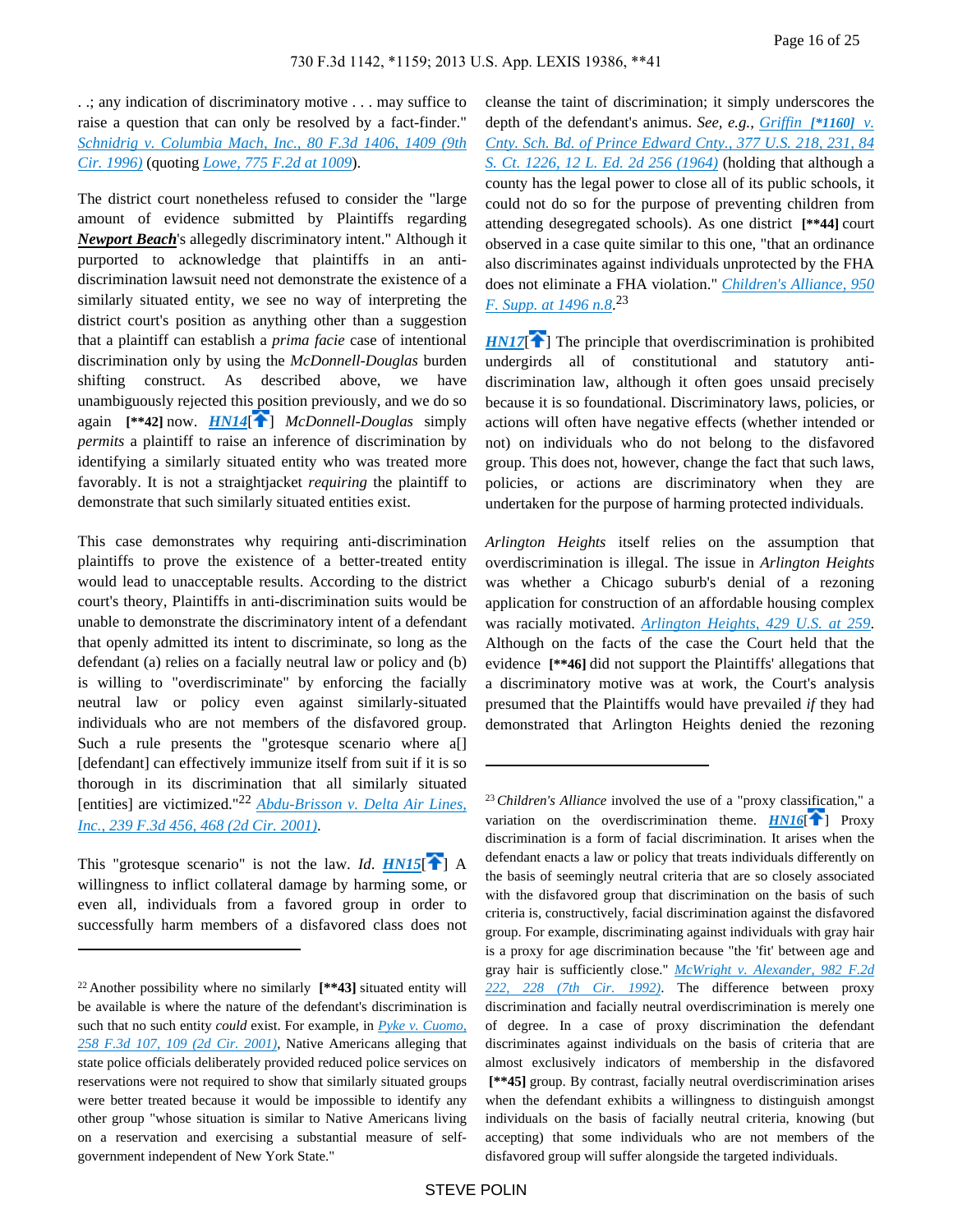application in order to limit housing opportunities for minorities. *See [id. at 270](https://advance.lexis.com/api/document?collection=cases&id=urn:contentItem:3S4X-9M30-003B-S4DP-00000-00&context=)*. This would have been so even though the racial minorities who were denied housing opportunities would not have been treated any worse than the low-income white individuals who would also have been deprived of the same housing opportunities.

Similarly, in *[Hunter v. Underwood, 471 U.S. 222, 105 S. Ct.](https://advance.lexis.com/api/document?collection=cases&id=urn:contentItem:3S4X-BWT0-0039-N0H9-00000-00&context=)  [1916, 85 L. Ed. 2d 222 \(1985\)](https://advance.lexis.com/api/document?collection=cases&id=urn:contentItem:3S4X-BWT0-0039-N0H9-00000-00&context=)*, the Supreme Court unanimously struck down a provision of the Alabama constitution that disenfranchised individuals convicted of crimes involving moral turpitude. The provision was facially neutral because it applied to persons of all races. *[Id. at 227](https://advance.lexis.com/api/document?collection=cases&id=urn:contentItem:3S4X-BWT0-0039-N0H9-00000-00&context=)*. However, there was compelling evidence that the provision was adopted at the turn of the 20th century for the purpose of disenfranchising black voters who were convicted of such crimes at a far higher rate than white voters. Assuming, *arguendo*, that the disenfranchisement provision would be constitutional if it were passed in modern times without  **[\*\*47]** the intent to discriminate against racial minorities, the Court nonetheless **[\*1161]** held that because it had been enacted for a discriminatory purpose it "violates equal protection under *Arlington Heights*." *[Id. at 233](https://advance.lexis.com/api/document?collection=cases&id=urn:contentItem:3S4X-BWT0-0039-N0H9-00000-00&context=)*. The 1903 Alabama legislature's willingness (or intent) to also disenfranchise white individuals convicted of crimes of moral turpitude was irrelevant; all that mattered was that the act "would not have been adopted . . . in the absence of the racially discriminatory motivation."<sup>24</sup> *[Id. at 231](https://advance.lexis.com/api/document?collection=cases&id=urn:contentItem:3S4X-BWT0-0039-N0H9-00000-00&context=)*.

More recently, in *City of Modesto*, this court held that several unincorporated majority-Latino neighborhoods had created a triable issue of fact that they had been victims of disparate treatment on account of their racial composition. The communities had not been included in a tax sharing agreement between the county in which they were located and the City of Modesto while communities with a majority-white populations were included in the agreement. *[City of Modesto,](https://advance.lexis.com/api/document?collection=cases&id=urn:contentItem:4XDF-D450-TXFX-D2BK-00000-00&context=)  [583 F.3d at 697](https://advance.lexis.com/api/document?collection=cases&id=urn:contentItem:4XDF-D450-TXFX-D2BK-00000-00&context=)*. Neighborhoods party to the agreement were more likely to be annexed by Modesto at some point in the future. *[Id. at 703-04](https://advance.lexis.com/api/document?collection=cases&id=urn:contentItem:4XDF-D450-TXFX-D2BK-00000-00&context=)*. Modesto argued that the excluded neighborhoods could not maintain an intentional discrimination claim because the excluded communities had significant white populations, and those white residents would also suffer as a result of the alleged discrimination. We rejected that argument, concluding that the relevant question was whether the excluded neighborhoods were treated differently because of their *overall* racial composition, not whether Modesto's discriminatory actions would affect *only* racial **[\*\*49]** minorities. *See [id. at 704](https://advance.lexis.com/api/document?collection=cases&id=urn:contentItem:4XDF-D450-TXFX-D2BK-00000-00&context=)*. In other words, Modesto's willingness to discriminate against both minorities *and* white citizens living in majority-minority communities did not cleanse it of any discriminatory intent that it may have harbored.

Other Circuits have similarly condemned instances of overdiscrimination. For example, in *[Smith v. Clarkton, 682](https://advance.lexis.com/api/document?collection=cases&id=urn:contentItem:3S4X-2KB0-003B-G1BN-00000-00&context=)  [F.2d 1055 \(4th Cir. 1982\)](https://advance.lexis.com/api/document?collection=cases&id=urn:contentItem:3S4X-2KB0-003B-G1BN-00000-00&context=)*, the Fourth Circuit held that Clarkton had intentionally discriminated against African Americans when it withdrew from a multi-county affordable housing project in response to white residents' racially driven hostility to the project. This analysis was not changed by the fact that the abandonment of the project had "an effect touching upon *all* citizens" of the county. *[Id. at 1066](https://advance.lexis.com/api/document?collection=cases&id=urn:contentItem:3S4X-2KB0-003B-G1BN-00000-00&context=)*. Rather, because "it is the black population that will suffer . . . in a disproportionate manner," the town's actions were still discriminatory. *[Id. at 1066](https://advance.lexis.com/api/document?collection=cases&id=urn:contentItem:3S4X-2KB0-003B-G1BN-00000-00&context=)* (emphasis added). Similarly, in *Abdu-Brisson*, the Second Circuit held that an airline could be guilty of age discrimination if it intentionally imposed unfavorable employment conditions upon all of the employees it inherited after its purchase of a competitor airline in order **[\*\*50]** to discriminate against the portion of the inherited employees who were elderly. *[239 F.3d at 467-](https://advance.lexis.com/api/document?collection=cases&id=urn:contentItem:42BS-Y2S0-0038-X2F0-00000-00&context=) [68](https://advance.lexis.com/api/document?collection=cases&id=urn:contentItem:42BS-Y2S0-0038-X2F0-00000-00&context=)*.

Here, the district court relied on *[Gamble v. City of Escondido,](https://advance.lexis.com/api/document?collection=cases&id=urn:contentItem:3S4X-JP10-00B1-D214-00000-00&context=)  [104 F.3d 300 \(9th Cir. 1997\)](https://advance.lexis.com/api/document?collection=cases&id=urn:contentItem:3S4X-JP10-00B1-D214-00000-00&context=)*; *[Schwarz v. City of Treasure](https://advance.lexis.com/api/document?collection=cases&id=urn:contentItem:4TMV-9C40-TX4N-G0F7-00000-00&context=)  [Island, 544 F.3d 1201 \(11th Cir. 2008\)](https://advance.lexis.com/api/document?collection=cases&id=urn:contentItem:4TMV-9C40-TX4N-G0F7-00000-00&context=)*; and **[\*1162]** *[Oxford](https://advance.lexis.com/api/document?collection=cases&id=urn:contentItem:3S4X-3RY0-006F-M1T2-00000-00&context=)  [House-C v. City of St. Louis, 77 F.3d 249 \(8th Cir. 1996\)](https://advance.lexis.com/api/document?collection=cases&id=urn:contentItem:3S4X-3RY0-006F-M1T2-00000-00&context=)*, in concluding that plaintiffs in disparate treatment suits must identify a similarly situated entity. None of these cases supports such a proposition. In *Gamble*, we relied in part on the absence of a similarly situated entity to dismiss a case *proceeding under a McDonnell Douglas theory*. *[104 F.3d at](https://advance.lexis.com/api/document?collection=cases&id=urn:contentItem:3S4X-JP10-00B1-D214-00000-00&context=)  [305](https://advance.lexis.com/api/document?collection=cases&id=urn:contentItem:3S4X-JP10-00B1-D214-00000-00&context=)*. *Gamble* therefore has no application here. As to *Schwarz* and *Oxford House*, both cases, unlike this one, involved the enforcement of *pre-existing*, facially neutral zoning laws against group homes, and neither case involved any suggestion that the zoning laws in question had been enacted with a discriminatory purpose. *[Schwarz, 544 F.3d at 1206-11,](https://advance.lexis.com/api/document?collection=cases&id=urn:contentItem:4TMV-9C40-TX4N-G0F7-00000-00&context=)  [1216](https://advance.lexis.com/api/document?collection=cases&id=urn:contentItem:4TMV-9C40-TX4N-G0F7-00000-00&context=)*; *[Oxford House-C, 77 F.3d at 252](https://advance.lexis.com/api/document?collection=cases&id=urn:contentItem:3S4X-3RY0-006F-M1T2-00000-00&context=)*. Accordingly, again, neither case is relevant here.

<sup>24</sup>The City's and its amicus' reliance on *[United States v. O'Brien, 391](https://advance.lexis.com/api/document?collection=cases&id=urn:contentItem:3S4X-FJ90-003B-S0HN-00000-00&context=)  [U.S. 367, 88 S. Ct. 1673, 20 L. Ed. 2d 672 \(1968\)](https://advance.lexis.com/api/document?collection=cases&id=urn:contentItem:3S4X-FJ90-003B-S0HN-00000-00&context=)*, for the proposition that courts may not invalidate a law that was motivated by animus purely on the basis of the legislature's intent is therefore misplaced. *O'Brien* does not apply to equal protection cases or cases involving statutory anti-discrimination law where the very nature of the legal inquiry is whether an action taken by the legislature was motivated by animus. *See [City of Columbia v. Omni Outdoor Advertising, Inc.,](https://advance.lexis.com/api/document?collection=cases&id=urn:contentItem:3S65-KV00-003B-R2J0-00000-00&context=)  [499 U.S. 365, 377 n.6, 111 S. Ct. 1344, 113 L. Ed. 2d 382 \(1991\)](https://advance.lexis.com/api/document?collection=cases&id=urn:contentItem:3S65-KV00-003B-R2J0-00000-00&context=)* (making this point and citing *Arlington Heights*); *see also [Church of](https://advance.lexis.com/api/document?collection=cases&id=urn:contentItem:3RJ6-FD20-003B-R0MY-00000-00&context=)  [the Lukumi Babalu Aye, Inc. v. City of Hialeah, 508 U.S. 520, 535,](https://advance.lexis.com/api/document?collection=cases&id=urn:contentItem:3RJ6-FD20-003B-R0MY-00000-00&context=)  [113 S. Ct. 2217, 124 L. Ed. 2d 472 \(1993\)](https://advance.lexis.com/api/document?collection=cases&id=urn:contentItem:3RJ6-FD20-003B-R0MY-00000-00&context=)* (subjecting **[\*\*48]** to heightened scrutiny a law whose "object" was to discriminate on the basis of religion).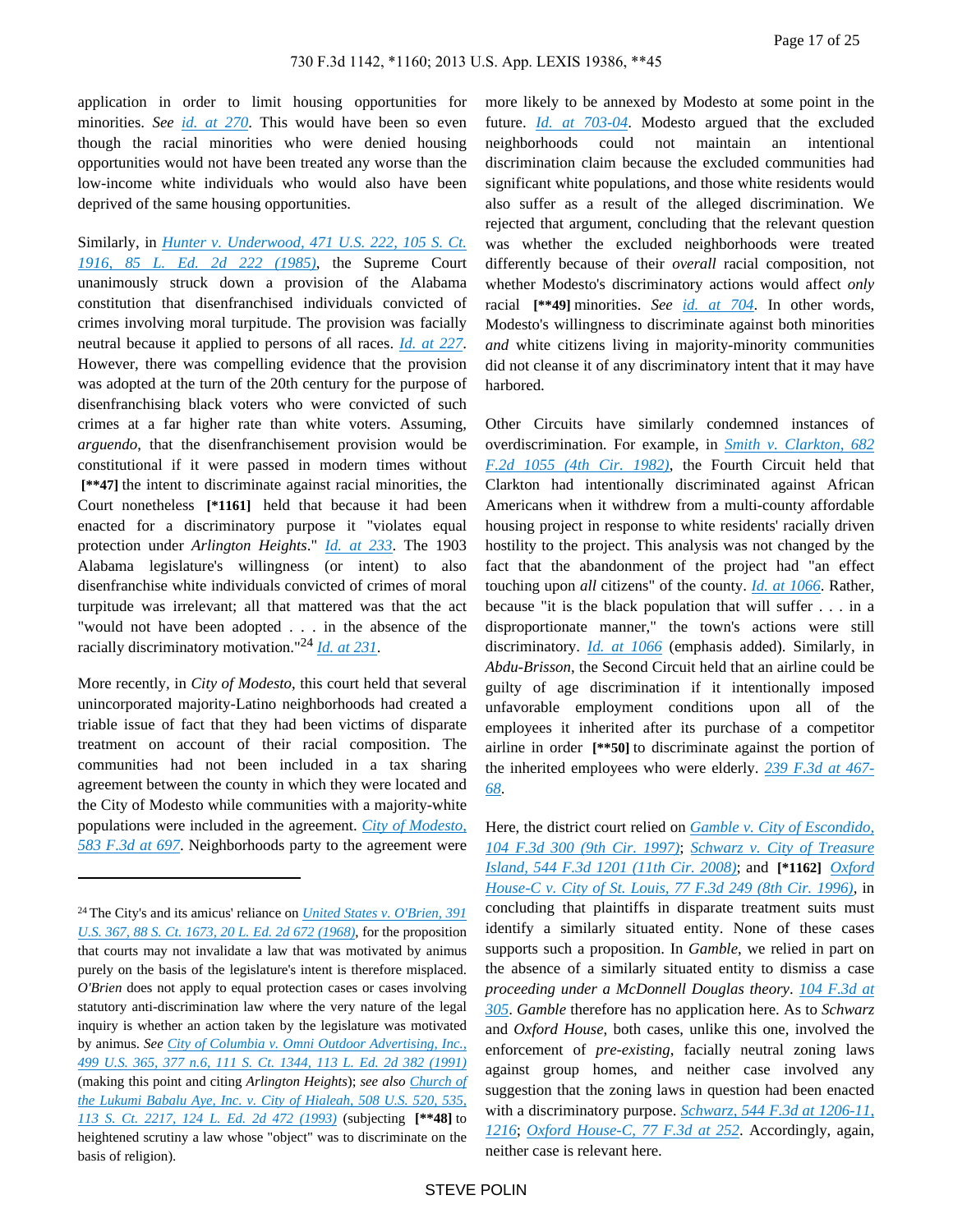In fact, *Schwarz* expressly acknowledged that its "analysis might have been different if [the group home] claimed that the City **[\*\*51]** enacted the [zoning law] in order to discriminate against people with disabilities." *[Id. at 1217](https://advance.lexis.com/api/document?collection=cases&id=urn:contentItem:4TMV-9C40-TX4N-G0F7-00000-00&context=)*. This precise situation arose shortly thereafter. In *[Caron Found. of Florida](https://advance.lexis.com/api/document?collection=cases&id=urn:contentItem:561N-55M1-F04D-14PW-00000-00&context=)  [Inc. v. City of Delray Beach, 879 F.Supp. 2d 1353 \(S.D. Fla.](https://advance.lexis.com/api/document?collection=cases&id=urn:contentItem:561N-55M1-F04D-14PW-00000-00&context=)  [2012\)](https://advance.lexis.com/api/document?collection=cases&id=urn:contentItem:561N-55M1-F04D-14PW-00000-00&context=)*, a district court confronted exactly the circumstances foreseen in *Schwarz*. In *Caron*, the City of Delray enacted a zoning ordinance much like the one in *Schwarz*, but there was evidence that Delray's ordinance was enacted in reaction to an increase in group homes and with the intent to discriminate against them. *[Caron, 879 F.Supp. 2d at 1361-63, 1367-70](https://advance.lexis.com/api/document?collection=cases&id=urn:contentItem:561N-55M1-F04D-14PW-00000-00&context=)*. Applying *Schwarz*, the district court in *Caron* correctly, in our view, determined that the zoning laws in question were discriminatory in light of their apparent discriminatory purpose. The circumstances in *Caron* are nearly identical to the ones alleged in this case. *See also [Nevada Fair Housing](https://advance.lexis.com/api/document?collection=cases&id=urn:contentItem:4T20-79K0-TXFR-H2GX-00000-00&context=)  [Ctr. v. Clark Cnty., 565 F. Supp. 2d 1178 \(D. Nev. 2008\)](https://advance.lexis.com/api/document?collection=cases&id=urn:contentItem:4T20-79K0-TXFR-H2GX-00000-00&context=)*.

### **C**

Had the district court applied the proper analysis under *[Arlington Heights](https://advance.lexis.com/api/document?collection=cases&id=urn:contentItem:3S4X-9M30-003B-S4DP-00000-00&context=)*, it would have necessarily concluded that the Plaintiffs' claims survive summary judgment. Taken in the light most favorable to the non-moving party, the legislative history **[\*\*52]** indicates that the Ordinance was enacted for the purpose of eliminating or reducing the number of group homes throughout the City. The Plaintiffs have come forward with statistics, *provided by the City*, that the Ordinance had the effect of reducing group home beds by 40%. The Plaintiffs also provided evidence that group homes were specifically targeted for enforcement. The City created a task force to locate group homes, undertake surveillance of them, and enforce the zoning code strictly against them. After the Ordinance was enacted, every nonconforming group home in the City that did not apply for a use permit was served with an abatement notice within three days of the 90-day use permit application deadline, whereas no abatement notices were sent to any other entities engaged in a nonconforming use until the Plaintiffs pointed out those entities during the litigation.

All of the circumstances surrounding the enactment of the Ordinance compel the conclusion that the Plaintiffs have raised a triable issue of fact as to whether the Ordinance was motivated by the desire to discriminate against the disabled. The Ordinance was designed to replace the amended Moratorium, which the district **[\*\*53]** court held to be facially discriminatory because it expressly treated group homes worse than short-term lodgings. Although the Ordinance, unlike the amended Moratorium, was facially neutral, the Plaintiffs have provided evidence that it had (and, according to Council Member Henn, was designed to have) the same effect on group homes as the Moratorium: It ensured as a

## **[\*1163]** practical matter that no new group homes opened in *Newport Beach*.

Council Member Henn also promised that the Ordinance would reduce the number of pre-existing group homes. At the same meeting, Council Member Henn explained that the drafters of the Ordinance would have preferred to simply ban all group homes, but that only a facially neutral Ordinance stood any hope of surviving the anticipated legal challenge. In response to criticism from residents that the Ordinance was not a blunt enough instrument to rapidly expel group homes from the City, Henn urged the critics to "judge us by our actual results." Nonetheless, because of pressure from citizens who owned short-term lodgings, the City Council made the ordinance narrower than outside counsel, Goldfarb, had initially advised. Goldfarb was fired, and the final Ordinance  **[\*\*54]** was drafted with the assistance of new counsel who consulted with the CCNB to develop an Ordinance that applied to a much narrower selection of facilities. *Cf. [Church](https://advance.lexis.com/api/document?collection=cases&id=urn:contentItem:3RJ6-FD20-003B-R0MY-00000-00&context=)  [of the Lukumi Babulu Aye, Inc. v. City of Hialeah, 508 U.S.](https://advance.lexis.com/api/document?collection=cases&id=urn:contentItem:3RJ6-FD20-003B-R0MY-00000-00&context=)  [520, 538-41, 113 S. Ct. 2217, 124 L. Ed. 2d 472 \(1993\)](https://advance.lexis.com/api/document?collection=cases&id=urn:contentItem:3RJ6-FD20-003B-R0MY-00000-00&context=)* (describing as a "religious gerrymander" a city's enactment of facially neutral regulations regarding animal slaughter that had the (intended) effect of prohibiting Santeria worship, while simultaneously permitting exceptions that allowed other types of animal slaughter carried out by more favored groups).25 In short, a jury could find, based on the record before us, that the primary purpose of the Ordinance was to shut down group homes and prevent new ones from opening in *Newport Beach*, but to do so in facially neutral terms to avoid invalidation by a court.<sup>26</sup>

<sup>25</sup>Although *Lukumi Babulu* was a Free Exercise case, rather than a statutory discrimination challenge under the FHA, the Court's analysis of discriminatory intent in *Lukumi Babulu* was guided in part by the *Arlington Heights* factors. *[Lukumi Babalu, 508 U.S. at](https://advance.lexis.com/api/document?collection=cases&id=urn:contentItem:3RJ6-FD20-003B-R0MY-00000-00&context=)  [540](https://advance.lexis.com/api/document?collection=cases&id=urn:contentItem:3RJ6-FD20-003B-R0MY-00000-00&context=)*.

<span id="page-17-0"></span>*[HN18](https://advance.lexis.com/api/document?collection=cases&id=urn:contentItem:59D4-S301-F04K-V0HG-00000-00&context=&link=clscc18)*<sup> $\uparrow$ </sup>] It is beyond dispute that legislatures may not "defer<sup>[\[](#page-3-4)]</sup> to the [discriminatory] wishes or objections of some fraction of the body politic." *[City of Cleburne, Texas v. Cleburne Living Ctr., 473](https://advance.lexis.com/api/document?collection=cases&id=urn:contentItem:3S4X-9Y50-0039-N48B-00000-00&context=)  [U.S. 432, 448, 105 S. Ct. 3249, 87 L. Ed. 2d 313 \(1985\)](https://advance.lexis.com/api/document?collection=cases&id=urn:contentItem:3S4X-9Y50-0039-N48B-00000-00&context=)*. A jury could certainly infer from this record that private citizens' "hostility motivated the City in initiating and continuing its enforcement efforts." *[Tsombanidis, 352 F.3d at 580](https://advance.lexis.com/api/document?collection=cases&id=urn:contentItem:4B7H-MTJ0-0038-X463-00000-00&context=)*; *see also [Metoyer v.](https://advance.lexis.com/api/document?collection=cases&id=urn:contentItem:4PS1-FMS0-TXFX-D3DF-00000-00&context=)* 

<sup>&</sup>lt;sup>26</sup>The foregoing account of the City's legislative motive does not examine the role that City residents' animus played in bringing  **[\*\*55]** about the Ordinance. Every public meeting leading up to the City Council's ultimate enactment of the Ordinance was marked by angry comments from citizens who referred to the disabled residents of the group homes as "criminals," "gang members," "druggies," "not true handicapped" and other derogatory terms. The record suggests that City Council members were responsive to the public's views.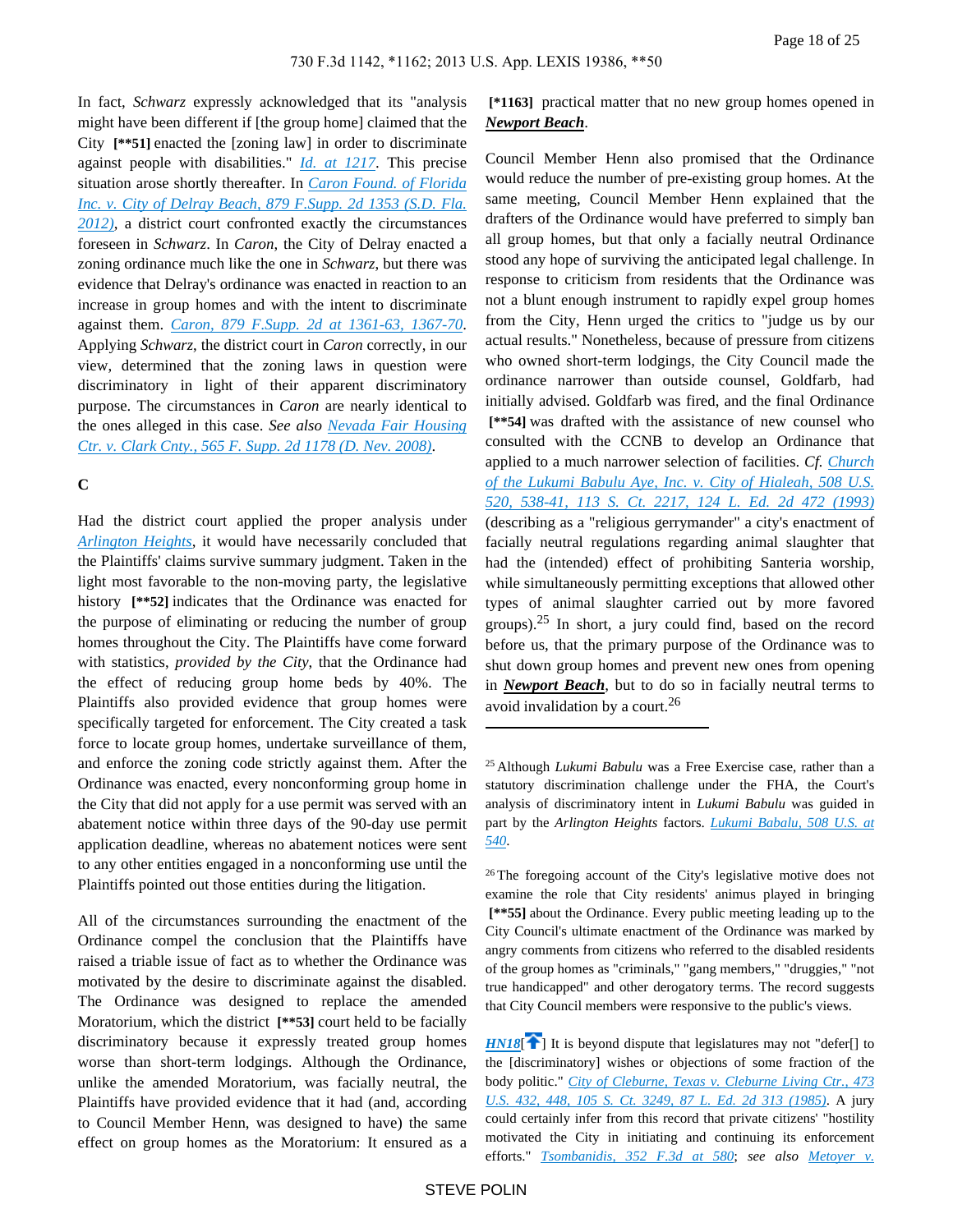A jury could also conclude that the Ordinance was designed to eliminate group homes rather than to serve as a neutral amendment to the City's zoning laws. The Ordinance amended the definition of "single housekeeping unit" to exclude **[\*\*56]** living arrangements in which residents (1) are not all signatories to a single written lease and (2) do not choose their own housemates. NBMC § 20.03.030. These characteristics subject group homes, but not vacation homes, to a more restrictive zoning regime. To be sure, the Ordinance affects adversely some other facilities that are not group homes. "Group residential" arrangements such as "boarding or rooming houses, dormitories, fraternities, sororities, and private residential clubs" are now completely prohibited in residential zones. NBMC § 20.05.030(C). The record, however, **[\*1164]** includes evidence that this aspect of the Ordinance has been enforced against few, if any, facilities. Therefore it appears either to be the case that very few "group residential" facilities that were not group homes existed when the Ordinance was enacted, or if such facilities existed, the City did not enforce the Ordinance against them. In either case, all group homes were ultimately affected by the Ordinance and few other facilities were.

Finally, the City engaged in three notable procedural irregularities leading up to the enactment of the Ordinance. First, it created an ad hoc committee that met privately  **[\*\*57]** and off the record, something the City had never done before, to work with new counsel to draft the Ordinance.<sup>27</sup> Second, the City conducted a survey that was distributed primarily to individuals opposed to group homes, to justify regulating group homes differently from short-term lodgings.<sup>28</sup> Third, even prior to the Ordinance's enactment, a

*[Chassman, 504 F.3d 919, 938 \(9th Cir. 2007\)](https://advance.lexis.com/api/document?collection=cases&id=urn:contentItem:4PS1-FMS0-TXFX-D3DF-00000-00&context=)* (noting that discrimination arises in the Title VII context when a third-party's animus "affected" the decisionmaker).

<span id="page-18-0"></span> $27$ The Plaintiffs suggest that having committee meetings in private violated California's open meeting law, *[Cal. Gov't Code § 54952.2](https://advance.lexis.com/api/document?collection=statutes-legislation&id=urn:contentItem:4WN7-NKN0-R03J-P496-00000-00&context=)*. This appears to be incorrect. *[HN19](https://advance.lexis.com/api/document?collection=cases&id=urn:contentItem:59D4-S301-F04K-V0HG-00000-00&context=&link=clscc19)*<sup>[\[](#page-3-5)4]</sup> *[Section 54952.2](https://advance.lexis.com/api/document?collection=statutes-legislation&id=urn:contentItem:4WN7-NKN0-R03J-P496-00000-00&context=)* prohibits private meetings of a "majority of members of a legislative body." *Id*. The ad hoc committee had three members, whereas the *Newport*  **Beach** City Council appears to have seven members (one of whom serves as Mayor). *See <http://www.newportbeachca.gov/index.aspx?page=74>* (last visited Oct. 27, 2012).

<sup>28</sup> The City did not rely on objective measures, such as the number of formal police complaints about activities at group homes, as a basis for enacting the Ordinance. In fact, a memo from Goldfarb states that vacation homes generate more calls to the police than group  **[\*\*58]** homes, and a letter submitted to the City by a group home that is not a plaintiff here provided statistics showing that its facility had generated *fewer* calls for service than other residential units on

City task force was formed to work with City residents to strictly enforce the zoning code against group homes.

In short, applying the *Arlington Heights* factors to the evidence in this record, it is clear that the Plaintiffs have met their burden to create a triable issue of fact as to whether the Ordinance was enacted with a discriminatory purpose of harming group homes and, therefore limiting the housing options available to disabled individuals recovering from addiction.<sup>29</sup>

**D**

<span id="page-18-1"></span>The City argues that the Plaintiffs cannot show that they suffered any adverse effects **[\*\*59]** as a result of its actions, even if those actions were motivated by discriminatory intent, because, on appeal, the Group Homes have not challenged the City's denial of their individual permit applications. The City fails to appreciate that it was the imposition of the Ordinance itself that triggered the Plaintiffs' alleged injuries. We have recognized that  $H N20$ <sup> $\uparrow$ </sup>] it is unlawful discrimination to subject individuals to "the rigors of the governmental or administrative process . . . with an intent to burden, hinder, or punish them by reason of their [membership in a protected class.]" *[Flores v. Pierce, 617 F.2d 1386, 1391 \(9th Cir. 1980\)](https://advance.lexis.com/api/document?collection=cases&id=urn:contentItem:3S4X-F950-0039-W1CN-00000-00&context=)* (Kennedy, J.), *cert. denied*, *449 U.S. 875, 101 S. Ct. 218, 66 L. Ed. 2d 96 (1980)*.

That is what is alleged to have happened here. Prior to the Ordinance, group homes were classified as single **[\*1165]**  housekeeping units and therefore were able to operate freely in residential zones, subject only to the restrictions that governed other residences. After the Ordinance's enactment, however, every group home was required to submit a detailed application for a special use permit and/or reasonable accommodation in order to continue operating and to attend public hearings at which those applications were subjected  $[**60]$  $[**60]$  to public comment.<sup>30</sup> *[HN21](https://advance.lexis.com/api/document?collection=cases&id=urn:contentItem:59D4-S301-F04K-V0HG-00000-00&context=&link=clscc21)*<sup>[ $\uparrow$ </sup>] Subjecting an entity

<span id="page-18-2"></span>the same block and fewer calls for service than had been the case at the same property prior to the opening of the group home.

 $29$  For similar reasons, we also agree with the Plaintiffs that they created a triable issue of fact with respect to their discriminatory enforcement claims. The evidence that the Ordinance was enacted with discriminatory intent also provides support for the Plaintiffs' claim that the City's enforcement strategy was similarly calculated to accomplish a discriminatory goal, as does the City's actual enforcement strategy.

<sup>30</sup>Although the reasonable accommodation process ostensibly allowed exceptions to the City's zoning policy that would be consistent with state and federal anti-discrimination laws, it was as complex, time-consuming, and restrictive as the special use permit process. *Compare* NBMC Chapter 20.91A (use permit application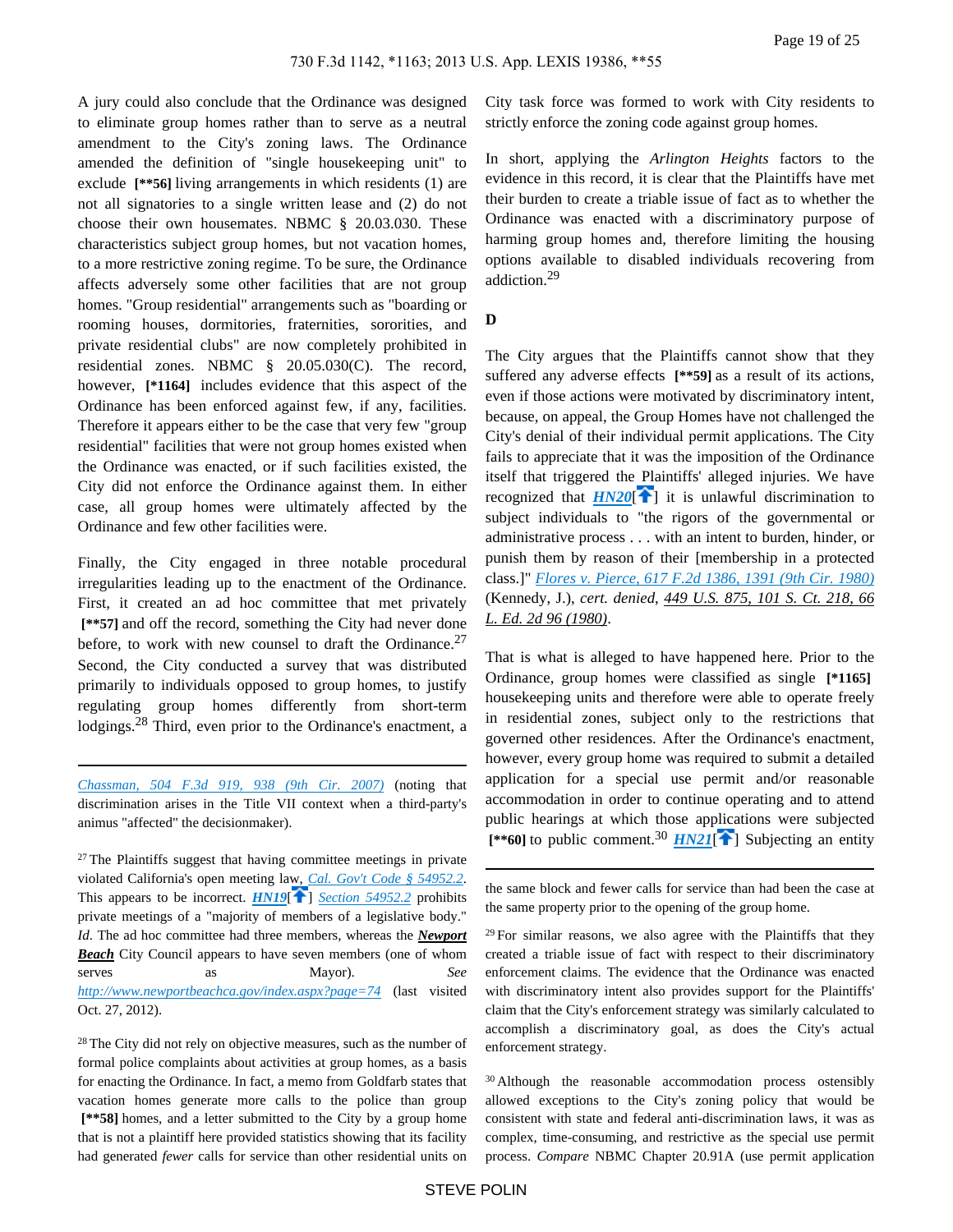protected by anti-discrimination laws to a permit or registration requirement, when the requirement is imposed for a discriminatory purpose, has obvious adverse impacts upon that entity, and being forced to submit to such a regime is sufficient to establish injury in a disparate treatment claim. *See [Flores, 617 F.2d at 1391](https://advance.lexis.com/api/document?collection=cases&id=urn:contentItem:3S4X-F950-0039-W1CN-00000-00&context=)*. This would be true even if such permits were granted freely, which is decidedly not the case here.

<span id="page-19-0"></span>Plaintiffs have introduced evidence that the Ordinance had at least two kinds of adverse effects upon them, either of which would be sufficient to allow them to maintain an action under the FHA or ADA. First, the unrebutted evidence shows that the Group Homes expended substantial time, effort, and resources applying for special use **[\*\*61]** permits and reasonable accommodations, none of which would have been necessary had the Ordinance not been enacted. *See, e.g., Walker, 272 F.3d at 1124-25 ([HN22](https://advance.lexis.com/api/document?collection=cases&id=urn:contentItem:59D4-S301-F04K-V0HG-00000-00&context=&link=clscc22)*<sup>[4]</sup> staff time spent responding to intentionally discriminatory actions by a municipality is an injury sufficient to confer standing under the FHA and FEHA). Second, Plaintiffs have produced evidence that the Ordinance led to the closure of approximately one third of the City's Group Homes and barred new group homes from being established in all but multi-family residential zones. This resulted in a reduced diversity of housing options for the disabled individuals served by group homes. *See [Olmstead v. L.C. ex rel. Zimring,](https://advance.lexis.com/api/document?collection=cases&id=urn:contentItem:3WSC-9XD0-004B-Y01R-00000-00&context=)  [527 U.S. 581, 599-600, 119 S. Ct. 2176, 144 L. Ed. 2d 540](https://advance.lexis.com/api/document?collection=cases&id=urn:contentItem:3WSC-9XD0-004B-Y01R-00000-00&context=)*   $(1999)$  (recognizing that  $H N 23$ <sup>[ $\uparrow$ </sup>[\]](#page-4-0) segregation of the disabled is an injury protected by the ADA). For these reasons, the City's waiver argument based upon the fact that the Group Homes no longer challenge the City's denial of their permit applications is irrelevant. The Plaintiffs show they were harmed by the imposition of the discriminatory permit regime, and this is more than sufficient for them to maintain a claim for disparate treatment based upon the imposition of the permit requirement itself. $31$ 

process), *with* NBMC Chapter 20.98 (reasonable accommodation application process).

<span id="page-19-2"></span><sup>31</sup>The **[\*\*62]** City's argument as to *Pacific Shores* is slightly different, but equally without merit. According to the City, *Pacific Shores* did not suffer any adverse effects as a result of the Ordinance because it was granted a reasonable accommodation for twelve beds. This argument suffers from the same defect: the very requirement to apply for a reasonable accommodation adversely affected *Pacific Shores.*  $H N24$   $\uparrow$  ] Just as plaintiffs in a discrimination action need not have applied for a permit in order to allege that a permit requirement is discriminatory, *see [City of Modesto, 583 F.3d at 705](https://advance.lexis.com/api/document?collection=cases&id=urn:contentItem:4XDF-D450-TXFX-D2BK-00000-00&context=)  [n.7](https://advance.lexis.com/api/document?collection=cases&id=urn:contentItem:4XDF-D450-TXFX-D2BK-00000-00&context=)*, so too may plaintiffs challenge a discriminatory permit regime even if they begrudgingly apply for a permit in order to minimize the harm they suffer under that regime.

The City's argument that the Plaintiffs cannot use statistical evidence to demonstrate that the Ordinance discriminated against them simply because they voluntarily dismissed their disparate impact claims is also unavailing. First, the City misdescribes the posture of this case. The **[\*1166]** Plaintiffs voluntarily dismissed their claim *to injunctive relief* under a disparate impact theory, but did not dismiss their claims to damages under that theory. Those **[\*\*63]** damages claims were dismissed by the district court in the second summary judgment order relating to damages, and the Plaintiffs have appealed that ruling. Second, even if the Plaintiffs had waived their disparate impact claims in their entirety, the City is plainly wrong that their waiver of those claims would prevent them from using statistical evidence that *also* would have been helpful to prove disparate impact to demonstrate discriminatory intent. *See [Arlington Heights, 429 U.S. at 265](https://advance.lexis.com/api/document?collection=cases&id=urn:contentItem:3S4X-9M30-003B-S4DP-00000-00&context=)* (noting that  $H N25$ <sup>[ $\uparrow$ </sup>] disparate impact "is not irrelevant" to proving intentional discrimination); *[Metoyer v. Chassman,](https://advance.lexis.com/api/document?collection=cases&id=urn:contentItem:4PS1-FMS0-TXFX-D3DF-00000-00&context=)  [504 F.3d 919, 937 \(9th Cir. 2007\)](https://advance.lexis.com/api/document?collection=cases&id=urn:contentItem:4PS1-FMS0-TXFX-D3DF-00000-00&context=)* (discriminatory acts towards third parties may be used to show actions taken against the plaintiff were motivated by discrimination); *[Lowe,](https://advance.lexis.com/api/document?collection=cases&id=urn:contentItem:3S4X-D3J0-0039-P3B6-00000-00&context=)  [775 F.2d at 1008 \(9th Cir. 1985\)](https://advance.lexis.com/api/document?collection=cases&id=urn:contentItem:3S4X-D3J0-0039-P3B6-00000-00&context=)* (statistical evidence can be used to show disparate treatment); *[Costa, 299 F.3d at 860](https://advance.lexis.com/api/document?collection=cases&id=urn:contentItem:46DX-6YS0-0038-X0CM-00000-00&context=)* (noting that motive can "in some situations be inferred from the mere fact of differences in treatment" (internal quotation marks omitted)). A single piece of evidence can support multiple theories of liability. Thus, all of the City's waiver arguments fail.

### <span id="page-19-3"></span><span id="page-19-1"></span>**II**

Finally, we turn to the district court's **[\*\*64]** second summary judgment order, in which it dismissed all of the Plaintiffs' claims for damages on the ground that they "cannot establish that any action taken by the City was the actual and proximate cause" of any economic harm suffered by the Plaintiffs. The Group Homes argue that they submitted sufficient evidence to survive summary judgment with respect to whether the City caused them to incur three separate categories of damages: (1) costs of complying with the Ordinance, i.e., diverted staff time and legal expenses; (2) lost income as a result of the business climate resulting from the Ordinance; and (3) costs associated with counteracting the impression that the Group Homes were being shut down by the City. In addition, the individual Plaintiffs argue that they created a triable issue of fact as to whether they suffered compensable emotion distress. Because most of the Plaintiffs created a triable issue of fact regarding each type of damage, we reverse, except with respect to the district court's determination that Bridgeman failed to create a triable issue of fact as to whether she suffered compensable emotional distress.

**A**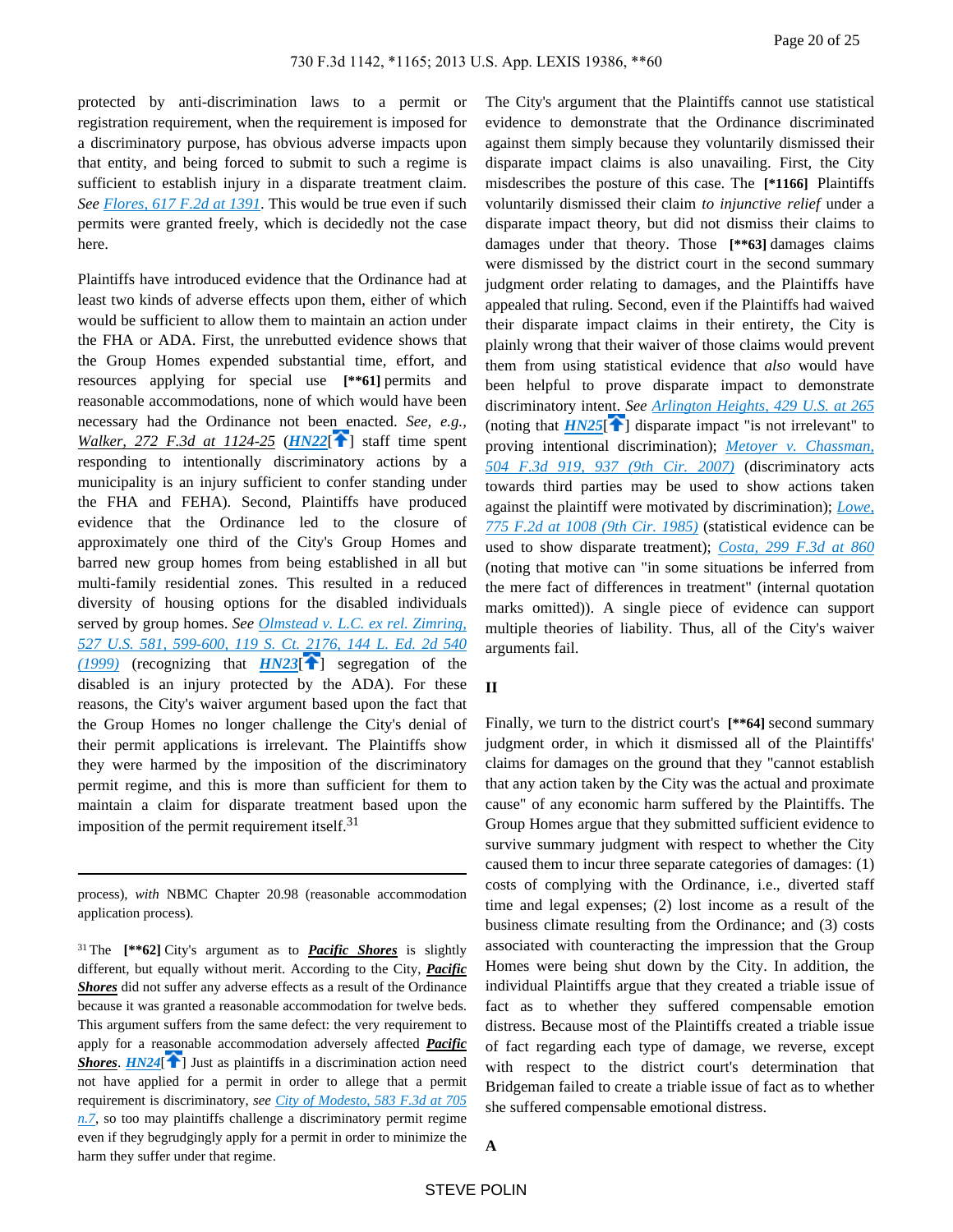The Group Homes' respective managers provided sworn declarations **[\*\*65]** indicating that hundreds of hours of their own time and their staffs' time was diverted to preparing the complex applications necessary to request a use permit and/or reasonable accommodation. Each of the Group Homes also expended significant legal fees preparing its applications and challenging the denials of those applications to the City Council. These expenditures were plainly caused by the enactment and enforcement of the Ordinance, and they are recoverable.

<span id="page-20-0"></span>*[HN26](https://advance.lexis.com/api/document?collection=cases&id=urn:contentItem:59D4-S301-F04K-V0HG-00000-00&context=&link=clscc26)*[\[](#page-4-2) ] Diverted staff time is a compensable injury. *See Walker, 272 F.3d at 1124-25*; *see also [Convoy Co. v. Sperry](https://advance.lexis.com/api/document?collection=cases&id=urn:contentItem:3RTS-KGJ0-003B-G02X-00000-00&context=)  [Rand Corp., 672 F.2d 781, 785-86 \(9th Cir. 1982\)](https://advance.lexis.com/api/document?collection=cases&id=urn:contentItem:3RTS-KGJ0-003B-G02X-00000-00&context=)*; *cf. [Fair](https://advance.lexis.com/api/document?collection=cases&id=urn:contentItem:45JC-MX30-0038-X4GP-00000-00&context=)  [Housing of Marin v. Combs, 285 F.3d 899, 903-04 \(9th Cir.](https://advance.lexis.com/api/document?collection=cases&id=urn:contentItem:45JC-MX30-0038-X4GP-00000-00&context=)  [2002\)](https://advance.lexis.com/api/document?collection=cases&id=urn:contentItem:45JC-MX30-0038-X4GP-00000-00&context=)* (holding that an organizational plaintiff suffered injury sufficient to confer Article III standing where it diverted staff resources to combating FHA violations). As we explained in *Convoy Company*, "[t]he issue is not whether [the Plaintiffs] would have paid the [employees'] salaries" absent the defendant's wrongdoing, but, rather, **[\*1167]** whether the Plaintiffs were "deprived of the services [they] paid for" because of the need for the employees to divert their attention to minimize the damage from the **[\*\*66]** defendant's misconduct. *[672 F.2d at 785](https://advance.lexis.com/api/document?collection=cases&id=urn:contentItem:3RTS-KGJ0-003B-G02X-00000-00&context=)*. The staff time spent preparing and presenting permit applications under the Ordinance would have otherwise been spent promoting the Group Homes' business and serving their residents. This diversion of time therefore represents a loss for which the Group Homes may recover. *Walker, 272 F.3d at 1124-25*.

<span id="page-20-1"></span>The Group Homes may also recover the legal costs they spent preparing their permit and reasonable use applications and presenting those applications before City hearing officers and the City Council. The district court's conclusion that such costs were "better resolved" through an application for attorney's fees was, therefore, erroneous. We have held that *[HN27](https://advance.lexis.com/api/document?collection=cases&id=urn:contentItem:59D4-S301-F04K-V0HG-00000-00&context=&link=clscc27)*<sup>[\[](#page-4-3)4]</sup> attorney's fees may be recovered as damages in a civil rights action where the fees were necessary to obtain a permit in a proceeding that only occurred as a result of city officials' discriminatory animus. *See [Flores, 617 F.2d at 1392](https://advance.lexis.com/api/document?collection=cases&id=urn:contentItem:3S4X-F950-0039-W1CN-00000-00&context=)  [\(9th Cir. 1980\)](https://advance.lexis.com/api/document?collection=cases&id=urn:contentItem:3S4X-F950-0039-W1CN-00000-00&context=)*; *accord [Sherwin Manor Nursing Ctr. v.](https://advance.lexis.com/api/document?collection=cases&id=urn:contentItem:3S4X-21Y0-003B-P18W-00000-00&context=)  [McAuliffe, 37 F.3d 1216, 1221-22 \(7th Cir. 1994\)](https://advance.lexis.com/api/document?collection=cases&id=urn:contentItem:3S4X-21Y0-003B-P18W-00000-00&context=)*. In *Flores*, Judge (now Justice) Kennedy upheld an award of attorney's fees, as damages, to *§ 1983* plaintiffs for the legal services necessary to combat the city's **[\*\*67]** challenge to the plaintiffs' liquor license application where city officials had deliberately delayed the application because of racial animus. *[617 F.2d at 1388, 1392](https://advance.lexis.com/api/document?collection=cases&id=urn:contentItem:3S4X-F950-0039-W1CN-00000-00&context=)*; *see also [Barlow v. Ground, 943 F.2d](https://advance.lexis.com/api/document?collection=cases&id=urn:contentItem:3S4X-8SM0-008H-V1PW-00000-00&context=)  [1132, 1136 \(9th Cir. 1991\)](https://advance.lexis.com/api/document?collection=cases&id=urn:contentItem:3S4X-8SM0-008H-V1PW-00000-00&context=)* (holding that a *§ 1983* plaintiff could recover attorney's fees as damages where those fees were incurred defending against criminal charges that directly resulted from the defendant police officer's wrongful arrest of

the plaintiff). Just as the plaintiffs in *[Flores](https://advance.lexis.com/api/document?collection=cases&id=urn:contentItem:3S4X-F950-0039-W1CN-00000-00&context=)* and *[Barlow](https://advance.lexis.com/api/document?collection=cases&id=urn:contentItem:3S4X-8SM0-008H-V1PW-00000-00&context=)* were entitled to attorneys fees spent combating wrongfully instituted legal proceedings, so too may the Group Homes here recover the attorney's fees necessary to comply with the use permit requirement that the City imposed for an allegedly discriminatory reason.

## **B**

The district court acknowledged that the Group Homes experienced a dramatic decline in business shortly after the enactment of the Ordinance. It found, however, that the Plaintiffs did not adequately raise a triable issue of fact as to whether the City's actions caused these business losses. In reaching this determination, the district court misapplied wellestablished principles of causation and failed to draw every inference **[\*\*68]** in the Group Homes' favor, as it was required to do at the summary judgment stage.

<span id="page-20-2"></span>We begin with the principle that  $H N 28$ [\[](#page-4-4) $\uparrow$ ] a "damages action under the FHA sounds basically in tort—the statute merely defines a new legal duty, and authorizes the courts to compensate a plaintiff for the injury caused by the defendant's wrongful breach." *Garcia v. Brockway, 526 F.3d 456, 464 (9th Cir. 2008)* (en banc) (brackets omitted) (quoting *[Curtis v.](https://advance.lexis.com/api/document?collection=cases&id=urn:contentItem:3S4X-CF30-003B-S414-00000-00&context=)  [Loether, 415 U.S. 189, 195, 94 S. Ct. 1005, 39 L. Ed. 2d 260](https://advance.lexis.com/api/document?collection=cases&id=urn:contentItem:3S4X-CF30-003B-S414-00000-00&context=)  [\(1974\)\)](https://advance.lexis.com/api/document?collection=cases&id=urn:contentItem:3S4X-CF30-003B-S414-00000-00&context=)*; *see also [Henrietta D v. Bloomberg, 331 F.3d 261,](https://advance.lexis.com/api/document?collection=cases&id=urn:contentItem:48T6-7SV0-0038-X13H-00000-00&context=)  [278-79 \(2d Cir. 2003\)](https://advance.lexis.com/api/document?collection=cases&id=urn:contentItem:48T6-7SV0-0038-X13H-00000-00&context=)* (applying common law tort principles of causation to the ADA). Accordingly, general tort principles of causation usually govern statutory discrimination cases except when there is a statutory command to the contrary. *See, e.g., [Silver Sage Partners v. City of Desert Hot Springs,](https://advance.lexis.com/api/document?collection=cases&id=urn:contentItem:4361-R250-0038-X113-00000-00&context=)  [251 F.3d 814, 819-21, 824-25 \(9th Cir. 2001\)](https://advance.lexis.com/api/document?collection=cases&id=urn:contentItem:4361-R250-0038-X113-00000-00&context=)* (applying general tort principles to the calculation of damages under the FHA); *[Samaritan Inns, Inc. v. District of Columbia, 114 F.3d](https://advance.lexis.com/api/document?collection=cases&id=urn:contentItem:3RPN-MSV0-00B1-D1SF-00000-00&context=)  [1227, 1234-35, 325 U.S. App. D.C. 19 \(D.C. Cir. 1997\)](https://advance.lexis.com/api/document?collection=cases&id=urn:contentItem:3RPN-MSV0-00B1-D1SF-00000-00&context=)* (same).

<span id="page-20-3"></span> **[\*1168]** *[HN29](https://advance.lexis.com/api/document?collection=cases&id=urn:contentItem:59D4-S301-F04K-V0HG-00000-00&context=&link=clscc29)*[ [\]](#page-4-5) At tort, plaintiffs bear the burden of demonstrating that the defendant's conduct caused some harm suffered by the plaintiffs. However, the plaintiffs are "not required **[\*\*69]** to eliminate entirely all possibility that the defendant's conduct was not a cause. It is enough that [they] introduce[] evidence from which reasonable men may conclude that it is more probable that the event was caused by the defendant than that it is not." *[Restatement \(Second\) of](https://advance.lexis.com/api/document?collection=analytical-materials&id=urn:contentItem:42JH-HPC0-00YF-T0KX-00000-00&context=)  [Torts § 433B, cmt. b](https://advance.lexis.com/api/document?collection=analytical-materials&id=urn:contentItem:42JH-HPC0-00YF-T0KX-00000-00&context=)* (1965) (hereinafter "Restatement"). Moreover, "[t]he plaintiff doesn't have to prove a series of negatives; he doesn't have to 'offer evidence which positively excludes[s] every other possible cause of the accident.'" *[BCS](https://advance.lexis.com/api/document?collection=cases&id=urn:contentItem:52FW-1VM1-F04K-R033-00000-00&context=)  [Servs., Inc. v. Heartwood 88, LLC, 637 F.3d 750, 757 \(7th](https://advance.lexis.com/api/document?collection=cases&id=urn:contentItem:52FW-1VM1-F04K-R033-00000-00&context=)  [Cir. 2011\)](https://advance.lexis.com/api/document?collection=cases&id=urn:contentItem:52FW-1VM1-F04K-R033-00000-00&context=)* (quoting *[Carlson v. Chisholm-Moore Hoist Corp.,](https://advance.lexis.com/api/document?collection=cases&id=urn:contentItem:3S4X-5BP0-0039-Y29S-00000-00&context=)  [281 F.2d 766, 770 \(2d Cir. 1960\)](https://advance.lexis.com/api/document?collection=cases&id=urn:contentItem:3S4X-5BP0-0039-Y29S-00000-00&context=)* (Friendly, J.)), *cert. denied*,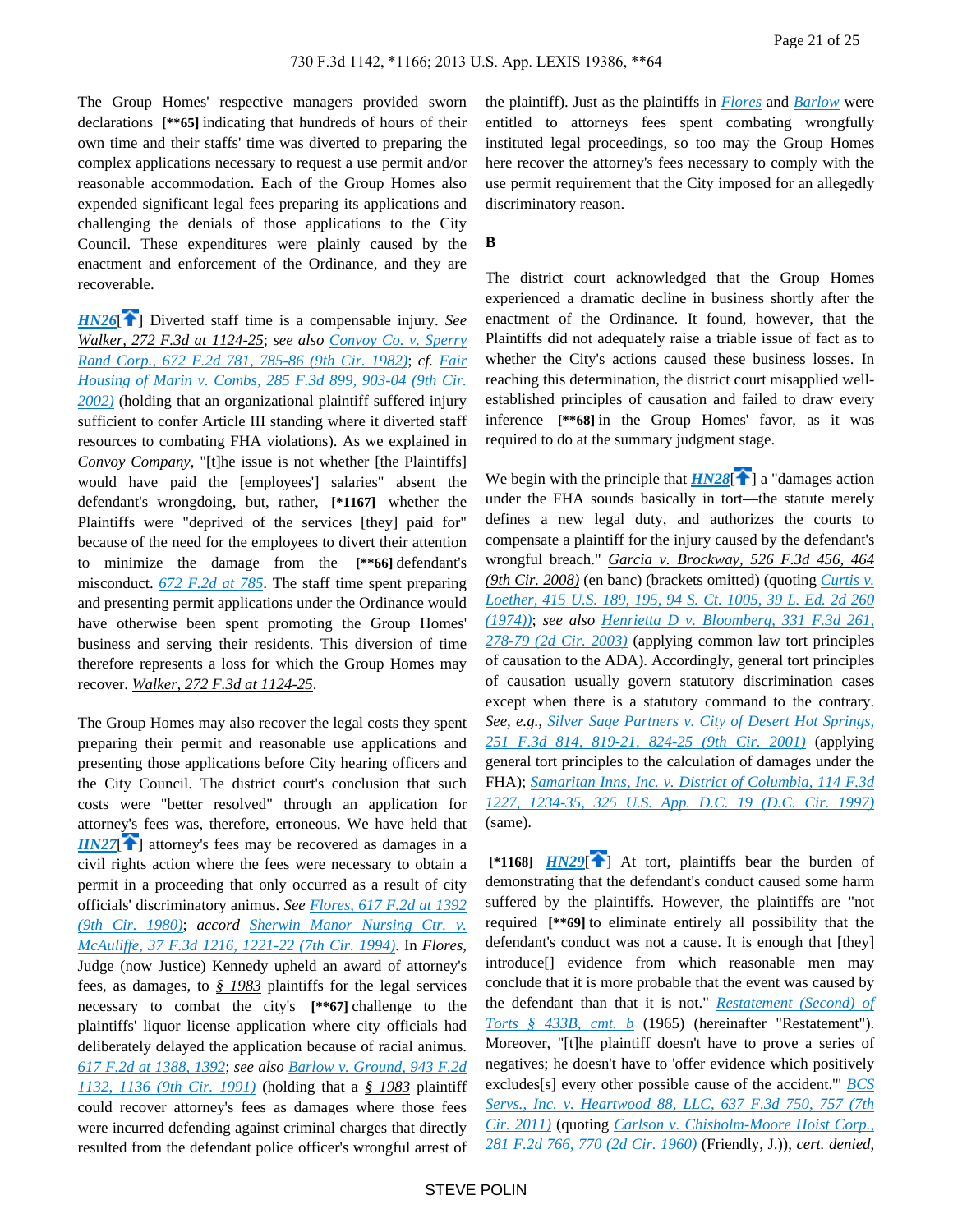*132 S. Ct. 253, 181 L. Ed. 2d 146 (2011)*. Rather, plaintiffs can demonstrate causation by proving that the defendant's wrongful conduct was a "substantial factor" in bringing about the harm in question. *[Restatement § 431\(a\)](https://advance.lexis.com/api/document?collection=analytical-materials&id=urn:contentItem:42JH-HPB0-00YF-T0KS-00000-00&context=)*; *see also [Benefiel](https://advance.lexis.com/api/document?collection=cases&id=urn:contentItem:3S4X-5060-008H-V2MJ-00000-00&context=)  [v. Exxon Corp., 959 F.2d 805, 807 \(9th Cir. 1992\)](https://advance.lexis.com/api/document?collection=cases&id=urn:contentItem:3S4X-5060-008H-V2MJ-00000-00&context=)* (describing the "substantial factor" test as a "uniformly accepted principle[] of tort law"). The doctrine of proximate cause serves merely to protect defendants from unforeseeable results of their negligence when "too **[\*\*70]** many unexpected things [have] happen[ed] between the defendant's wrongdoing and the plaintiff's injury."<sup>32</sup> *[BCS Services, 637 F.3d at 754](https://advance.lexis.com/api/document?collection=cases&id=urn:contentItem:52FW-1VM1-F04K-R033-00000-00&context=)*.

<span id="page-21-1"></span>*[HN31](https://advance.lexis.com/api/document?collection=cases&id=urn:contentItem:59D4-S301-F04K-V0HG-00000-00&context=&link=clscc31)*[\[](#page-5-0) ] Causation is an intensely factual question that should typically be resolved by a jury. *See, e.g., [White v.](https://advance.lexis.com/api/document?collection=cases&id=urn:contentItem:3S4X-5KY0-003B-510J-00000-00&context=)  [Roper, 901 F.2d 1501, 1505-06 \(9th Cir. 1990\)](https://advance.lexis.com/api/document?collection=cases&id=urn:contentItem:3S4X-5KY0-003B-510J-00000-00&context=)* (citing W. Prosser & W. Keeton, *The Law of Torts*, §§ 41, 42, 45 (5th ed. 1984)); *[Restatement § 434\(2\)](https://advance.lexis.com/api/document?collection=analytical-materials&id=urn:contentItem:42JH-HPB0-00YF-T0KS-00000-00&context=)*. Juries are expected to rely on their common sense in resolving questions of causation. Indeed, it is jurors' "common experience of living on a  **[\*\*71]** populated planet" that renders them at least as reliable, if not more so, than a single judge at assessing issues of causation. David W. Robertson, *The Common Sense of Cause In Fact*, *[75 Tex. L. Rev. 1765, 1769 \(1997\)](https://advance.lexis.com/api/document?collection=analytical-materials&id=urn:contentItem:3S41-26N0-00CV-60V6-00000-00&context=)*. As the Seventh Circuit has recognized, "[o]nce a plaintiff presents evidence that he suffered the sort of injury that would be the expected consequence of the defendant's wrongful conduct, he has done enough to withstand summary judgment on the ground of absence of causation." *[BCS Services, 637 F.3d at 758](https://advance.lexis.com/api/document?collection=cases&id=urn:contentItem:52FW-1VM1-F04K-R033-00000-00&context=)*. Contrary to the Plaintiffs' suggestion, these principles are not a matter of burden-shifting—plaintiffs always bear the burden of proving that the defendant's actions caused their injuries but rather a simple recognition that making reasonable inferences about causation is one of the things that juries do best.

We applied these principles in *[Mead v. Retail Clerks Int'l](https://advance.lexis.com/api/document?collection=cases&id=urn:contentItem:3S4X-2HH0-0039-M3YY-00000-00&context=)  [Assoc., Local Union No. 839, 523 F.2d 1371 \(9th Cir. 1975\)](https://advance.lexis.com/api/document?collection=cases&id=urn:contentItem:3S4X-2HH0-0039-M3YY-00000-00&context=)*, when we held that a trier of fact could infer that a union's illegal strike had "materially contributed" to the employer's lost sales (and therefore was a substantial factor in bringing

the loss about) because the "injury alleged . . . was precisely  **[\*\*72]** the type of loss that the claimed violations . . . **[\*1169]**  would be likely to cause." *[Id. at 1378](https://advance.lexis.com/api/document?collection=cases&id=urn:contentItem:3S4X-2HH0-0039-M3YY-00000-00&context=)* (quoting *[Zenith Radio](https://advance.lexis.com/api/document?collection=cases&id=urn:contentItem:3S4X-F880-003B-S1K4-00000-00&context=)  [Corp. v. Hazeltine Research, Inc., 395 U.S. 100, 125, 89 S. Ct.](https://advance.lexis.com/api/document?collection=cases&id=urn:contentItem:3S4X-F880-003B-S1K4-00000-00&context=)  [1562, 23 L. Ed. 2d 129 \(1969\)\)](https://advance.lexis.com/api/document?collection=cases&id=urn:contentItem:3S4X-F880-003B-S1K4-00000-00&context=)*. This was so even though the union, much like the City in this case, argued that it was equally likely that the lost sales were attributable to adverse business conditions and negative publicity regarding the employer's labor practices. *[Id. at 1376](https://advance.lexis.com/api/document?collection=cases&id=urn:contentItem:3S4X-2HH0-0039-M3YY-00000-00&context=)*.

Although *Mead* drew this principle from cases arising in the anti-trust context, we recognized that these anti-trust cases merely "incorporat[e] common law principles of causation," albeit with appropriate modifications. *Id*. Further, just as in *[Mead](https://advance.lexis.com/api/document?collection=cases&id=urn:contentItem:3S4X-2HH0-0039-M3YY-00000-00&context=)*, here, there is "an exact parallel between the problem faced by a plaintiff attempting to show that lost profits resulted from anti-competitive activity rather than from other factors affecting the business," and the problem faced by the Group homes in attempting to prove that their losses were caused by the defendant's alleged intentional discrimination. *[Id. at 1378](https://advance.lexis.com/api/document?collection=cases&id=urn:contentItem:3S4X-2HH0-0039-M3YY-00000-00&context=)*. In both kinds of cases, "damage issues . . . are rarely susceptible of the kind of concrete, detailed proof of injury which is available in other contexts." *[Id. at 1377](https://advance.lexis.com/api/document?collection=cases&id=urn:contentItem:3S4X-2HH0-0039-M3YY-00000-00&context=)*  **[\*\*73]** (quoting *[Zenith Radio Corp., 395 U.S. at 123](https://advance.lexis.com/api/document?collection=cases&id=urn:contentItem:3S4X-F880-003B-S1K4-00000-00&context=)*.)

Here, as in *Mead*, we ask not whether the Group Homes have proven that *all* of their business losses were attributable to the Ordinance's enactment and enforcement, but rather, we examine whether they created a triable issue of fact that the City's actions "materially contributed" to these losses. Although the City and the district court are correct that the Group Homes did not submit declarations from particular residents stating that they left because of the City's actions, there was no requirement that they do so. Drawing all inferences in the Group Homes' favor as we are required to do, we conclude that they submitted ample evidence that the City contributed to their losses.

Just like the employer in *Mead*, the Group Homes submitted evidence that their business declined and that the resulting losses were both a predictable, and desired, result of the City's actions. The Group Homes' managers stated that they attract new residents primarily through referrals from care providers and their websites. There was evidence that both referral sources were affected by the Ordinance. The City's enforcement of the Ordinance was widely publicized in  **[\*\*74]** the care provider community and "[f]ew counselors and therapists wanted to refer their clients to [the Group Homes] because of the City's actions" as a result. NCR's manager described its referrals as "dr[ying] up completely" after the City's second denial of its permit application. The managers also explained that "our internet presence was drowned out by other web pages concerning the City's

<span id="page-21-0"></span> $32$  [HN30](https://advance.lexis.com/api/document?collection=cases&id=urn:contentItem:59D4-S301-F04K-V0HG-00000-00&context=&link=clscc30)<sup> $\uparrow$ </sup>] The fact that FHA plaintiffs' injuries must be proximately caused by the defendant's discriminatory acts does not, of course, mean that defendants are not liable for foreseeable, but indirect, effects of discrimination. For example, in *Silver Sage* we held that a city that wrongfully withheld its approval of a fair housing project could be held liable not just to the developers of the project for their lost profits, but also to a real estate broker and a businessman who, respectively, did not receive broker's fees and syndication fees that would have been paid had the project gone forward. *[251 F.3d at 822-23](https://advance.lexis.com/api/document?collection=cases&id=urn:contentItem:4361-R250-0038-X113-00000-00&context=)*; *see also [San Pedro Hotel Co., 159](https://advance.lexis.com/api/document?collection=cases&id=urn:contentItem:3V20-86N0-0038-X1PY-00000-00&context=)  [F.3d at 475](https://advance.lexis.com/api/document?collection=cases&id=urn:contentItem:3V20-86N0-0038-X1PY-00000-00&context=)*.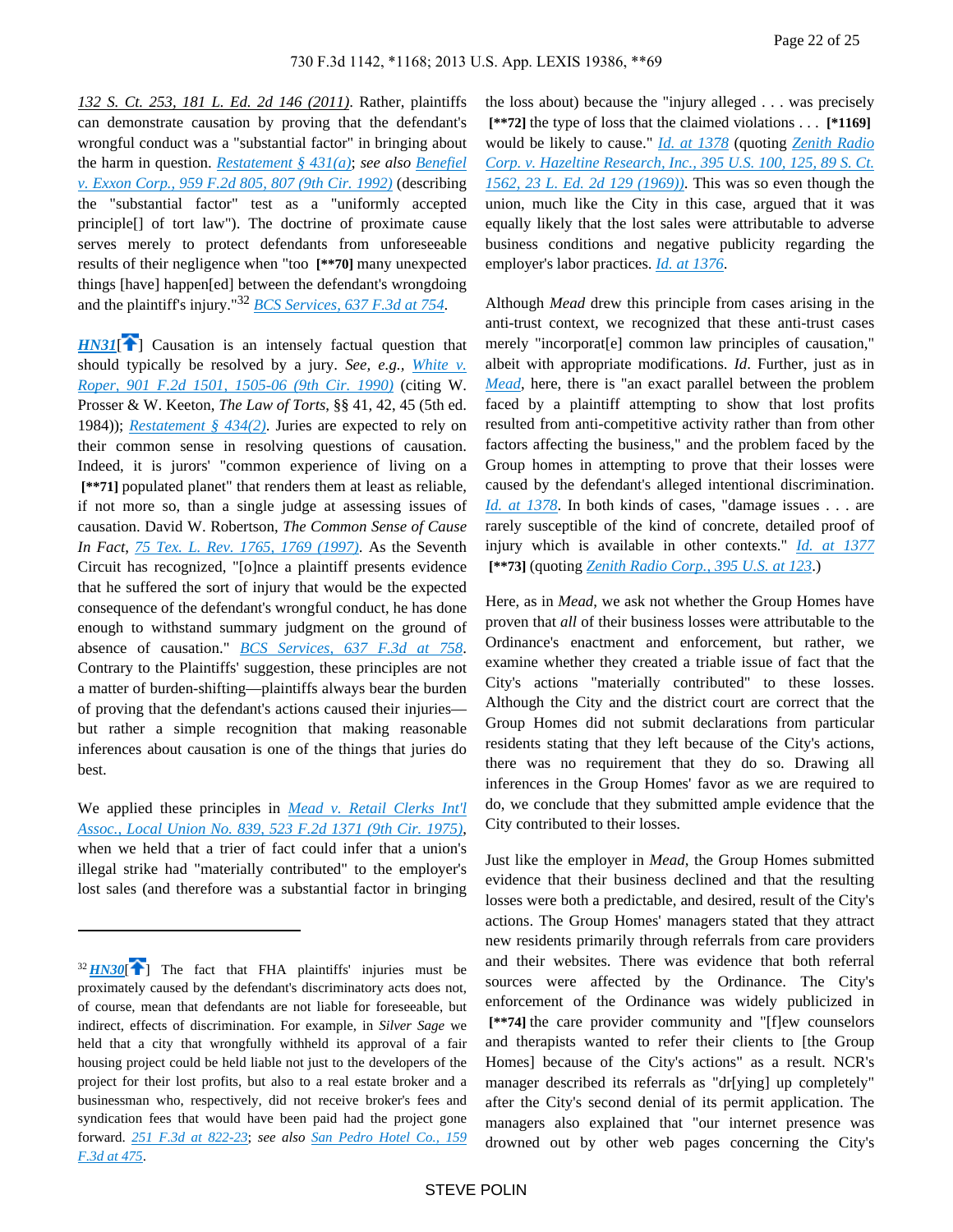actions." In addition, current and prospective residents expressed concern to the managers about whether the Group Homes would close. A jury could infer from these facts that prospective residents were not referred to or deliberately stayed away from the Group Homes, and opted to reside elsewhere, as a result of the Ordinance's enactment and enforcement, without hearing any particular individual testify that he did so.

Indeed, prior to taking the opposite stance in litigation, city officials themselves credited the Ordinance with harming group homes. At a public meeting, Kiff stated that the Ordinance had been responsible for a reduction in bed counts of as much as 40% and described it as a key step to "bring[ing] owner-occupied back." In enacting the Ordinance, Council Member Henn promised City **[\*\*75]** residents that it would "result in a substantial reduction in the number of group homes on the Peninsula" **[\*1170]** and asked to be "judge[d] . . . by our actual results."

Each of the Group Homes presented evidence that it experienced a precipitous decline in business after the passage of the Ordinance. Yellowstone's revenues declined over 50% between 2007 and 2009. NCR's dropped over 40% between 2007 and 2008; it closed in 2009 due to insufficient business.<sup>33</sup> *Pacific Shores*' business also declined nearly 50% in 2008. Furthermore, it served fewer residents than it otherwise would have due to the 12-bed occupancy limitation it accepted in order to secure approval of its reasonable accommodation application.<sup>34</sup>

In sum, a jury could easily infer that the City's actions materially contributed to the Group Homes' losses. The managers all stated that the Ordinance's enactment and enforcement led to reduced referrals, evidence showed that closing group homes was one of the Ordinance's primary goals, and the Group Homes' revenues plummeted in the immediate aftermath of the Ordinance's enactment.

This conclusion is not altered by the fact that some of the negative publicity about the Group Homes, which may have contributed to their business losses, was generated by the CCNB and other third-party sources. At least some of the negative publicity that allegedly harmed the Group Homes' businesses was generated by the City itself, including on its own website and in a letter circulated to all residents of *Newport Beach*. In addition, the press coverage from thirdparty **[\*\*77]** sources was a foreseeable result of the enactment and enforcement of the Ordinance, and therefore a jury could find that it was proximately caused by the City. *See [Restatement §§ 431](https://advance.lexis.com/api/document?collection=analytical-materials&id=urn:contentItem:42JH-HPB0-00YF-T0KS-00000-00&context=)*, *[440](https://advance.lexis.com/api/document?collection=analytical-materials&id=urn:contentItem:42JH-HPC0-00YF-T0M9-00000-00&context=)*, *[441](https://advance.lexis.com/api/document?collection=analytical-materials&id=urn:contentItem:42JH-HPC0-00YF-T0MB-00000-00&context=)*, *[442A](https://advance.lexis.com/api/document?collection=analytical-materials&id=urn:contentItem:42JH-HPC0-00YF-T0MD-00000-00&context=)*; *see also [Farr v. NC](https://advance.lexis.com/api/document?collection=cases&id=urn:contentItem:3X41-5HG0-0038-X3DB-00000-00&context=)  [Mach. Co., 186 F.3d 1165, 1169-70 \(9th Cir. 1999\)](https://advance.lexis.com/api/document?collection=cases&id=urn:contentItem:3X41-5HG0-0038-X3DB-00000-00&context=)* (applying the Restatement); *[Johnson v. Duffy, 588 F.2d 740, 743-44](https://advance.lexis.com/api/document?collection=cases&id=urn:contentItem:3S4W-WT50-0039-M11G-00000-00&context=)  [\(9th Cir. 1978\)](https://advance.lexis.com/api/document?collection=cases&id=urn:contentItem:3S4W-WT50-0039-M11G-00000-00&context=)*. In other words, the Group Homes have produced sufficient evidence that "the [discriminatory] policy at issue and the particular injury alleged are not only closely related, they are cause and effect." *[Harper v. City of Los](https://advance.lexis.com/api/document?collection=cases&id=urn:contentItem:4T0F-CXJ0-TX4N-G01X-00000-00&context=)  [Angeles, 533 F.3d 1010, 1027 \(9th Cir. 2008\)](https://advance.lexis.com/api/document?collection=cases&id=urn:contentItem:4T0F-CXJ0-TX4N-G01X-00000-00&context=)* (internal quotation marks and citation omitted).

Given that a jury could conclude that the City materially contributed to the Group Homes' decline in business, the Group Homes were not obligated to prove their losses with precision. As the Supreme Court has explained:

<span id="page-22-0"></span>*[HN32](https://advance.lexis.com/api/document?collection=cases&id=urn:contentItem:59D4-S301-F04K-V0HG-00000-00&context=&link=clscc32)*<sup>[\[](#page-5-1)2]</sup> Where the tort itself is of such a nature as to preclude the ascertainment of the amount of damages with certainty it would be a perversion of fundamental principles of justice to deny all relief to the injured person, and thereby relieve the wrongdoer from making any amend for his acts. In such case, while the  **[\*\*78]** damages may not be determined by mere speculation or guess, it will be enough if the evidence show the extent of the damages as a matter of just and  **[\*1171]** reasonable inference, although the result be only approximate.

*[Story Parchment Co. v. Paterson Parchment Paper Co., 282](https://advance.lexis.com/api/document?collection=cases&id=urn:contentItem:3S4X-DH60-003B-755V-00000-00&context=)  [U.S. 555, 563, 51 S. Ct. 248, 75 L. Ed. 544 \(1931\)](https://advance.lexis.com/api/document?collection=cases&id=urn:contentItem:3S4X-DH60-003B-755V-00000-00&context=)*; *see [BCS](https://advance.lexis.com/api/document?collection=cases&id=urn:contentItem:52FW-1VM1-F04K-R033-00000-00&context=)  [Services, 637 F.3d at 759](https://advance.lexis.com/api/document?collection=cases&id=urn:contentItem:52FW-1VM1-F04K-R033-00000-00&context=)*. The City argues that this principle is confined to the anti-trust context, but this view is undermined by cases from this court and others. The D.C. Circuit has described *Story Parchment* as a "seminal" case that "states the American rule on damages," *[Hill v. Iraq, 328](https://advance.lexis.com/api/document?collection=cases&id=urn:contentItem:48M3-VTX0-0038-X3P0-00000-00&context=)  [F.3d 680, 684, 356 U.S. App. D.C. 142 \(D.C. Cir. 2003\)](https://advance.lexis.com/api/document?collection=cases&id=urn:contentItem:48M3-VTX0-0038-X3P0-00000-00&context=)*, and it has been relied on to lower plaintiffs' burden of proof regarding the quantum of damages in FHA cases, *see [Silver](https://advance.lexis.com/api/document?collection=cases&id=urn:contentItem:4361-R250-0038-X113-00000-00&context=)  [Sage, 251 F.3d at 820 n.6](https://advance.lexis.com/api/document?collection=cases&id=urn:contentItem:4361-R250-0038-X113-00000-00&context=)*; *[Samaritan, 114 F.3d at 1235](https://advance.lexis.com/api/document?collection=cases&id=urn:contentItem:3RPN-MSV0-00B1-D1SF-00000-00&context=)*, and in countless other statutory tort-like contexts. *See, e.g., [Hill,](https://advance.lexis.com/api/document?collection=cases&id=urn:contentItem:48M3-VTX0-0038-X3P0-00000-00&context=)  [328 F.3d at 684 \(Foreign Sovereign Immunities Act\)](https://advance.lexis.com/api/document?collection=cases&id=urn:contentItem:48M3-VTX0-0038-X3P0-00000-00&context=)*; *[Fidelity](https://advance.lexis.com/api/document?collection=cases&id=urn:contentItem:5591-5PB1-F04K-X2B8-00000-00&context=)  [Interior Const., Inc. v. S.E. Carpenters Reg'l Council of](https://advance.lexis.com/api/document?collection=cases&id=urn:contentItem:5591-5PB1-F04K-X2B8-00000-00&context=)  [United Bhd. of Carpenters and Joiners, 675 F.3d 1250, 1264-](https://advance.lexis.com/api/document?collection=cases&id=urn:contentItem:5591-5PB1-F04K-X2B8-00000-00&context=)*

<sup>&</sup>lt;sup>33</sup>The City also argues that because NCR's permit application was not finally denied until January 2009, it could not have suffered any losses prior to that time. This argument is simply wrong. A jury could certainly conclude that the threat of eventual closure contributed to NCR's decline in business even prior to the final denial of its permit application.

<sup>&</sup>lt;sup>34</sup> There is no merit to the City's contention that these losses are not recoverable because *Pacific Shores* itself requested the 12-bed limitation. **[\*\*76]** This argument disregards the fact that *Pacific Shores*' request for a 12-bed limitation was a result of the Hearing Officer's two prior denials of its request for an 18-bed reasonable accommodation. In any event, as we have already explained, no such limitation would have applied if the City had not adopted the Ordinance in the first place.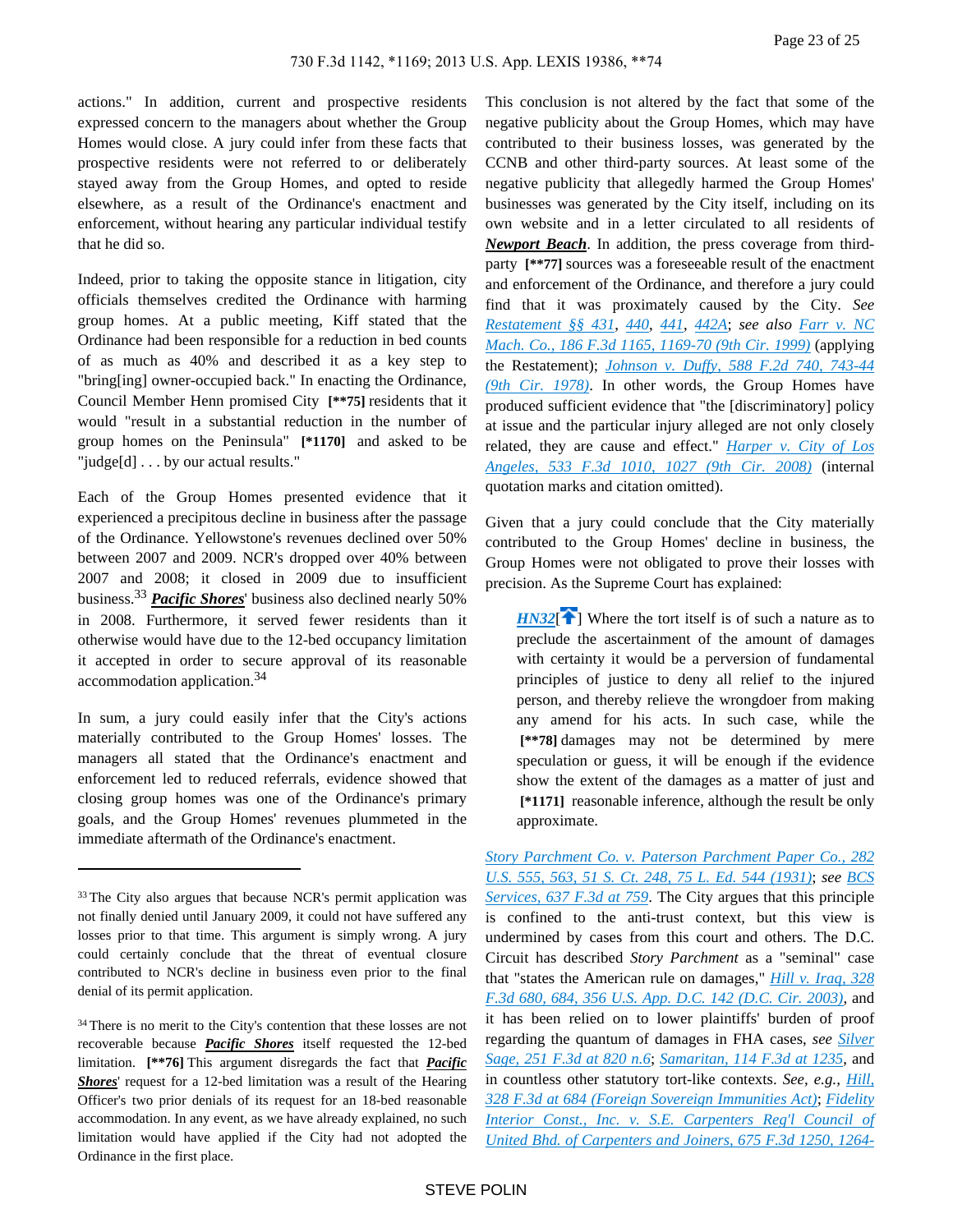*[65 \(11th Cir. 2012\)](https://advance.lexis.com/api/document?collection=cases&id=urn:contentItem:5591-5PB1-F04K-X2B8-00000-00&context=)* (Labor Management Relations Act); *[Comcast of Illinois X v. Multi-Vision Elec., Inc., 491 F.3d](https://advance.lexis.com/api/document?collection=cases&id=urn:contentItem:4P31-N980-TXFX-B1T4-00000-00&context=)  [938, 947 \(8th Cir. 2007\)](https://advance.lexis.com/api/document?collection=cases&id=urn:contentItem:4P31-N980-TXFX-B1T4-00000-00&context=)* (Cable Communications  **[\*\*79]** Policy Act); *[Yonkers Branch-N.A.A.C.P. v. City of](https://advance.lexis.com/api/document?collection=cases&id=urn:contentItem:4313-N020-0038-X2K2-00000-00&context=)  [Yonkers, 251 F.3d 31, 40 \(2d Cir. 2001\)](https://advance.lexis.com/api/document?collection=cases&id=urn:contentItem:4313-N020-0038-X2K2-00000-00&context=)* (apportionment of liability in desegregation funding order); *[Adray v. Adry-Mart,](https://advance.lexis.com/api/document?collection=cases&id=urn:contentItem:3S4X-BBW0-001T-D05F-00000-00&context=)  [Inc., 76 F.3d 984, 988-89 \(9th Cir. 1995\)](https://advance.lexis.com/api/document?collection=cases&id=urn:contentItem:3S4X-BBW0-001T-D05F-00000-00&context=)* (trademark infringement); *[Starceski v. Westinghouse Elec. Corp., 54 F.3d](https://advance.lexis.com/api/document?collection=cases&id=urn:contentItem:3S4X-FDK0-001T-D09F-00000-00&context=)  [1089, 1100-01 \(3d Cir. 1995\)](https://advance.lexis.com/api/document?collection=cases&id=urn:contentItem:3S4X-FDK0-001T-D09F-00000-00&context=)* (employment discrimination under the Age Discrimination in Employment Act); *[Brock v.](https://advance.lexis.com/api/document?collection=cases&id=urn:contentItem:3S4X-58G0-0039-P1VH-00000-00&context=)  [Seto, 790 F.2d 1446, 1448 \(9th Cir. 1986\)](https://advance.lexis.com/api/document?collection=cases&id=urn:contentItem:3S4X-58G0-0039-P1VH-00000-00&context=)* (Fair Labor Standards Act). Because the Group Homes submitted ample evidence from which a jury could infer that they lost some business as a result of the Ordinance, a jury would be entitled to determine the precise quantum of damages by drawing "just and reasonable" inferences from the evidence, given that the City's enactment of the Ordinance was an act that "preclude[d] the ascertainment" of what portion of the Group Homes' decline in business was attributable to other causes.<sup>35</sup> *[Story Parchment, 282 U.S. at 563](https://advance.lexis.com/api/document?collection=cases&id=urn:contentItem:3S4X-DH60-003B-755V-00000-00&context=)*; *see, e.g., [Gilchrist v. Jim](https://advance.lexis.com/api/document?collection=cases&id=urn:contentItem:3S4W-Y3P0-0039-P37V-00000-00&context=)  [Slemons Imports, Inc., 803 F.2d 1488, 1501 \(9th Cir. 1986\)](https://advance.lexis.com/api/document?collection=cases&id=urn:contentItem:3S4W-Y3P0-0039-P37V-00000-00&context=)* (holding that a jury reasonably estimated a terminated employee's lost commissions by relying on the commissions he earned the previous year, even though **[\*\*80]** that year had been abnormally profitable).

### **C**

For similar reasons, the Group Homes also created a triable issue of fact regarding causation as to the expenses they incurred contacting referral sources and advertising to combat the widespread impression that the City was forcing them to close. The Group Homes' managers each testified that they expended substantial amounts of time combating the perception that they were on the verge of closure. As we explained above, diverted staff time is a compensable harm under the FHA and ADA. As to causation, the managers themselves explained that their promotional efforts were not undertaken because of a general, unexplained, drop in business, but rather because their referral sources were concerned whether they could remain open and provide a healthy atmosphere as a result of the Ordinance. Similarly, *Pacific Shores* increased its advertising expenditures in 2008 for the purpose of "inform[ing] the public that its *Newport Beach* houses were open and provided **[\*\*81]** a safe place for sober living." In addition, *Pacific Shores* **[\*1172]** and NCR each hired a web consultant to assist them with promoting their presence on the internet *because* publicity surrounding the City's enforcement efforts appeared prominently in

response to internet searches. The Group Homes' managers' testimony, which a reasonable jury could certainly credit, creates a triable issue of fact as to whether these expenses were incurred as a result of the Ordinance and the district court clearly erred in concluding otherwise.

#### **D**

<span id="page-23-0"></span>Finally, the individual Plaintiffs also challenge the district court's dismissal of their damages claims for emotional distress. *[HN33](https://advance.lexis.com/api/document?collection=cases&id=urn:contentItem:59D4-S301-F04K-V0HG-00000-00&context=&link=clscc33)*<sup>[24]</sup> Damages are available under the FHA for any unusual level of anxiety, embarrassment, or humiliation suffered by plaintiffs as a result of a defendant's discriminatory actions, and a plaintiff's testimony is sufficient to create a triable issue of fact as to such emotional distress. *See [24 C.F.R. § 180.670\(b\)\(3\)\(i\)](https://advance.lexis.com/api/document?collection=administrative-codes&id=urn:contentItem:5K2F-YCH0-008G-Y2CB-00000-00&context=)* (HUD regulations recognizing availability of damages for "humiliation and embarrassment"); *see also [Krueger v. Cuomo, 115 F.3d 487,](https://advance.lexis.com/api/document?collection=cases&id=urn:contentItem:3S4X-GBY0-00B1-D0HH-00000-00&context=)  [492 \(7th Cir. 1997\)](https://advance.lexis.com/api/document?collection=cases&id=urn:contentItem:3S4X-GBY0-00B1-D0HH-00000-00&context=)* (tenant's testimony sufficient to establish FHA liability for emotional distress **[\*\*82]** where her landlord's discriminatory actions made her "feel 'real dirty,' 'like a bad person,' and 'scared' her"); *[Banai v. Sec'y of HUD,](https://advance.lexis.com/api/document?collection=cases&id=urn:contentItem:3S4X-JPW0-00B1-D2GY-00000-00&context=)  [102 F.3d 1203, 1207 \(11th Cir. 1997\)](https://advance.lexis.com/api/document?collection=cases&id=urn:contentItem:3S4X-JPW0-00B1-D2GY-00000-00&context=)* (damages "clearly" available under FHA for "anger, embarrassment, and emotional distress" suffered by spurned tenant); *[Morgan v.](https://advance.lexis.com/api/document?collection=cases&id=urn:contentItem:3S4X-HPJ0-003B-P2NR-00000-00&context=)  [Sec'y of HUD, 985 F.2d 1451, 1459 \(10th Cir. 1993\)](https://advance.lexis.com/api/document?collection=cases&id=urn:contentItem:3S4X-HPJ0-003B-P2NR-00000-00&context=)* (damages available under FHA for any emotional distress "which exceeds the normal transient and trivial aggravation attendant to securing suitable housing"); *cf. [Phiffer v. Proud](https://advance.lexis.com/api/document?collection=cases&id=urn:contentItem:3S4X-7DC0-0039-W4GP-00000-00&context=)  [Parrot Motor Hotel, Inc., 648 F.2d 548, 552-53 \(9th Cir.](https://advance.lexis.com/api/document?collection=cases&id=urn:contentItem:3S4X-7DC0-0039-W4GP-00000-00&context=)  [1980\)](https://advance.lexis.com/api/document?collection=cases&id=urn:contentItem:3S4X-7DC0-0039-W4GP-00000-00&context=)* (damages available to *[§ 1982](https://advance.lexis.com/api/document?collection=statutes-legislation&id=urn:contentItem:4YF7-GKP1-NRF4-42CH-00000-00&context=)* plaintiff for "humiliation and distress" resulting from landlord's discriminatory refusal to rent commercial space).

Wiseman, a resident at *Pacific Shores*, testified at his deposition that he experienced anxiety as a result of *Pacific Shores*' potential closure. The anxiety was sufficiently acute that he visited a doctor and was prescribed medication to manage his symptoms. This testimony created a triable issue of fact as to whether he suffered compensable emotional distress. The City argues that Wiseman waived his damages claim based on statements made at his deposition **[\*\*83]** that he did not believe the City owed him damages. In context, those statements constitute an expression of Wiseman's resentment towards the City rather than a "voluntary, deliberate, and informed" declaration of waiver. *See [Stroman](https://advance.lexis.com/api/document?collection=cases&id=urn:contentItem:3S4X-9J80-003B-51XB-00000-00&context=)  [v. West Coast Grocery Co., 884 F.2d 458, 462 \(9th Cir. 1989\)](https://advance.lexis.com/api/document?collection=cases&id=urn:contentItem:3S4X-9J80-003B-51XB-00000-00&context=)* (recognizing that  $\frac{HN34}{\cdot}$  $\frac{HN34}{\cdot}$  $\frac{HN34}{\cdot}$  waivers of civil rights claims must be "voluntary, deliberate, and informed" (citation omitted)).

<span id="page-23-1"></span>We agree with the district court, however, that Bridgeman did not create a triable issue of fact as to whether she suffered

<sup>&</sup>lt;sup>35</sup>The City, of course, would be free at trial to present proof to the jury that a significant portion of the Group Homes' losses were attributable to other causes such as the downturn in the economy.